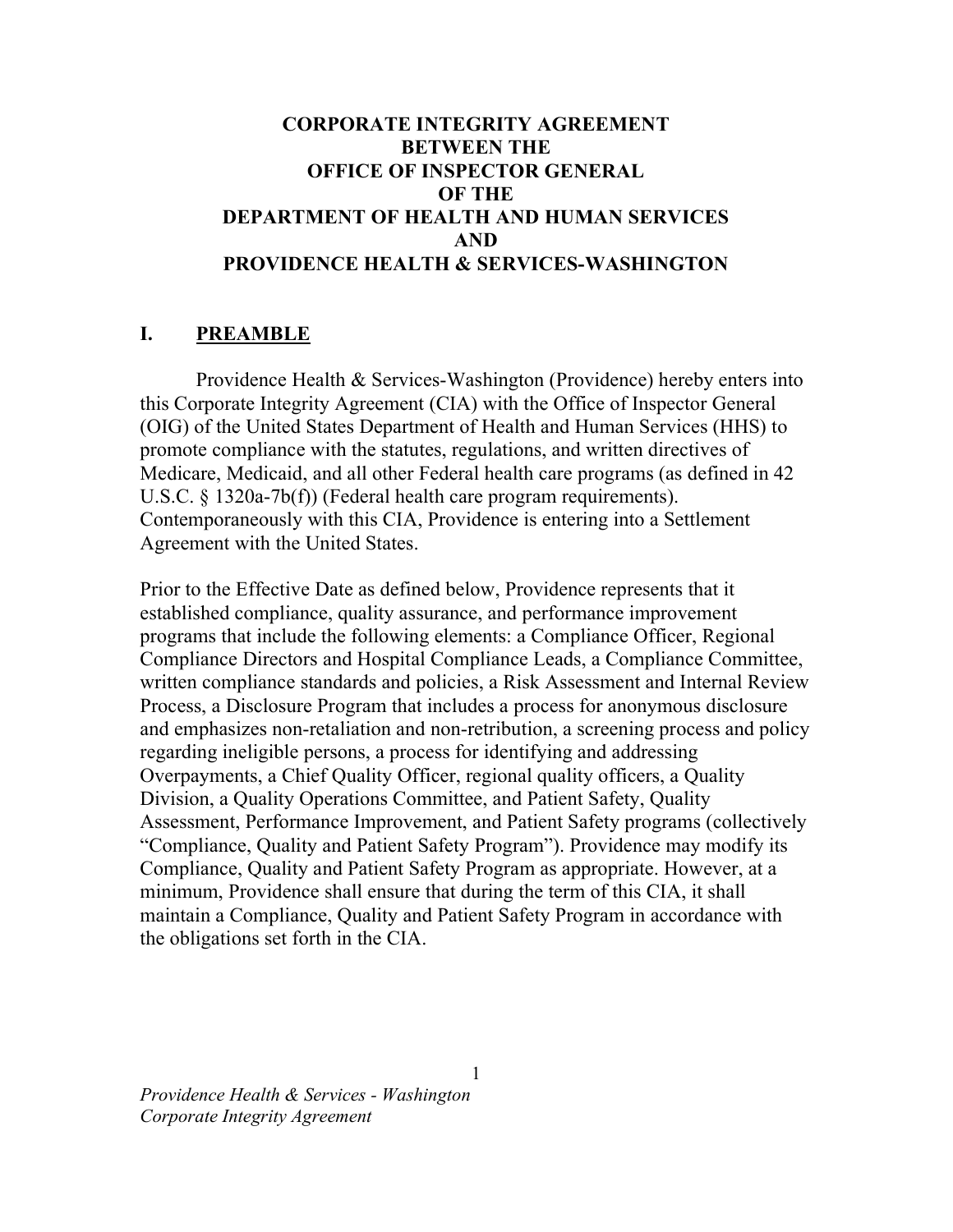#### **II.** TERM AND SCOPE OF THE CIA

 $A<sub>1</sub>$  signatory of the CIA executes this CIA. The term of this CIA shall be five years from the Effective Date. Each one-year period, beginning with the one-year period following the Effective Date, shall be referred to as a "Reporting Period." The Effective Date of this CIA shall be the date on which the final

 $B<sub>r</sub>$  ownership or control interest, as defined in 42 U.S.C. § 1320a -3(a)(3), and any hospital that Providence manages or operates ("Providence Hospital(s)"). This CIA applies to any hospital in which Providence has an

 $C_{\cdot}$  OIG's receipt of: (1) Providence's final Annual Report; or (2) any additional materials submitted by Providence pursuant to OIG's request, whichever is later. Sections VII, X, and XI shall expire no later than 120 days after

- D. For purposes of this CIA, the term "Covered Persons" includes:
	- 1. all owners, officers, directors of Providence, and any employees of Providence who have oversight of Providence Hospitals;
	- 2. all owners, officers, directors, and employees of Providence Hospitals;
	- Hospitals;<br>3. All contractors, subcontractors, agents, and other persons who furnish patient care items or services or who perform billing or coding functions on behalf of Providence Hospitals excluding vendors whose sole connection with Providence Hospitals is selling or otherwise providing medical supplies or equipment to Providence Hospitals; and
	- 4. All physicians and other non-physician practitioners who are members of Providence Hospitals' active medical staffs.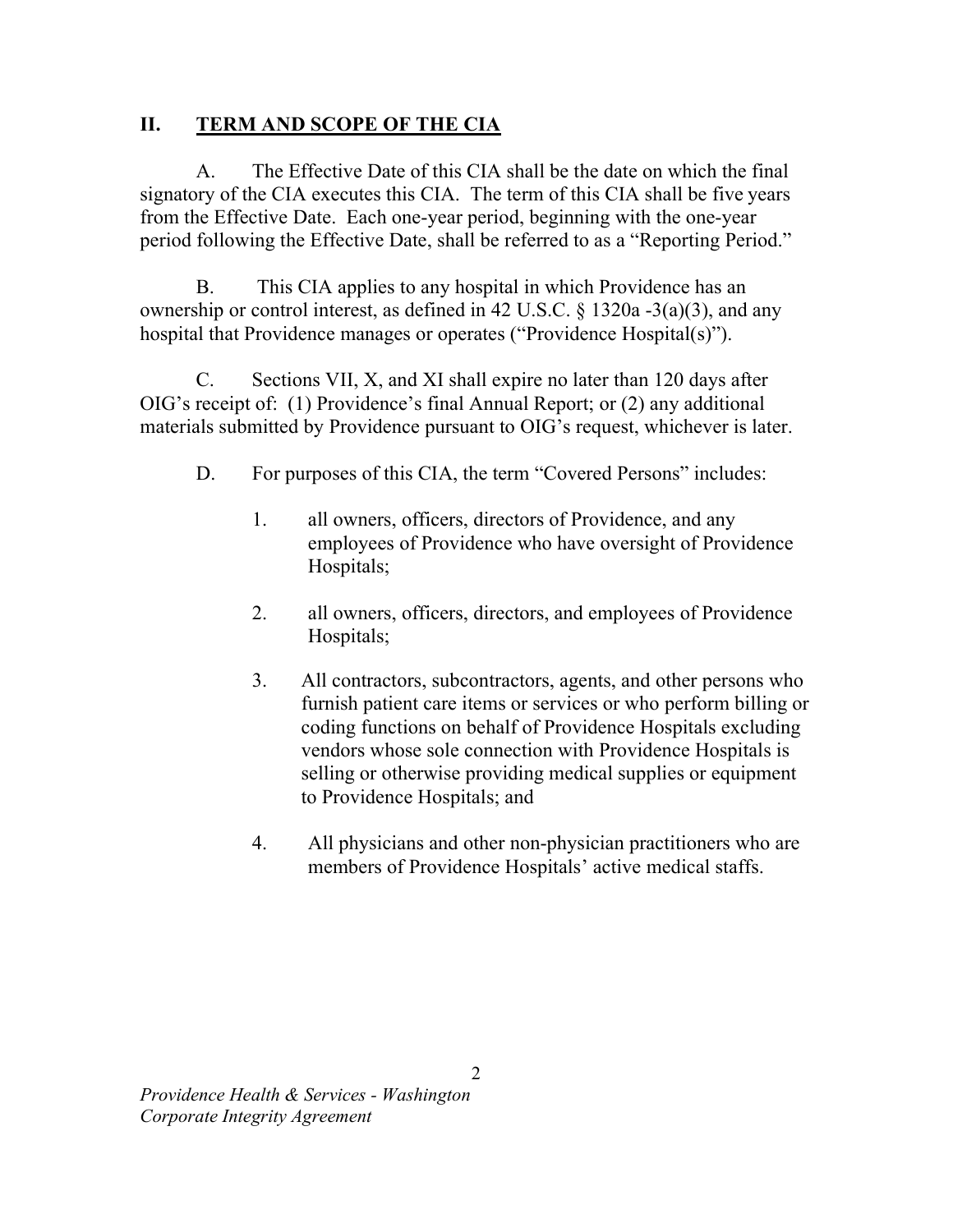# III. COMPLIANCE PROGRAM REQUIREMENTS

 Providence shall establish and maintain a compliance program that includes the following elements:

#### $A<sub>1</sub>$ Compliance Management and Oversight

 $\mathbf{1}$ . Providence shall appoint a Compliance Officer and shall maintain a Compliance Officer for the term of the CIA. The Compliance Officer must have sufficient compliance and quality assurance experience to effectively oversee the implementation of the requirements of this CIA. The Compliance Officer shall be an employee and a member of senior management of Providence, shall report directly to the Chief Executive Officer of Providence, and shall not be or be subordinate to the General Counsel, Chief Financial Officer, or Chief Operating Officer, or have any responsibilities that involve acting in any capacity as legal counsel or supervising legal counsel functions for Providence. The Compliance Officer shall be responsible for, without limitation: Compliance Officer. Within 90 days after the Effective Date,

- a. developing and implementing policies, procedures, and practices designed to ensure compliance with the requirements set forth in this CIA and Federal health care program requirements;
- $\mathbf{b}$ . compliance matters in person to the Board of Directors of Providence (Board), or the Board CIA Committee, and shall be authorized to report on such matters to the Board or Board CIA Committee at any time. Written documentation of the Compliance Officer's reports to the Board or Board CIA Committee shall be made available to OIG upon request; and making periodic (at least quarterly) reports regarding
- c. Monitoring the day-to-day compliance activities engaged in by Providence and any reporting requirements created under this CIA, and ensuring that Providence is appropriately identifying and correcting quality of care problems.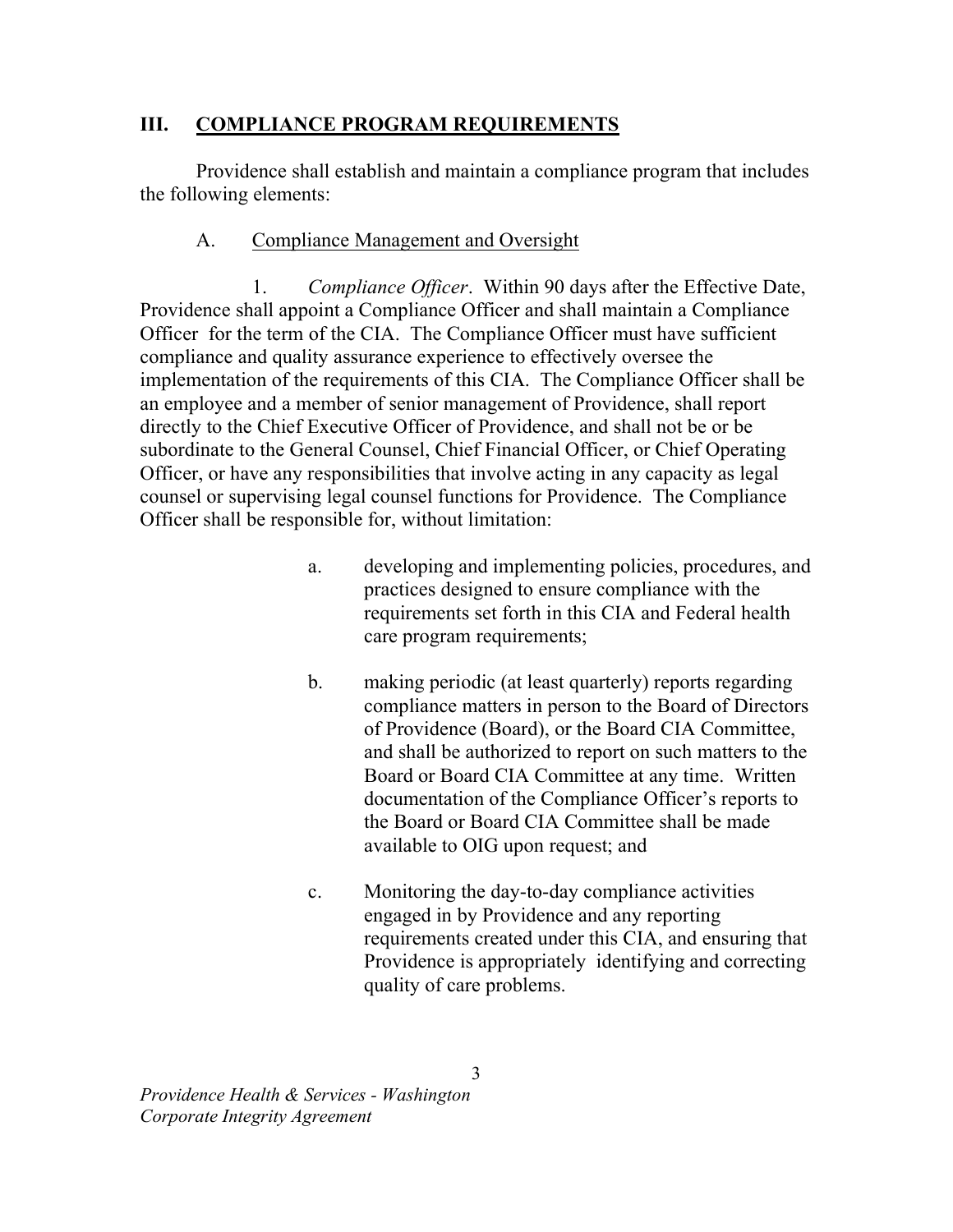Any noncompliance job responsibilities of the Compliance Officer shall be limited and must not interfere with the Compliance Officer's ability to perform the duties outlined in this CIA.

 Providence shall report to OIG, in writing, any changes in the identity of the Compliance Officer, or any actions or changes that would affect the Compliance Officer's ability to perform the duties necessary to meet the requirements in this CIA, within five business days after such a change.

Leads. Providence shall appoint and maintain during the term of the CIA individuals to serve as Regional Compliance Directors as well as Hospital Compliance Leads The Regional Compliance Directors shall be responsible for implementing policies, procedures, and practices designed to ensure compliance with requirements set forth in this CIA and with Federal health care program requirements for the applicable regional office, and shall monitor the day-to-day compliance activities of the applicable regional office. Each Hospital Compliance Lead shall be responsible for implementing policies, procedures, and practices designed to ensure compliance with requirements set forth in this CIA and with Federal health care program requirements for the applicable hospital, and shall monitor the day-to-day compliance activities of the applicable hospital. The Regional Compliance Directors shall be members of the Compliance Department and shall be independent from Providence's Legal Department. The Hospital Compliance Leads shall report to the assigned Regional Compliance Directors for ethics and compliance purposes, and shall be independent from Providence's Legal Department. 2. Regional Compliance Directors and Hospital Compliance

 Providence shall report to OIG, in writing, any changes in the identity of the Regional Compliance Directors or Hospital Compliance Leads, or any actions or changes that would affect the Regional Compliance Directors' or Hospital Compliance Leads' ability to perform the duties necessary to meet the requirements in this CIA, within five business days after such a change.

3. Chief Quality Officer. Within 90 days of the Effective Date, Providence will appoint a Covered Person to serve as its Chief Quality Officer. Providence shall maintain, during the term of the CIA, a Covered Person to serve as its Chief Quality Officer. The Chief Quality Officer shall be responsible for developing and implementing policies, procedures, and practices designed to ensure compliance with professionally recognized standards of care and patient safety. The Chief Quality Officer shall be a member of senior management of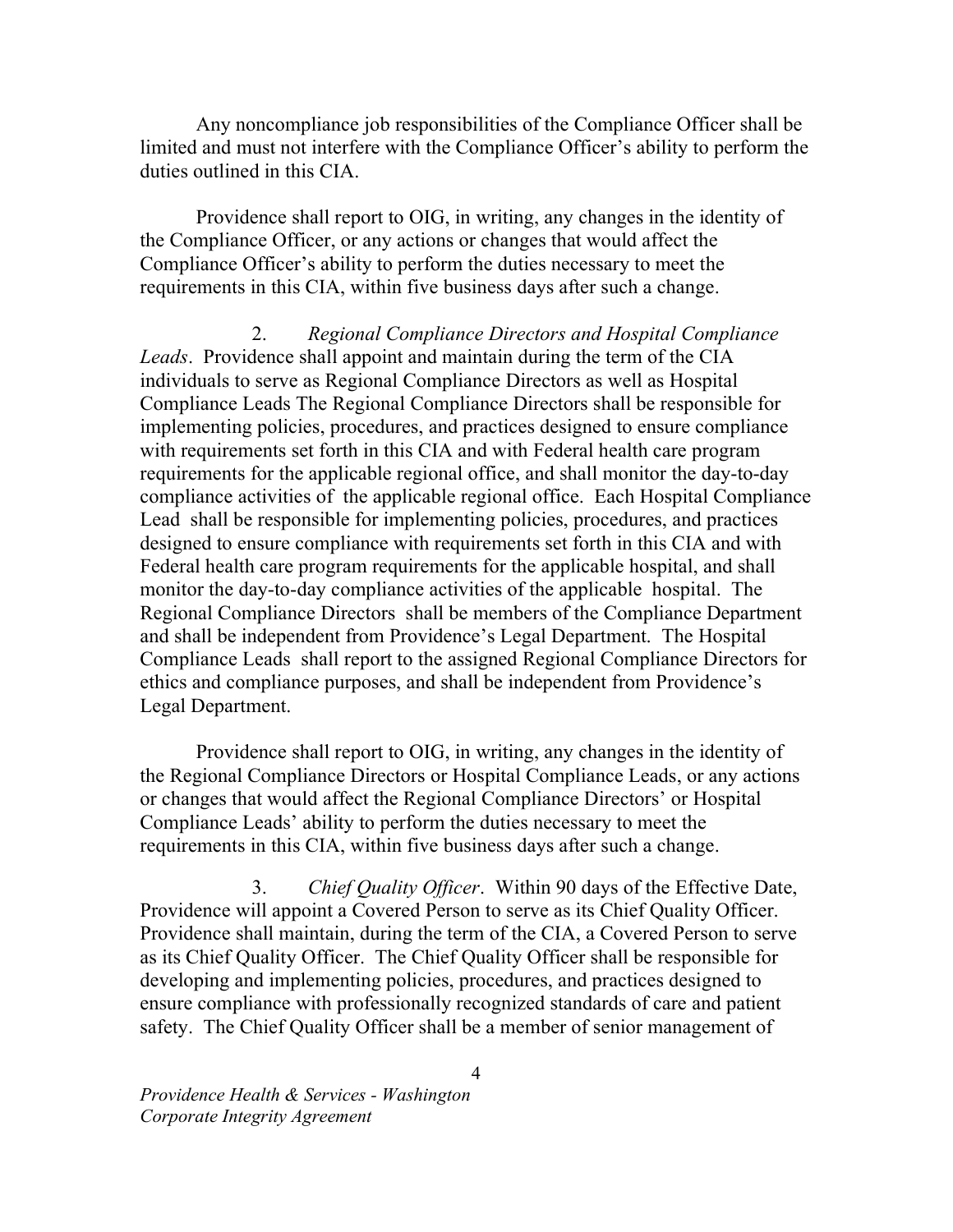Providence, shall report directly to the Chief Executive Officer of Providence, shall make periodic (at least quarterly) reports regarding quality assurance matters directly to the Board or Board CIA Committee and shall be authorized to report on such matters to the Board or Board CIA Committee, at any time. The Chief Quality Officer shall not be subordinate to the General Counsel or Chief Financial Officer. The Chief Quality Officer shall be responsible for monitoring the day to day quality of care and patient safety activities engaged in by Providence.

 Any non-quality assurance job responsibilities of the Chief Quality Officer shall be limited and must not interfere with the Chief Quality Officer's ability to perform the activity outlined in this CIA. The Chief Quality Officer shall have sufficient clinical quality assurance experience to perform the responsibilities described in this paragraph.

 Providence shall report to OIG, in writing, any change in the identity of the Chief Quality Officer, or any actions or changes that would affect the Chief Quality Officer's ability to perform the duties necessary to meet the obligations in this CIA, within five business days after such a change.

4. Clinical Quality Department. Providence shall maintain a Clinical Quality Department comprised of the Chief Quality Officer, and other clinical quality staff. The Chief Quality Officer will have responsibility for the Clinical Quality Department. The Clinical Quality Department is responsible for monitoring: 1) clinical quality at Providence, 2) the Quality of Care and Patient Safety Program, 3) physician credentialing, privileging, and peer review programs, 4) evidence-based medicine programs, 5) standards of clinical excellence, 6) utilization management and review, and 7) other quality performance standards.

5. Quality of Care and Patient Safety Program. The Clinical Quality Department shall ensure that, within 90 days after the Effective Date, Providence establishes and implements a program for performing internal quality audits and reviews (hereinafter "Quality of Care and Patient Safety Program"). The Quality of Care and Patient Safety Program shall make findings as to:

- a. Whether the patients at Providence are receiving the quality of care consistent with professionally recognized standards of care and any other applicable Federal and State statutes, regulations, and directives;
- b. whether Providence is effectively reviewing quality of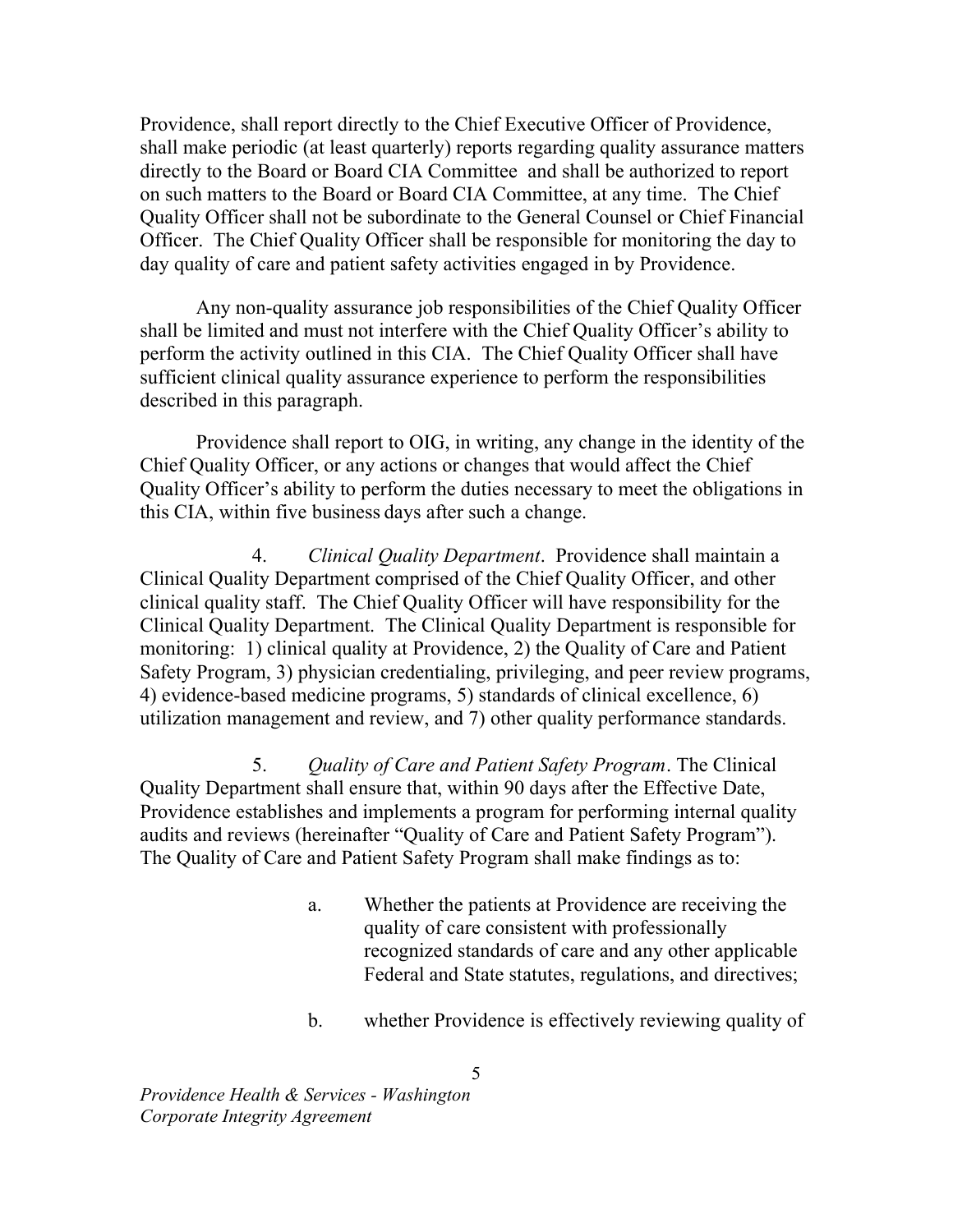care and patient safety related complaints and/or incidents and completing root cause analyses; and

c. whether Providence's action plans in response to identified quality of care and patient safety problems are appropriate, timely, implemented, and enforced.

6. Compliance Committee. Within 90 days after the Effective Date, Providence shall appoint a Compliance Committee.

> a. shall, at a minimum, include the Compliance Officer and other members of senior management necessary to meet the requirements of this CIA (e.g., representatives from among senior personnel responsible for clinical operations and quality of care, human resources, operations, including the corporate Medical Director). The Compliance Officer shall chair the Compliance Committee and the Compliance Committee shall support the Compliance Officer in fulfilling his/her/their responsibilities (e.g., developing and implementing policies, procedures, and practices designed to ensure compliance with the requirements set forth in this CIA, Federal health care program requirements, and professionally recognized standards of care; monitoring the day-to-day compliance activities engaged in by Providence; monitoring any reporting requirements created under this CIA; and ensuring that Providence is appropriately identifying and correcting quality of care problems). General Responsibilities. The Compliance Committee

> > The Compliance Committee shall meet, at a minimum, every month. For each scheduled Compliance Committee meeting, Providence Chief Quality Officer or their designee shall report to the Compliance Committee on the adequacy of care being provided by Providence. The minutes of the Compliance Committee meetings shall be made available to the OIG upon request.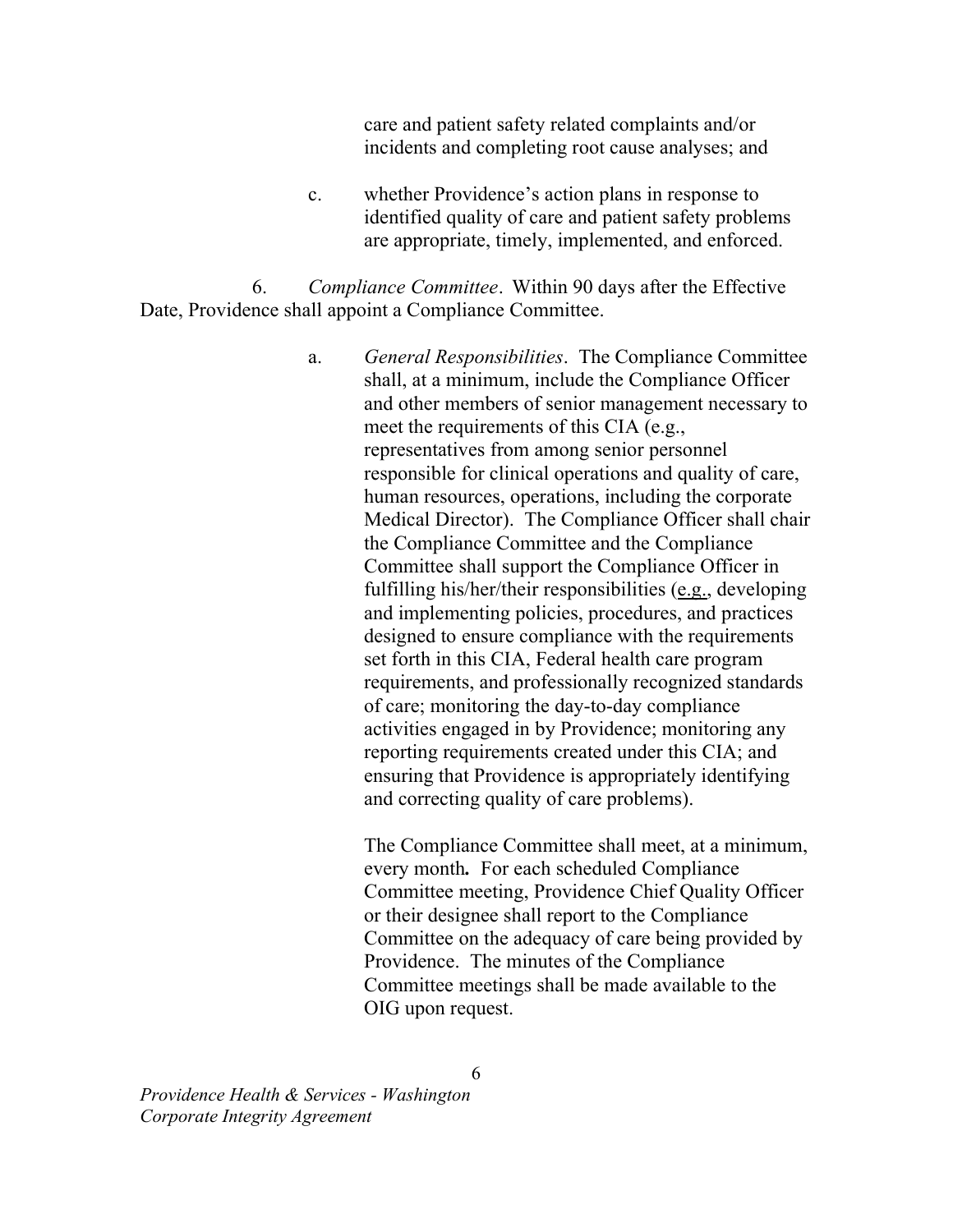Providence shall report to OIG, in writing, any actions or changes that would affect the Compliance Committee's ability to perform the duties necessary to meet the requirements in this CIA, within 15 business days after such a change.

 $7.$  be responsible for the review and oversight of matters related to compliance with the requirements of this CIA, Federal health care program requirements, and professionally recognized standards of care. The Board or Board CIA Committee must include independent (i.e., non-employee and non-executive) members. The Board or Board CIA Committee shall be readily available to the Compliance Officer to respond to any issues or questions that might arise. Board Oversight. The Board or Board CIA Committee, shall

 The Board or Board CIA Committee shall, at a minimum, be responsible for the following:

- a. meeting at least quarterly to review and oversee Providence's Compliance Program, including, but not limited to, the performance of the Compliance Officer and the Compliance Committee;
- b. reviewing and overseeing Providence's Quality Program, including but not limited to the performance of the Chief Quality Officer and the Clinical Quality Department;
- c. ensuring that Providence adopts and implements policies, procedures, and practices designed to ensure compliance with:
	- i. the requirements set forth in this CIA and Federal health care program requirements
	- ii. professionally recognized standards of care and patient safety;
	- iii. credentialing, privileging, and peer review requirements.<br>7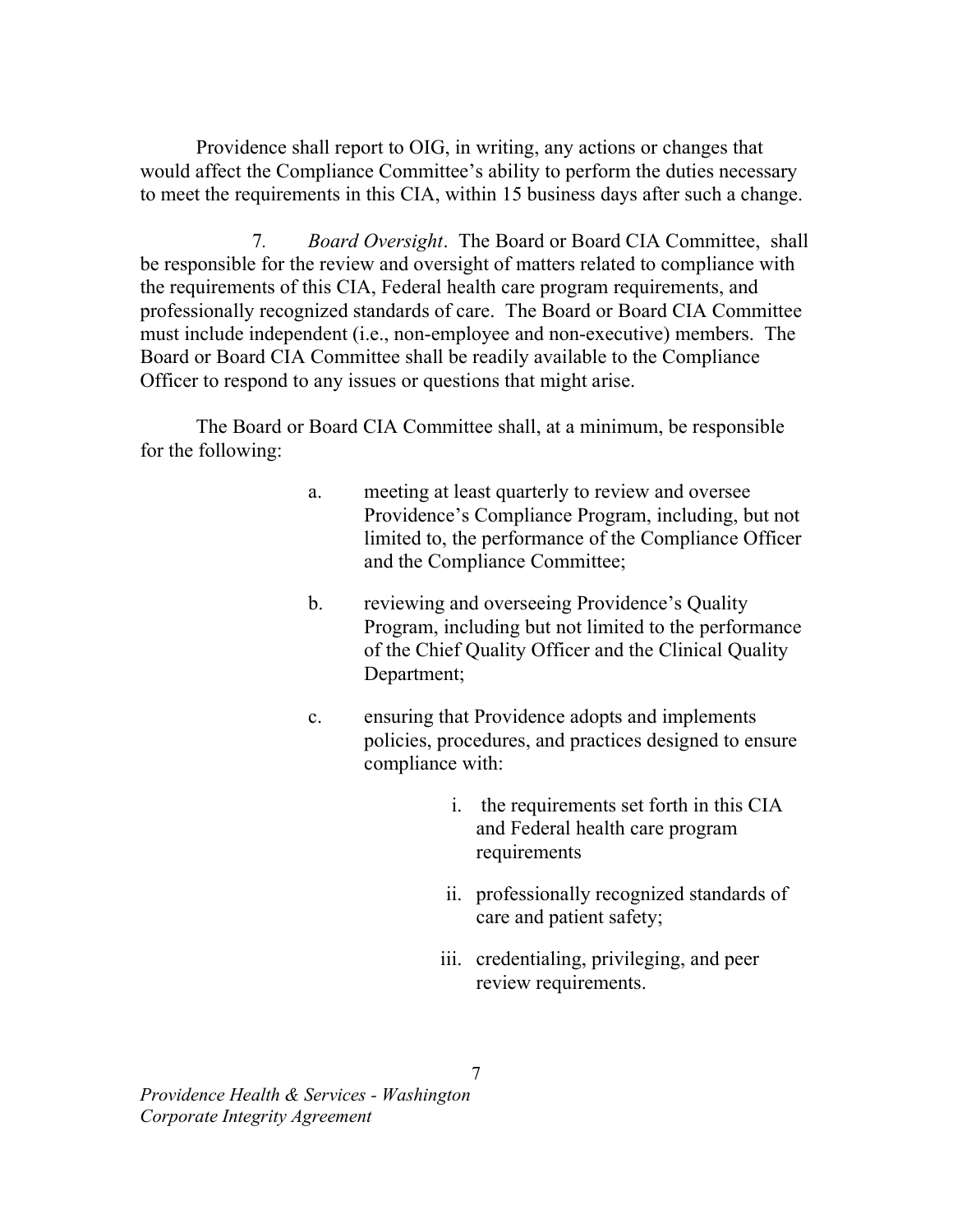d. for each Reporting Period of the CIA, adopting a resolution, signed by each member of the Board or Board CIA Committee summarizing its review and oversight of Providence's compliance with the requirements of this CIA, Federal health care program requirements, professionally recognized standards of care and patient safety, and credentialing, privileging, and peer review requirements.

At a minimum, the resolution shall include the following language:

 "The Board [ or Board CIA Committee] has made a reasonable inquiry into the operations of Providence's Compliance Program, including the performance of the Compliance Officer, Regional Compliance Directors , the Compliance Committee, the Chief Quality Officer, and the Quality of Care and Patient Safety Program. The Board [or Board CIA Committee] has also provided oversight on professionally recognized standards of care, patient safety, credentialing, privileging, and peer review issues. Based on its inquiry and review, the Board [or Board CIA Committee] has concluded that, to the best of its knowledge, Providence has implemented effective Compliance, Quality of Care, and Patient Safety Programs to meet the requirements of the CIA, Federal health care program requirements, and professionally recognized standards of care and patient safety."

 If the Board or Board CIA Committee is unable to provide such a conclusion in the resolution, the Board or Board CIA Committee shall include in the resolution a written explanation of the reasons why it is unable to provide the conclusion and the steps it is taking to implement effective Compliance, Quality of Care, and Patient Safety Program at Providence.

 Providence shall report to OIG, in writing, any changes in the composition of the Board or Board CIA Committee, or any actions or changes that would affect the Board or Board CIA Committee's ability to perform the duties necessary to meet the requirements in this CIA, within 15 business days after such a change.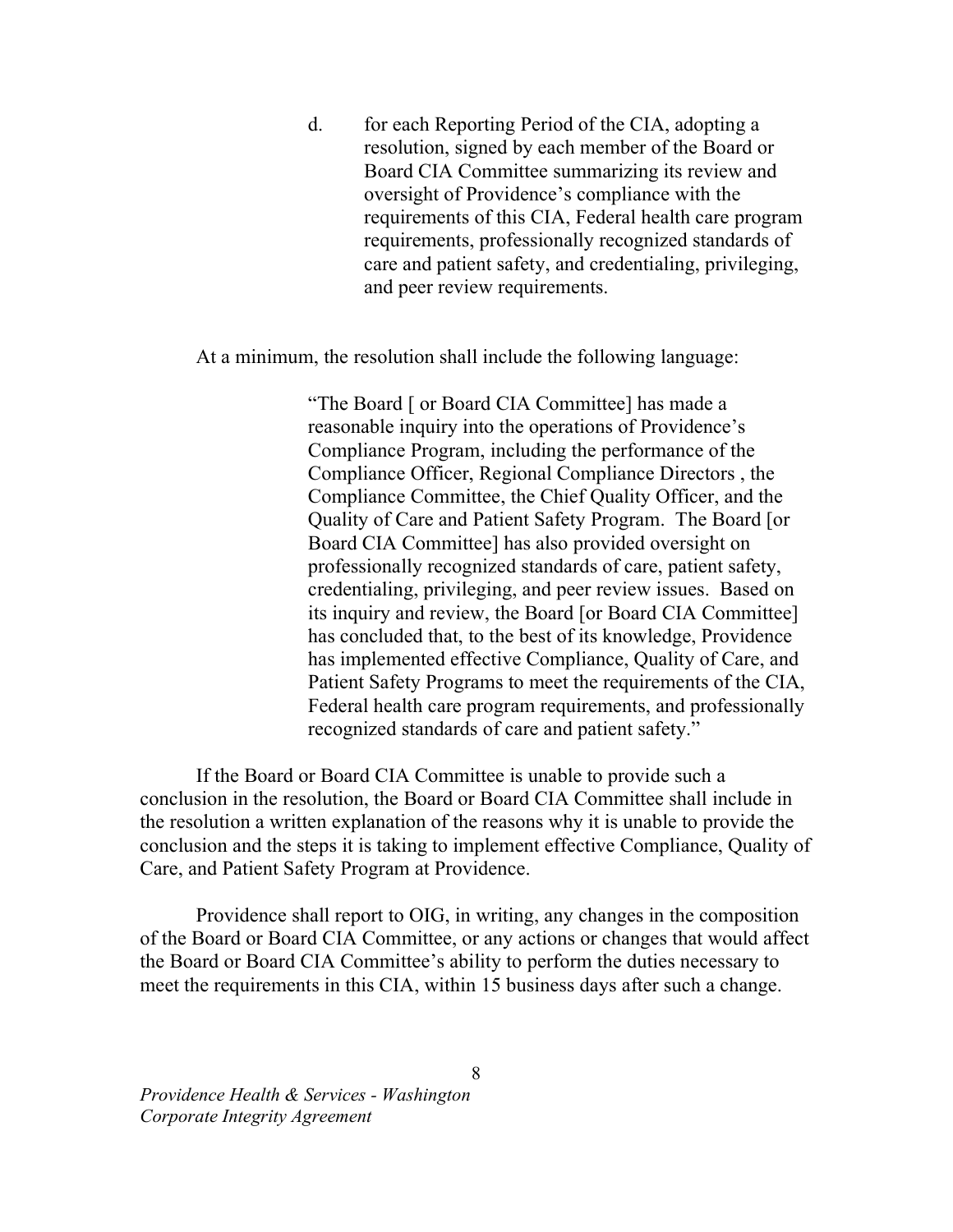8. Management Certifications. In addition to the responsibilities set forth in this CIA for all Covered Persons, certain Providence employees (Certifying Employees) are expected to monitor and oversee activities within their areas of authority and shall annually certify that the applicable Providence department is in compliance with applicable Federal health care program requirements, with the requirements of this CIA, and with professionally recognized standards of healthcare and patient safety. These Certifying Employees shall include, at a minimum, the following: Providence's Chief Executive Officer, Chief Medical Officers, and Chief Nursing Officers. For each Reporting Period, each Certifying Employee shall sign a certification that states:

 "I have been trained on and understand the compliance requirements and responsibilities as they relate to [insert name of department], an area under my supervision. My job responsibilities include ensuring compliance with regard to the [insert name of department] with all applicable Federal health care program requirements, requirements of the Corporate Integrity Agreement, and Providence policies, and I have taken steps to promote such compliance. To the best of my knowledge, the [insert name of department] of Providence is in compliance with all applicable Federal health care program requirements, the requirements of the Corporate Integrity Agreement, and all professionally recognized standards of care and patient safety. I understand that this certification is being provided to and relied upon by the United States."

 If any Certifying Employee is unable to provide such a certification, the Certifying Employee shall provide a written explanation of the reasons why he/she/they is/are unable to provide the certification outlined above.

 Within 90 days after the Effective Date, Providence shall develop and implement a written process for Certifying Employees to follow for the purpose of completing the certification required by this section (e.g., reports that must be reviewed, assessments that must be completed, sub-certifications that must be obtained, etc. prior to the Certifying Employee making the required certification).

#### **B.** Written Standards

 Within 90 days after the Effective Date, Providence shall develop and implement Policies and Procedures regarding the operation of Providence's Compliance Program, Clinical Quality Department, and Quality of Care and Patient Safety Program, including the compliance program requirements outlined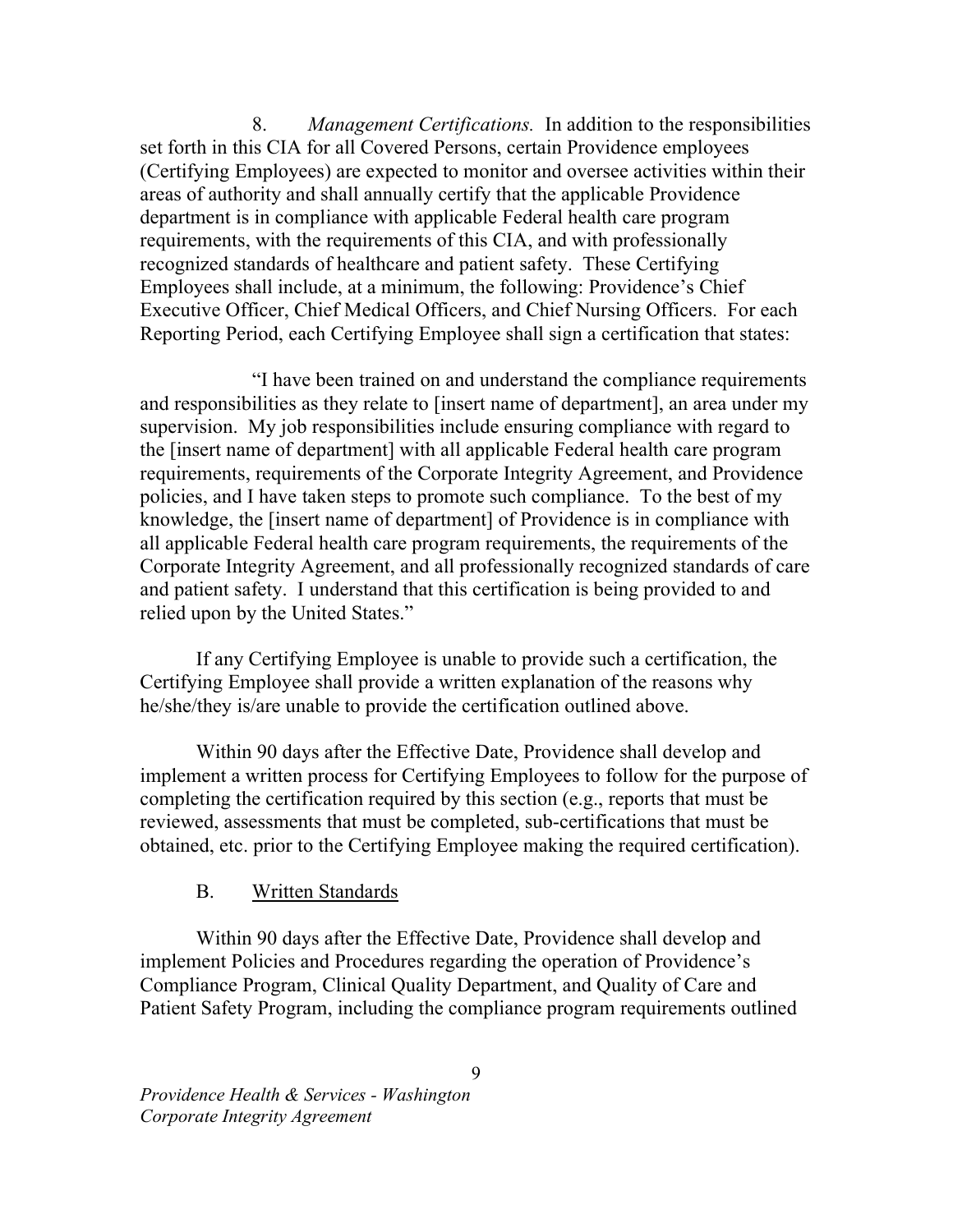in this CIA and Providence's compliance with Federal health care program requirements and professionally recognized standards of care and patient safety. Throughout the term of this CIA, Provider shall enforce its Policies and Procedures and shall make compliance with them an element of evaluating the performance of all employees.

1. Clinical Quality Standards. Providence's Policies and Procedures shall also be designed to promote the delivery of patient care items or services at Providence that meet professionally recognized standards of care and patient safety, and that are reasonable and appropriate to the needs of Federal health care program beneficiaries. These Policies and Procedures shall include the following:

- a. ensuring the appropriate documentation of medical records;
- b. measuring, analyzing, and tracking quality indicators, including adverse patient events, and other aspects of performance that relate to processes of care, hospital services, and operations, and to identify opportunities for improvement and changes that will lead to improvement;
- c. setting priorities for performance improvement activities that: (1) focus on high risk, high-volume, or problem-prone areas; (2) consider the incidence, prevalence, and severity of problems in those areas; and (3) affect health outcomes, patient safety, and quality of care;
- d. tracking medical errors and adverse patient events, analyzing their causes, and implementing preventive actions and mechanism that include feedback and learning throughout Providence;
- e. conducting quality assessment and performance improvement projects, including periodic clinical quality audits;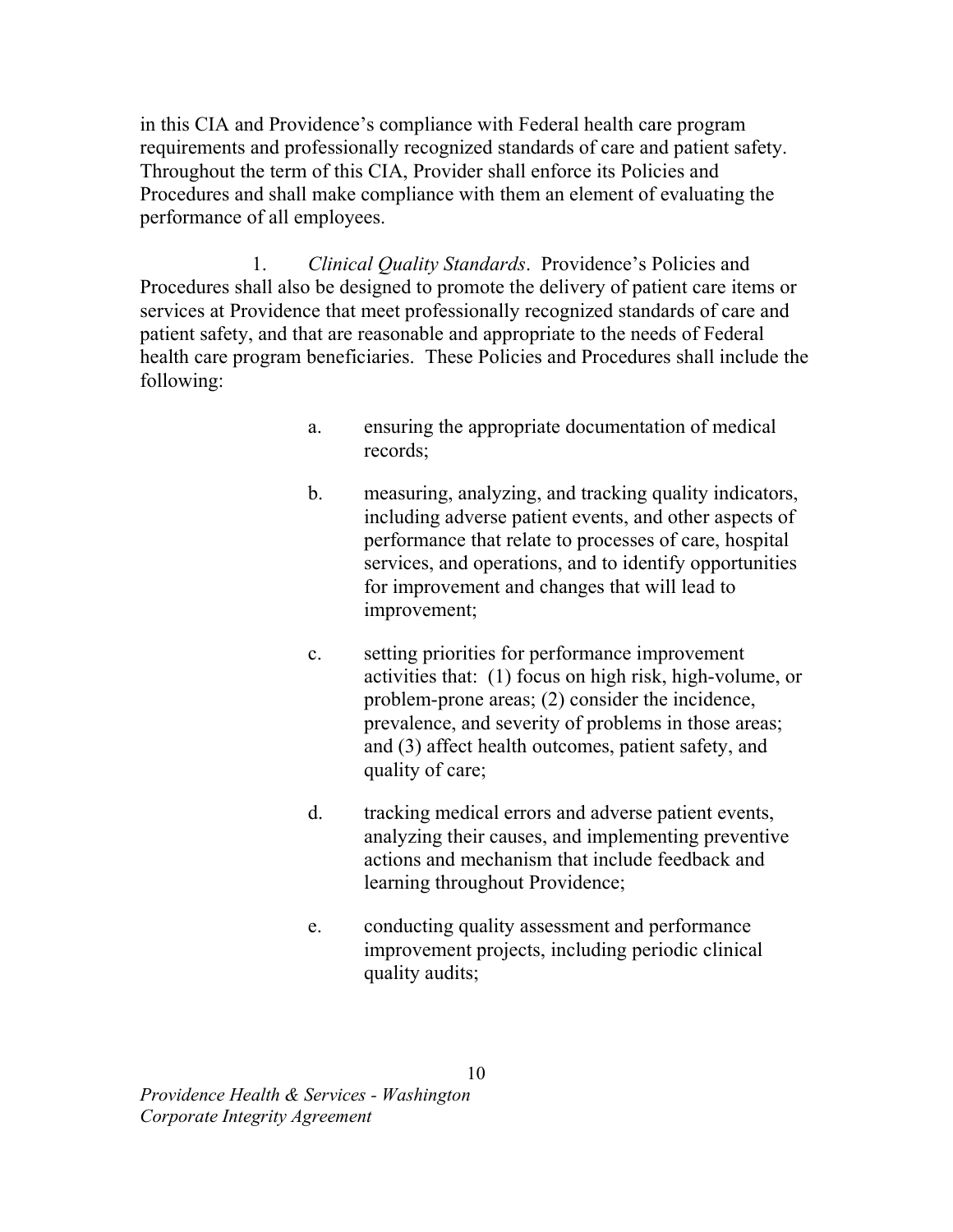- f. periodically reporting quality assessment and performance improvement data to the Quality of Care and Patient Safety Program;
- g. collecting, verifying, and assessing current licensure, education, relevant training, experience, ability, and current competence to perform requested privileges;
- h. monitoring practitioners with current privileges by the review of clinical practice patterns, ongoing case review, proctoring, and discussion with other individuals involved in the care of patients;
- i. implementing and monitoring medical staff peer review; and
- j. implementing effective responses when clinical quality problems are discovered.

All Policies and Procedures shall be made available to OIG upon request.

 $C_{\cdot}$ Training and Education

 Within 90 days after the Effective Date, Providence shall develop a written plan (Training Plan) that outlines the steps that Providence will take to ensure that all Covered Persons receive the following training.

- 1. Covered Persons Training. Covered Persons shall receive:
	- a. requirements and Compliance Program, and at least annual training regarding Providence's CIA
	- $<sub>b</sub>$ .</sub> adequate on-going training regarding:
		- $i$ . requirements applicable to the documentation of medical records; policies, procedures, and other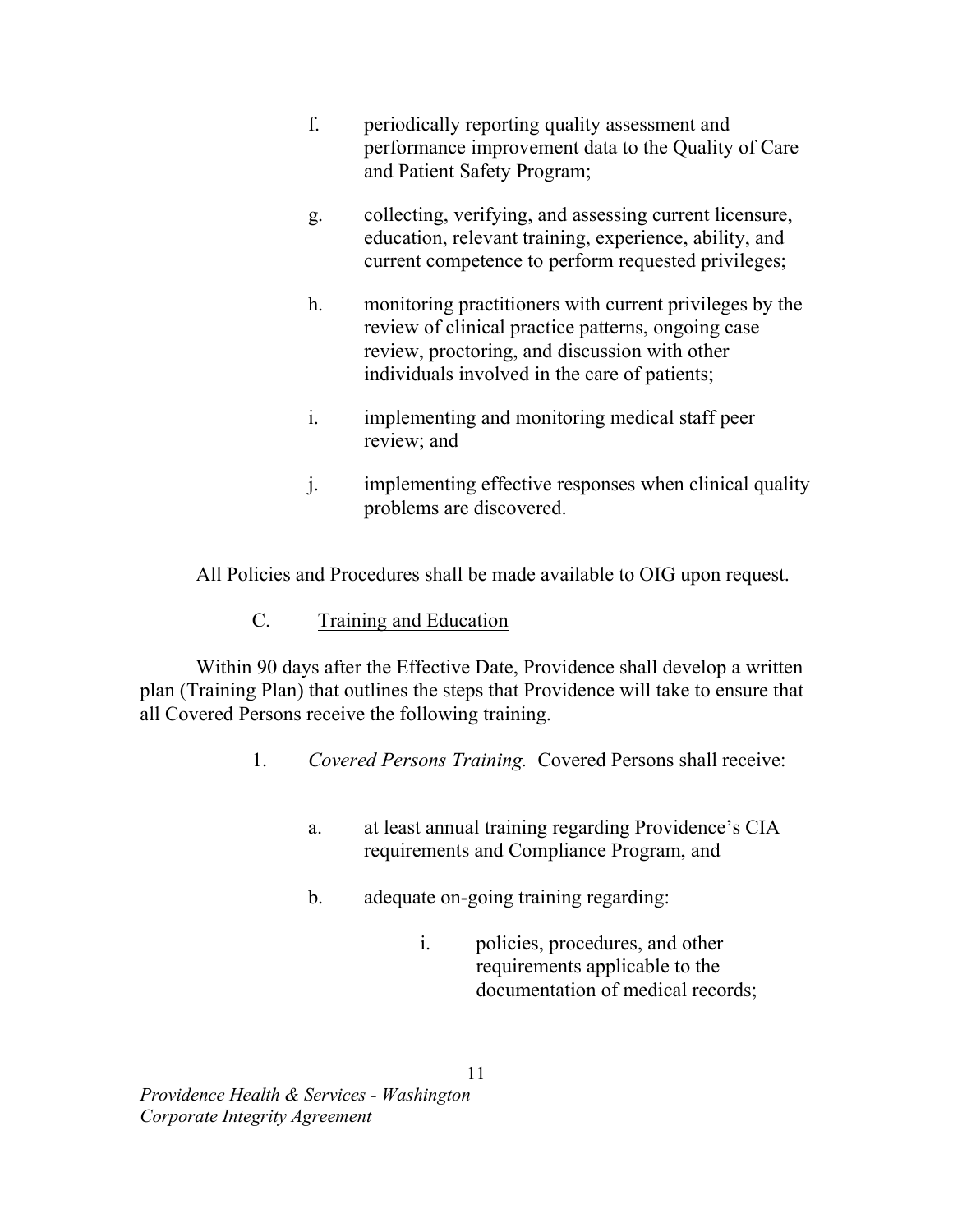- $ii.$  Section III.B of this CIA, as appropriate for the job category of each Covered Person: the policies implemented pursuant to
- iii. requirements relating to clinical quality, including but not limited to comprehensive clinical audits, physician credentialing, privileging, and peer review programs, evidence based medicine programs, standards of clinical excellence, utilization management and review, and clinical quality measures; policies, procedures, and other
- $iv_{i}$  individual to ensure that care is appropriate and meets professionally recognized standards of care; and the personal obligation of each
- $V<sub>1</sub>$  sanctions for violations of the Federal health care program requirements. the reporting requirements and legal

 The Training Plan shall also include training to address quality of care problems identified by the Compliance Committee and Quality of Care and Patient Safety Program. In determining what training should be performed, the Compliance Officer, Chief Quality Officer, and Compliance Committee shall review the complaints received, and the findings, reports, and recommendations of the Quality Review Organization required under Section III.D of this CIA.

 Training required in this section shall be competency-based. Specifically, the training must be developed and provided in such a way as to focus on Covered Persons achieving learning outcomes to a specified competency and to place emphasis on what a Covered Person has learned as a result of the training.

2. Board Training. In addition to the training described in Section III.C.1, within 90 days after the Effective Date, each member of the Board or Board CIA Committee, shall receive training regarding the corporate governance responsibilities of board members, and the responsibilities of board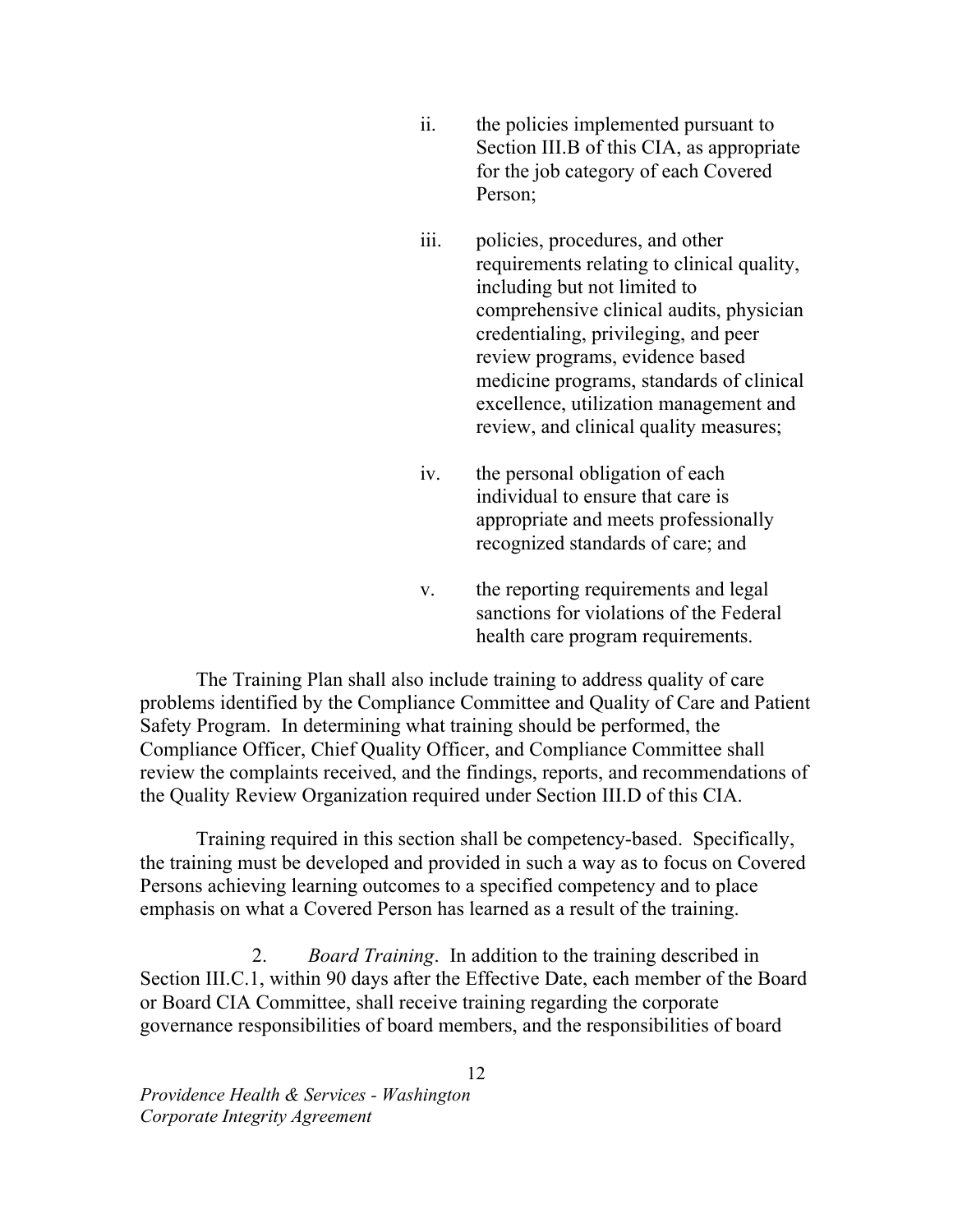members with respect to review and oversight of the Compliance Program. Specifically, the training shall address the unique responsibilities of health care board members, including the risks, oversight areas, and strategic approaches to conducting oversight of a health care entity. This training may be conducted by an outside compliance expert hired by the Board or Board CIA Committee, and should include a discussion of the OIG's guidance on board member responsibilities.

responsibilities.<br>New members of the Board or Board CIA Committee shall receive the Board training described above within 30 days after becoming a member or within 90 days after the Effective Date, whichever is later.

3. Training Records. Providence shall make available to OIG, upon request, training materials and records verifying that the training described in Sections III.C.1 and III.C.2 has been provided as required.

# D. Review Procedures

 Within 90 days after the Effective Date, Providence shall engage an entity (or entities), such as an accounting, auditing, or consulting firm (hereinafter "Independent Review Organization" or "IRO"), to perform the reviews listed in Section III.D.1. The applicable requirements relating to the  $\text{IRO}(s)$  are outlined in Appendix A to this CIA. Within 90 days of the Effective Date, Providence shall also retain an entity, selected by OIG after consultation with Providence, (hereinafter "Quality Review Organization" or "QRO"), to perform the review listed in Section III.D.2. The applicable requirements relating to the QRO are outlined in Appendix C to this CIA.

 1. Claims Review. The IRO shall review Providence's coding, billing, and claims submission to the Federal health care programs and the reimbursement received (Claims Review) and shall prepare a Claims Review Report, as outlined in Appendix B to this CIA.

2. Clinical Quality Systems Review. The QRO shall assess the effectiveness, reliability, and thoroughness of Providence's quality of care and patient safety, credentialing, privileging, and peer review processes, as outlined in Appendix D to this CIA.

3. Retention of Records. The IRO, QRO, and Providence shall retain and make available to OIG, upon request, all work papers, supporting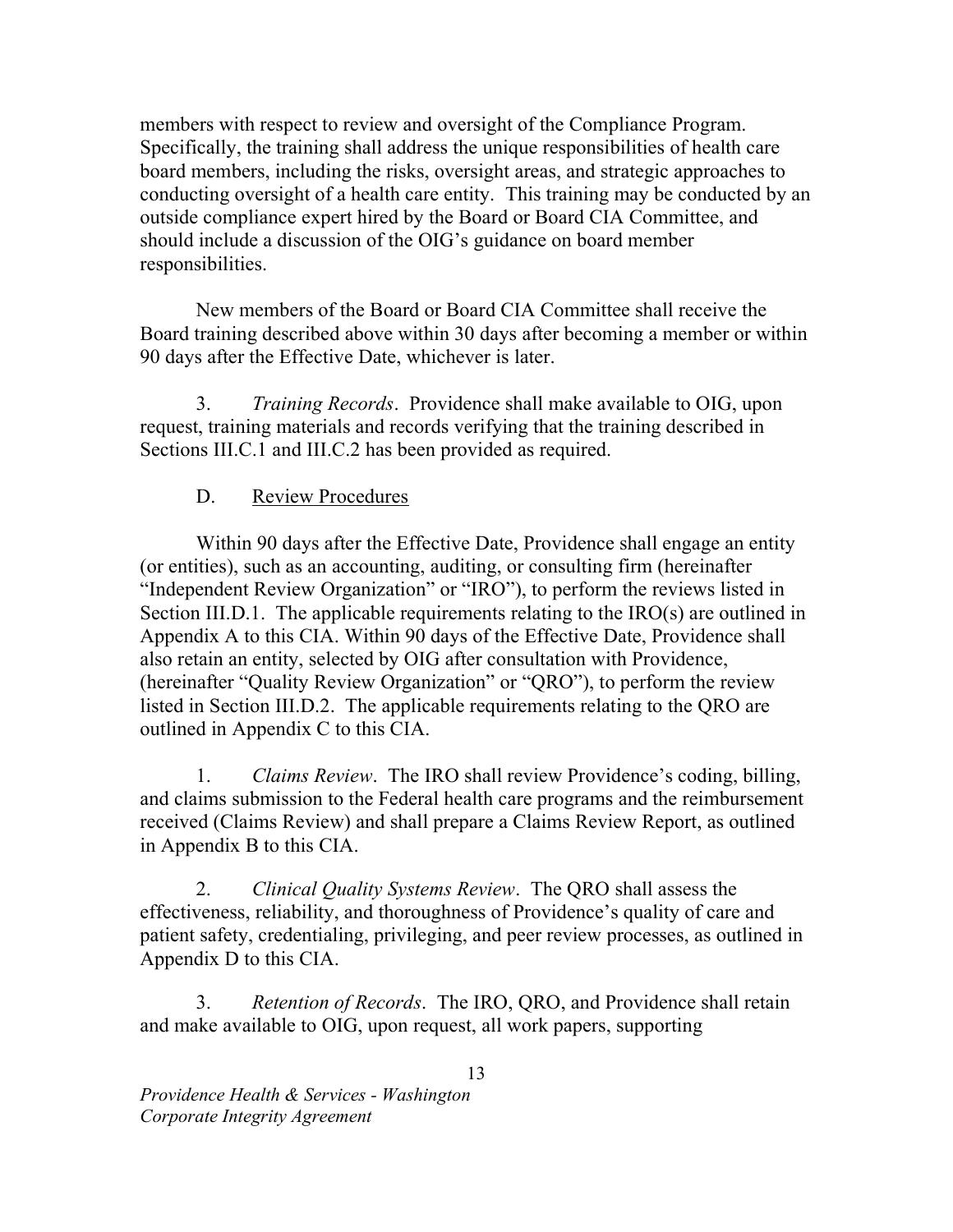documentation, correspondence, and draft reports (those exchanged between the IRO and QRO and Providence) related to the reviews.

#### $E_{\rm{m}}$ E. Risk Assessment and Internal Review Process

 Within 90 days after the Effective Date, Providence shall develop and implement a centralized annual risk assessment and internal review process to identify and address risks associated with Providence's participation in the Federal health care programs, including but not limited to the risks associated with standards of care and the submission of claims for items and services furnished to Medicare and Medicaid program beneficiaries. The Compliance Committee shall be responsible for implementation and oversight of the risk assessment and internal review process. The risk assessment and internal review process shall be conducted at least annually and shall require Providence to: (1) identify and prioritize risks, (2) develop internal audit work plans related to the identified risk areas, (3) implement the internal audit work plans, (4) develop corrective action plans in response to the results of any internal audits performed, and (5) track the implementation of the corrective action plans in order to assess the effectiveness of such plans. Providence shall maintain the risk assessment and internal review process for the term of the CIA.

### F. Disclosure Program

 Within 90 days after the Effective Date, Providence shall establish a Disclosure Program that includes a mechanism (e.g., a toll-free compliance telephone line) to enable individuals to disclose, to the Compliance Officer or some other person who is not in the disclosing individual's chain of command, any identified issues or questions associated with Providence's policies, conduct, practices, or procedures with respect to quality of care or a Federal health care program believed by the individual to be a potential violation of criminal, civil, or administrative law. Providence shall appropriately publicize the existence of the disclosure mechanism  $(e.g.,$  via periodic e-mails to employees or by posting the information in prominent common areas).

 The Disclosure Program shall emphasize a nonretribution, nonretaliation policy, and shall include a reporting mechanism for anonymous communications for which appropriate confidentiality shall be maintained. The Disclosure Program also shall include a requirement that all of Providence's Covered Persons shall be expected to report suspected violations of any Federal health care program requirements to the Compliance Officer or other appropriate individual designated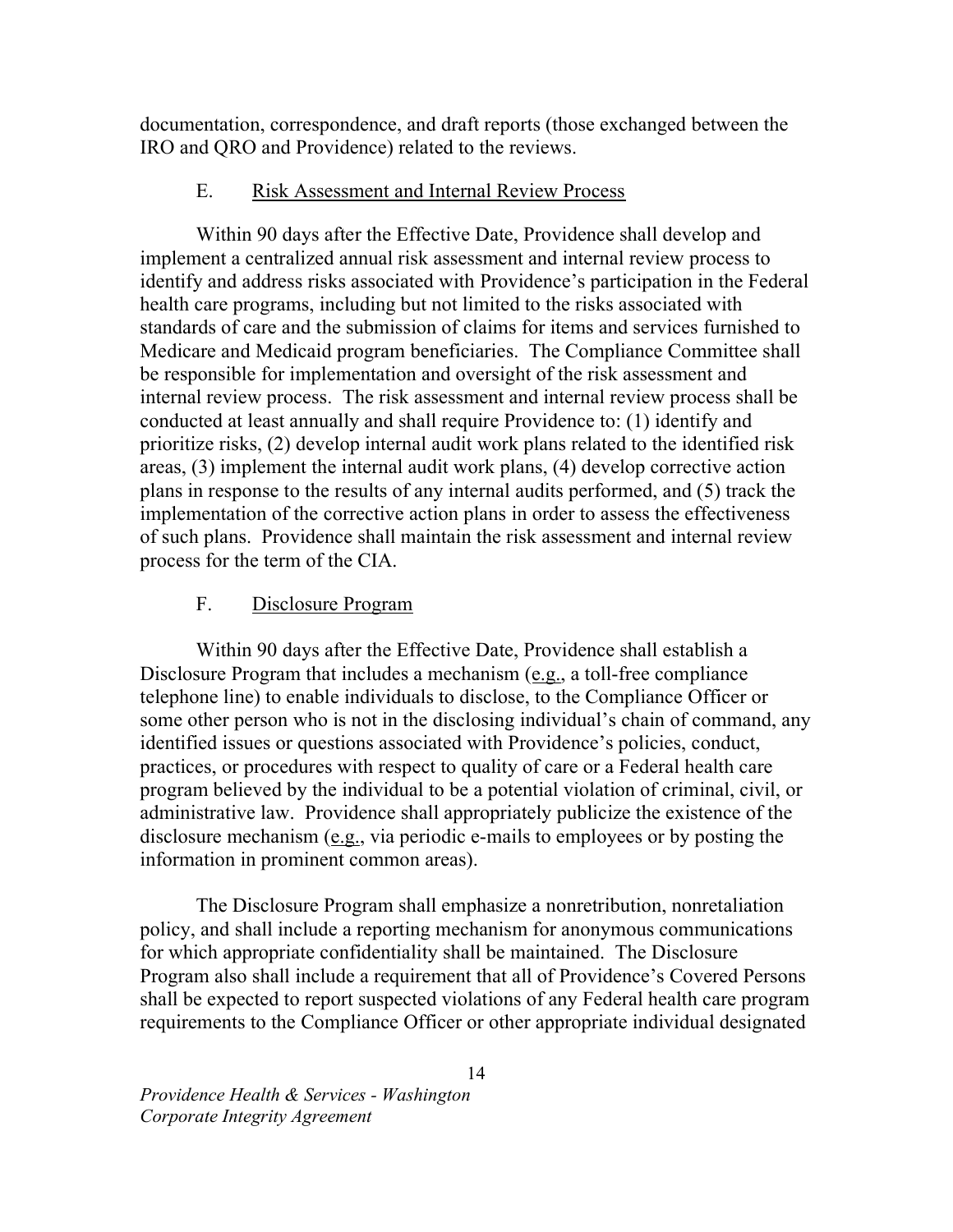by Providence. Upon receipt of a disclosure, the Compliance Officer (or designee) shall gather all relevant information from the disclosing individual. The Compliance Officer (or designee) shall make a preliminary, good faith inquiry into the allegations set forth in every disclosure to ensure that he/she/they has/have obtained all of the information necessary to determine whether a further review should be conducted. For any disclosure that is sufficiently specific so that it reasonably: (1) permits a determination of the appropriateness of the alleged improper practice; and (2) provides an opportunity for taking corrective action, Providence shall conduct an internal review of the allegations set forth in the disclosure and ensure that proper follow-up is conducted. If the inappropriate or improper practice places patients at risk of harm, then Providence will ensure that the practice ceases immediately and that appropriate action is taken.

 The Compliance Officer (or designee) shall maintain a disclosure log and shall record all disclosures, whether or not related to a potential violation of criminal, civil, or administrative law related to the Federal health care programs, in the disclosure log within two business days of receipt of the disclosure. The disclosure log shall include a summary of each disclosure received (whether anonymous or not), the individual or department responsible for reviewing the disclosure, the status of the review, and any corrective action taken in response to the review.

### G. **Ineligible Persons**

- 1. Definitions. For purposes of this CIA:
	- $\mathbf{a}$ . entity who: an "Ineligible Person" shall include an individual or
		- $\mathbf{i}$ . in any Federal health care program; or is currently excluded from participation
		- $ii.$ that falls within the scope of 42 U.S.C.  $\S$  1320a-7(a), but has not yet been has been convicted of a criminal offense excluded.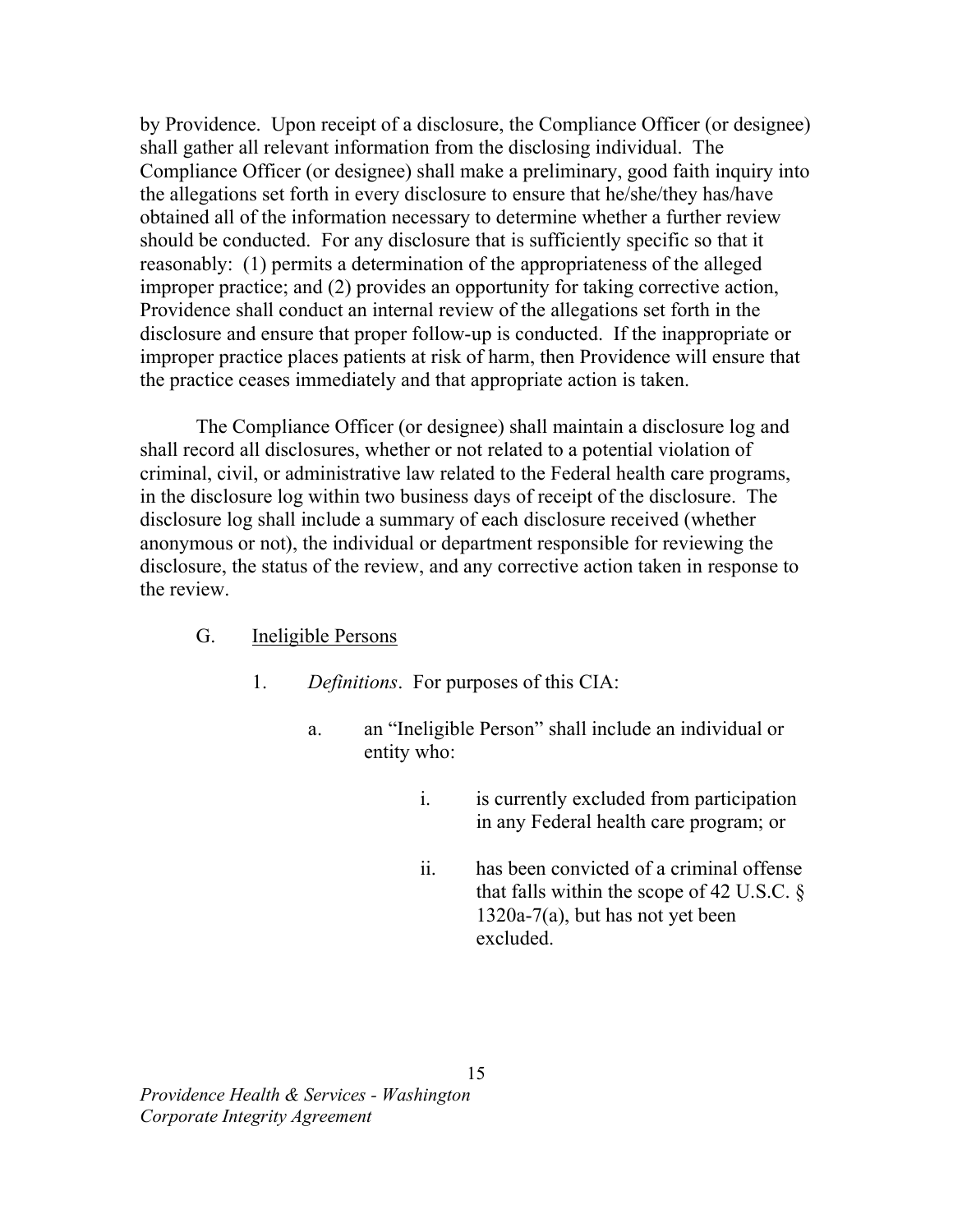b. "Exclusion List" means the HHS/OIG List of Excluded Individuals/Entities (LEIE) (available through the Internet at http://www.oig.hhs.gov).

 $2.$  prospective and current Covered Persons are not Ineligible Persons, by implementing the following screening requirements. Screening Requirements. Providence shall ensure that all

- a. Persons against the Exclusion List prior to engaging their services and, as part of the hiring or contracting process, or medical staff credentialing process, shall require such Covered Persons to disclose whether they are Ineligible Persons. Providence shall screen all prospective Covered
- $<sub>b</sub>$ .</sub> against the Exclusion List within 90 days after the Effective Date and on a monthly basis thereafter. Providence shall screen all current Covered Persons
- $\mathbf{c}$ . Covered Persons to disclose immediately if they become an Ineligible Person. Providence shall implement a policy requiring all

 Nothing in this Section III.G affects Providence's responsibility to refrain from (and liability for) billing Federal health care programs for items or services furnished, ordered, or prescribed by an excluded person. Providence understands that items or services furnished, ordered, or prescribed by excluded persons are not payable by Federal health care programs and that Providence may be liable for overpayments and/or criminal, civil, and administrative sanctions for employing or contracting with an excluded person regardless of whether Providence meets the requirements of Section III.G.

3. Removal Requirement. If Providence has actual notice that a Covered Person has become an Ineligible Person, Providence shall remove such Covered Person from responsibility for, or involvement with, Providence's business operations related to the Federal health care program(s) from which such Covered Person has been excluded and shall remove such Covered Person from any position for which the Covered Person's compensation or the items or services furnished, ordered, or prescribed by the Covered Person are paid in whole or part,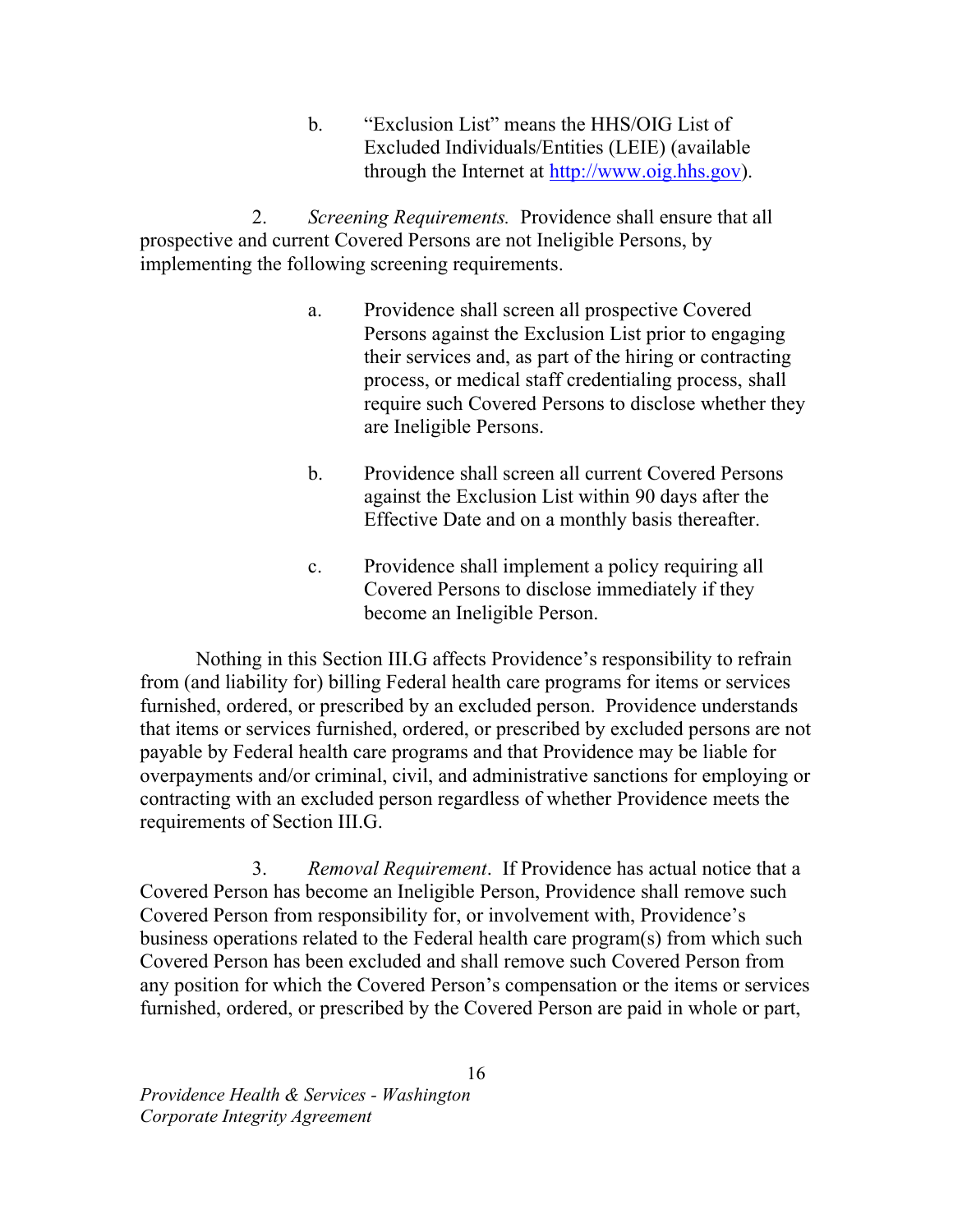directly or indirectly, by any Federal health care program(s) from which the Covered Person has been excluded at least until such time as the Covered Person is reinstated into participation in such Federal health care program(s).

 $\mathbf{4}$ . has actual notice that a Covered Person is charged with a criminal offense that falls within the scope of 42 U.S.C.  $\S$ § 1320a-7(a), 1320a-7(b)(1)-(3), or is proposed for exclusion during the Covered Person's employment or contract term, Providence shall take all appropriate actions to ensure that the responsibilities of that Covered Person have not and shall not adversely affect the quality of care rendered to any beneficiary or the accuracy of any claims submitted to any Federal health care program. Pending Charges and Proposed Exclusions. If Providence

### $H_{\cdot}$ Notification of Government Investigation or Legal Proceeding

 Within 30 days after discovery, Providence shall notify OIG, in writing, of any ongoing investigation or legal proceeding known to Providence conducted or brought by a governmental entity or its agents involving an allegation that Providence has committed a crime or has engaged in fraudulent activities. This notification shall include a description of the allegation, the identity of the investigating or prosecuting agency, and the status of such investigation or legal proceeding. Providence also shall provide written notice to OIG within 30 days after the resolution of the matter, and a description of the findings and/or results of the investigation or proceeding, if any.

 In addition, within 15 days after notification, Providence shall notify OIG, in writing, of any adverse final determination made by a federal, state, or local government agency or accrediting or certifying agency (e.g., Joint Commission) relating to quality of care issues.

#### $\mathbf{L}$ **Overpayments**

1. Definition of Overpayment. An "Overpayment" means any funds that Providence receives or retains under any Federal health care program to which Providence, after applicable reconciliation, is not entitled under such Federal health care program.

2. Overpayment Policies and Procedures. Within 90 days after the Effective Date, Providence shall develop and implement written policies and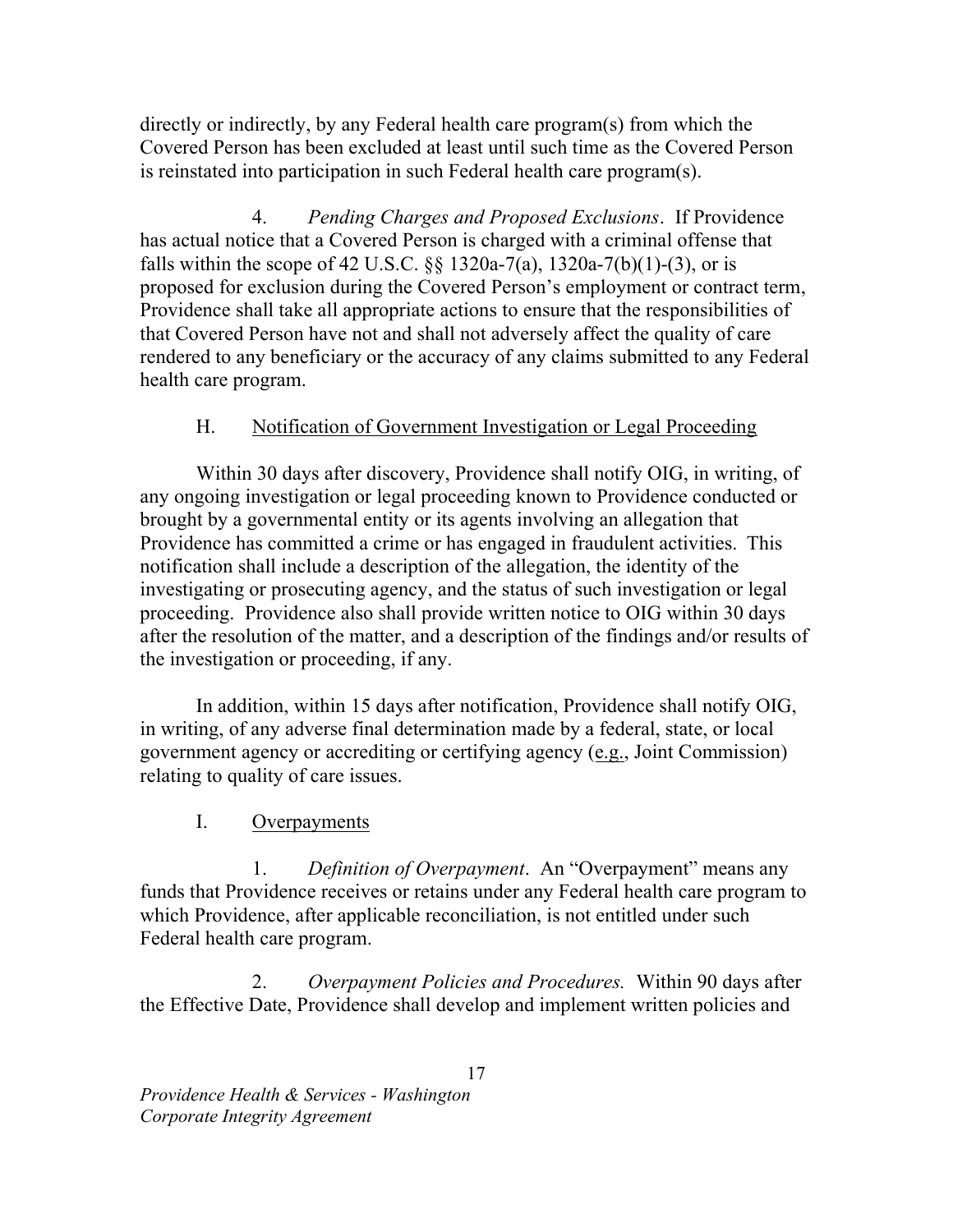procedures regarding the identification, quantification, and repayment of Overpayments received from any Federal health care program.

### $\mathbf{J}$ . Reportable Events

 $1_{-}$  "Reportable Event" means anything that involves: Definition of Reportable Event. For purposes of this CIA. a

- a. a substantial Overpayment;
- $\mathbf{b}$ . probable violation of criminal, civil, or administrative laws applicable to any Federal health care program for which penalties or exclusion may be authorized; a matter that a reasonable person would consider a
- $c.$  member of the active medical staff, a Covered Person who is an Ineligible Person as defined by Section III.G.1.a; or the employment of or contracting with, or having as a
- d. the filing of a bankruptcy petition by Providence.

 A Reportable Event may be the result of an isolated event or a series of occurrences.

 $2.$  (after a reasonable opportunity to conduct an appropriate review or investigation of the allegations) through any means that there is a Reportable Event, Providence shall notify OIG, in writing, within 30 days after making the determination that the Reportable Event exists. 2. Reporting of Reportable Events. If Providence determines

3. Reportable Events under Section III.J.1.a and b, the report to OIG shall include: 3. Reportable Events under Section III.J.1.a and III.J.1.b. For

> $a<sub>1</sub>$  Reportable Event, including, at a minimum, the types of claims, transactions or other conduct giving rise to the Reportable Event; the period during which the conduct occurred; and the names of individuals and a complete description of all details relevant to the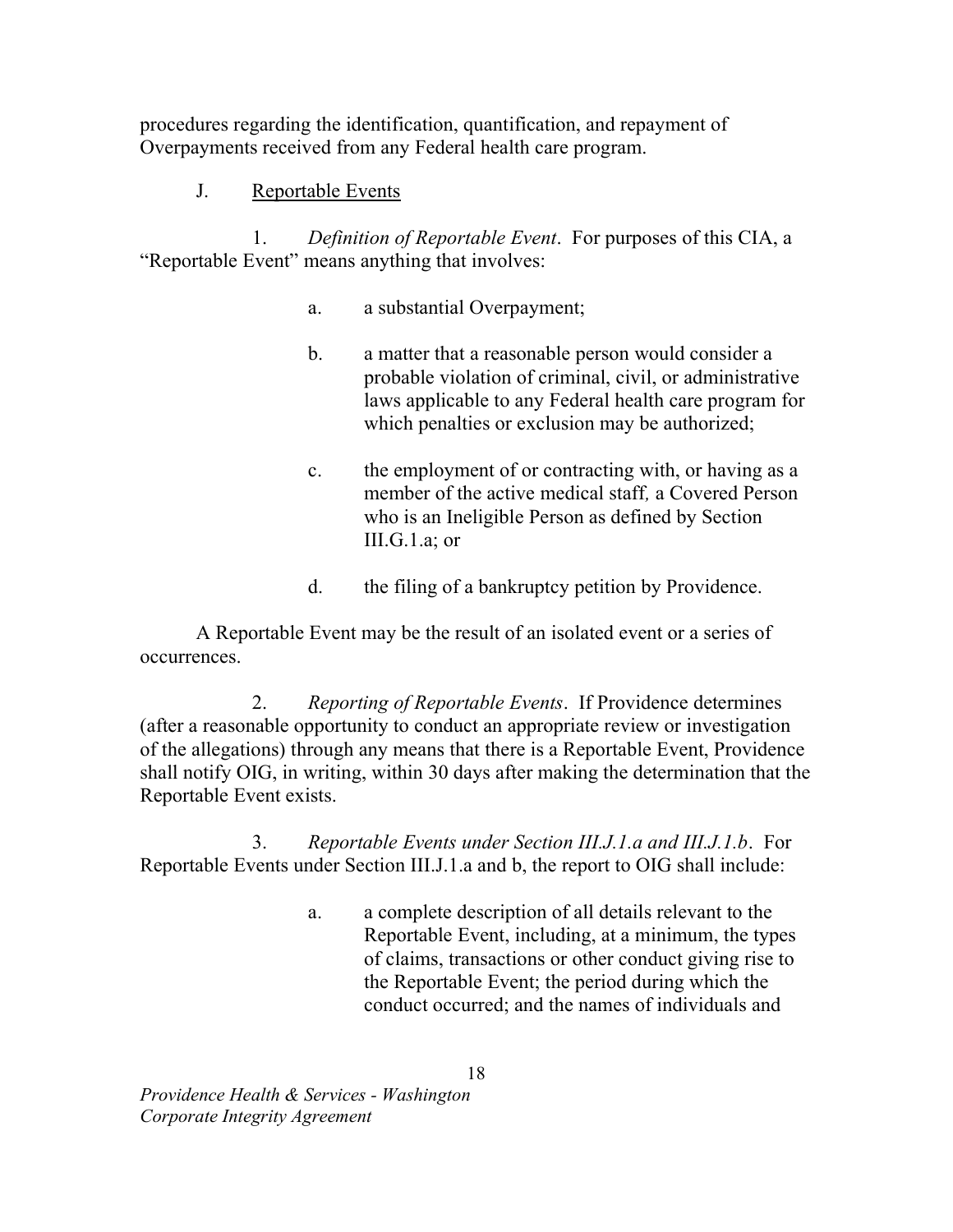entities believed to be implicated, including an explanation of their roles in the Reportable Event;

- $\mathbf{b}$ . administrative laws that are probably violated by the Reportable Event, if any; a statement of the Federal criminal, civil or
- $\mathbf{c}$ . Reportable Event; the Federal health care programs affected by the
- d. identify and quantify any Overpayments; and a description of the steps taken by Providence to
- e. the Reportable Event and prevent it from recurring. a description of Providence's actions taken to correct

 If the Reportable Event involves an Overpayment, within 60 days of identification of the Overpayment, Providence shall repay the Overpayment, in accordance with the requirements of 42 U.S.C. § 1320a-7k(d) and any applicable CMS guidance and provide OIG with a copy of the notification and repayment.

4. Reportable Events under Section III.J.1.c. For Reportable Events under Section III.J.1.c, the report to OIG shall include:

- $a<sub>1</sub>$  performed by that individual; the identity of the Ineligible Person and the job duties
- $\mathbf{b}$ . contractual relationship or medical staff membership; the dates of the Ineligible Person's employment or
- $\mathbf{c}$ . Providence completed before and/or during the Ineligible Person's employment, contract, or medical staff membership, and any flaw or breakdown in the screening process that led to the hiring or contracting with or credentialing the Ineligible Person; a description of the Exclusion List screening that
- $d_{\cdot}$  identified; and a description of how the Ineligible Person was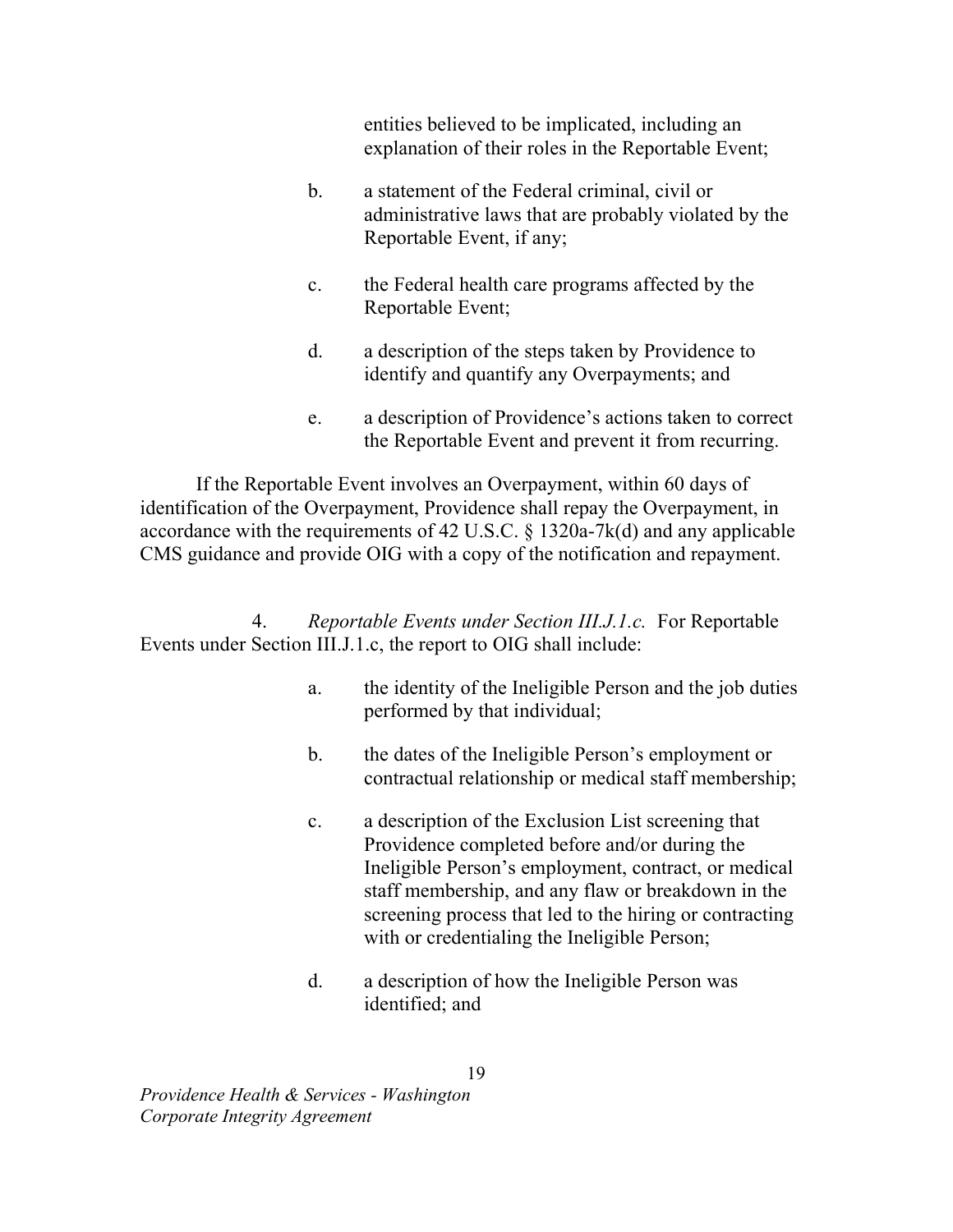e. prevent future employment or contracting with, or credentialing, an Ineligible Person. a description of any corrective action implemented to

 $5<sub>1</sub>$  Events under Section III.J.1.d, the report to OIG shall include: 5. Reportable Events under Section III.J.1.d. For Reportable

- $a<sub>z</sub>$ a complete description of the Reportable Event;
- $\mathbf{b}$ . that the Reportable Event does not adversely impact patient care; a description of Providence's action taken to ensure
- $\mathbf{c}$ . the Reportable Event; any further steps Providence plans to take to address
- $d_{-}$  bankruptcy petition, documentation of the bankruptcy filing and a description of any Federal health care program requirements implicated; and if the Reportable Event involves the filing of a
- e. receiver, documentation regarding the receivership, including, but not limited to, the identification and contact information of the receiver. if the Reportable Event involves the appointment of a

6. Reportable Events Involving the Stark Law. Notwithstanding the reporting requirements outlined above, any Reportable Event that involves solely a probable violation of section 1877 of the Social Security Act, 42 U.S.C. §1395nn (the Stark Law) should be submitted by Providence to CMS through the self-referral disclosure protocol (SRDP), with a copy to the OIG. If Providence identifies a probable violation of the Stark Law and repays the applicable Overpayment directly to the CMS contractor, then Providence is not required by this Section III.J to submit the Reportable Event to CMS through the SRDP.

## IV. SUCCESSOR LIABILITY

 In the event that, after the Effective Date, Providence proposes to (a) sell any or all of its business, business units, or locations (whether through a sale of assets, sale of stock, or other type of transaction) relating to the furnishing of items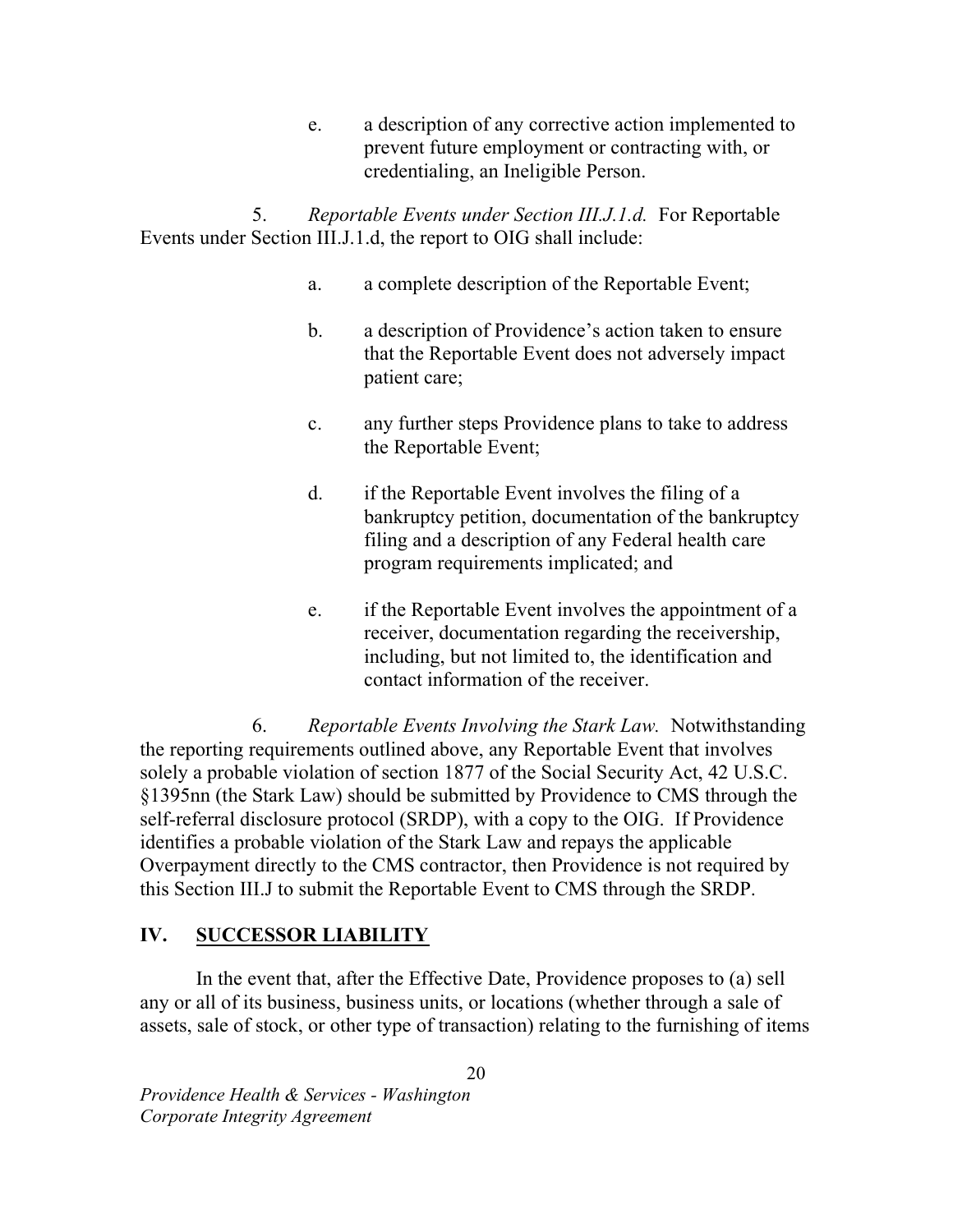or services that may be reimbursed by a Federal health care program, or (b) purchase or establish a new business, business unit, or location relating to the furnishing of items or services that may be reimbursed by a Federal health care program, the CIA shall be binding on the purchaser of any business, business unit, or location and any new business, business unit, or location (and all Covered Persons at each new business, business unit, or location) shall be subject to the applicable requirements of this CIA, unless otherwise determined and agreed to in writing by OIG. Providence shall give notice of such sale or purchase to OIG at least 30 days prior to the closing of the transaction.

 If, in advance of a proposed sale or a proposed purchase, Providence wishes to obtain a determination by OIG that the proposed purchaser or the proposed acquisition will not be subject to the requirements of the CIA, Providence must notify OIG in writing of the proposed sale or purchase and include the following information at least 30 days in advance: a description of the business, business unit, or location to be sold or purchased, a brief description of the terms of the transaction and, in the case of a proposed sale, the name and contact information of the prospective purchaser.

# V. **IMPLEMENTATION AND ANNUAL REPORTS**

#### $A<sub>1</sub>$ **Implementation Report.**

 Within 120 days after the Effective Date, Providence shall submit a written report to OIG summarizing the status of its implementation of the requirements of this CIA (Implementation Report). The Implementation Report shall, at a minimum, include:

1. position description of the Compliance Officer required by Section III.A.1, the Regional Compliance Directors required by Section III.A.2, and the Chief Quality Officer as required by Section III.A.3, and a summary of other noncompliance job responsibilities those individuals may have; the name, business address, business phone number, and

 $2.$  Section III.A.4; a description of the Clinical Quality Department required by

 Program required by Section III.A.5; a description of the Quality of Care and Patient Safety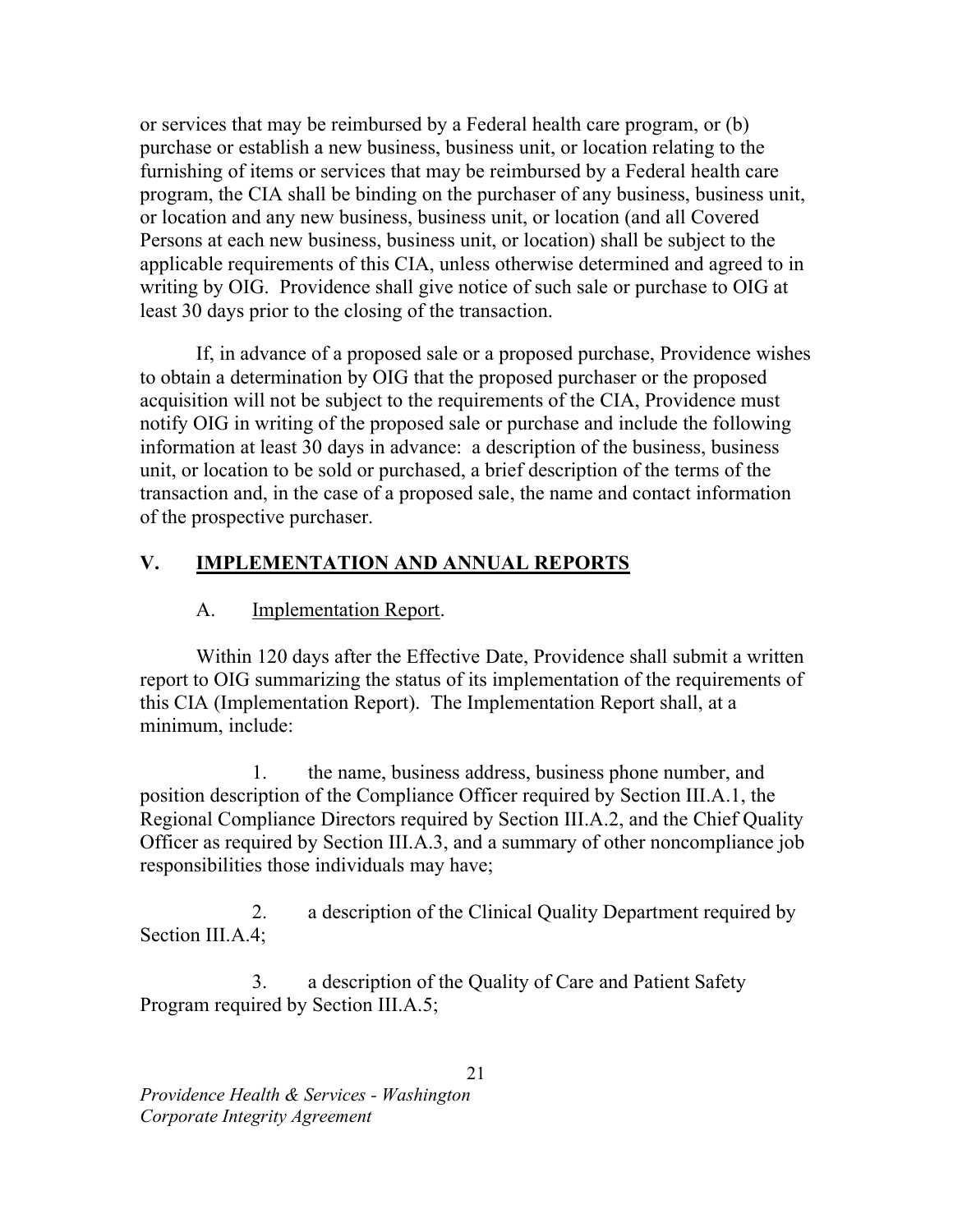$\overline{4}$  Committee required by Section III.A.6; the names and positions of the members of the Compliance

 $5<sub>1</sub>$  who are responsible for satisfying the Board compliance requirements described in Section III.A.7; the names of the Board or Board CIA Committee members

6. by Section III.A.8 and a copy of the written process for Certifying Employees to follow in order to complete the certification required by Section III.A.8; the names and positions of the Certifying Employees required

> 7. a list of all Policies and Procedures required by Section III.B;

 8. the Training Plan required by Section III.C and a description of the Board training required by Section III.C.3 (including a summary of the topics covered, the length of the training, and when the training was provided);

9. the following information regarding the  $IRO(s)$ : (a) identity, address, and phone number; (b) a copy of the engagement letter; (c) information to demonstrate that the IRO has the qualifications outlined in Appendix A to this CIA; and (d) a certification from the IRO regarding its professional independence and objectivity with respect to Providence that includes a summary of all current and prior engagements between Providence and the IRO.

10. process required by Section III.E; a description of the risk assessment and internal review

11. a description of the Disclosure Program required by Section III.F;

12. process required by Section III.G; a description of the Ineligible Persons screening and removal

 $13<sub>1</sub>$  identification, quantification, and repayment of Overpayments required by Section 13. copy of Providence's policies and procedures regarding the III.I;

14. identification of any individual owners and investors, parent and sister companies, subsidiaries, affiliates, and their respective lines of business; a description of Providence's corporate structure, including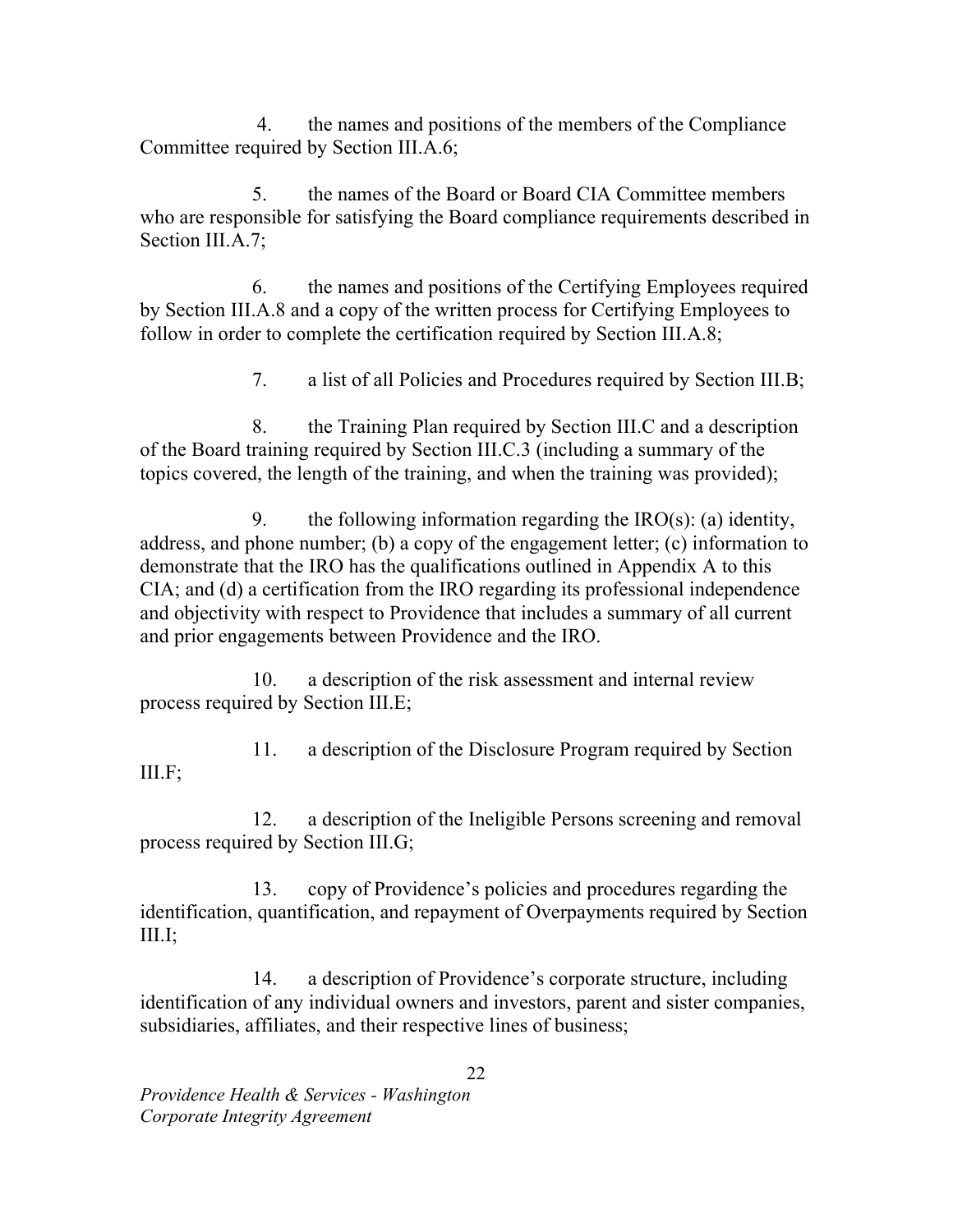15. locations and mailing addresses), the corresponding name under which each location is doing business, and the location's Medicare and state Medicaid program provider number and/or supplier number(s); and a listing of all Providence Hospital locations (including

> 16. the certifications required by Section V.C.

**B.**  compliance with the CIA requirements for each of the five Reporting Periods (Annual Report). Annual Reports. Providence shall submit to OIG a report on its

Each Annual Report shall include, at a minimum, the following information:

 $1<sup>1</sup>$  noncompliance job responsibilities of the Compliance Officer, Regional Compliance Directors , Chief Quality Officer, and a current list of the Compliance Committee members, a current list of the Board or Board CIA Committee members who are responsible for satisfying the Board compliance requirements, and a current list of the Certifying Employees, along with the identification of any changes made during the Reporting Period to the Compliance Committee, Clinical Quality Department, Quality of Care and Patient Safety Program, Board or Board CIA Committee, and Certifying Employees; any change in the identity, position description, or other

2. Certifying Employees to follow in order to complete the certification required by Section III.A.8; a description of any changes to the written process for

 $\mathcal{E}$  Chief Quality Officer to the Board or Board CIA Committee (written documentation of such reports shall be made available to OIG upon request); the dates of each report made by the Compliance Officer and

 $\overline{4}$ . Clinical Quality Department and a summary of any corrective action taken in response to any problems identified through its Quality of Care and Patient Safety Program as required by Section III.A.5; a summary of activities and findings under Providence's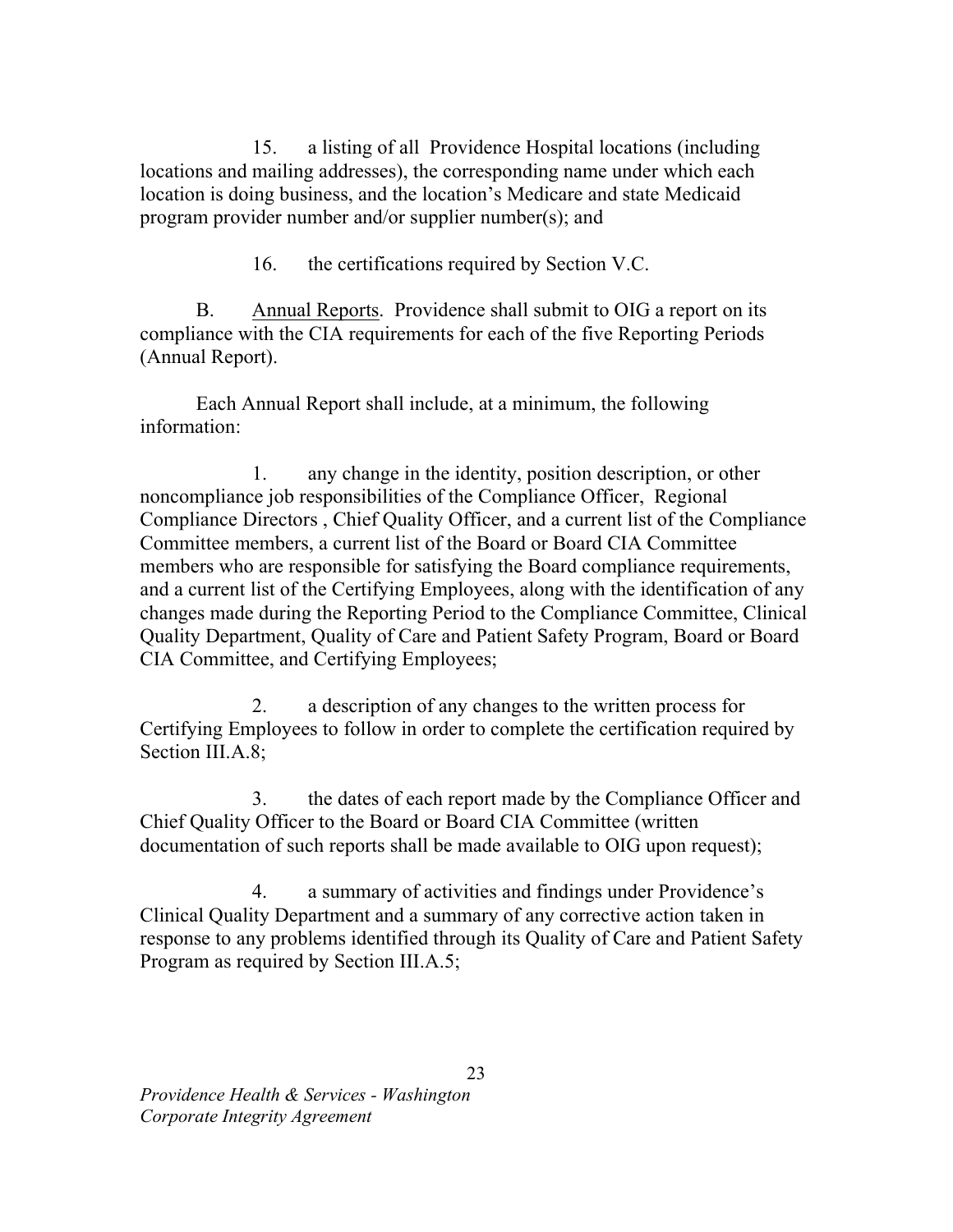$5<sub>1</sub>$  analysis, and tracking of the performance, Providence's progress towards its quality improvement goals, and activities, assessments, recommendations, and findings related to quality and patient safety and Providence's response to those a summary of the Compliance Committee's measurement, findings;

6. Section III.A.7 and a description of the documents and other materials reviewed by the Board or Board CIA Committee, as well as any additional steps taken, in its oversight of the compliance program and in support of making the resolution; the Board or Board CIA Committee resolution required by

7. developed during the Reporting Period; a list of any new or revised Policies and Procedures

 $8_{-}$  developed pursuant to Section III.C and summary of any Board training provided during the Reporting Period; a description of any changes to Providence's Training Plan

9 III.D and Providence's response to the reports, along with corrective action plan(s) related to any issues raised by the reports, including Providence's determination of whether the CMS overpayment rule requires the repayment of an extrapolated Overpayment (as defined in Appendix B); a complete copy of all reports prepared pursuant to Section

 $10.$  independence and objectivity with respect to Providence, including a summary of all current and prior engagements between Providence and the IRO; a certification from the IRO regarding its professional

 11. Providence's response and action plan(s) related to any written recommendations of the QRO pursuant to Section III.D;

12. internal review process required by Section III.E, including the reasons for such a description of any changes to the risk assessment and changes;

13. assessment and internal review process during the Reporting Period: (a) work plans developed, (b) internal audits performed, (c) corrective action plans developed in response to internal audits, and (d) steps taken to track the implementation of the corrective action plans. Copies of any work plans, internal a summary of the following components of the risk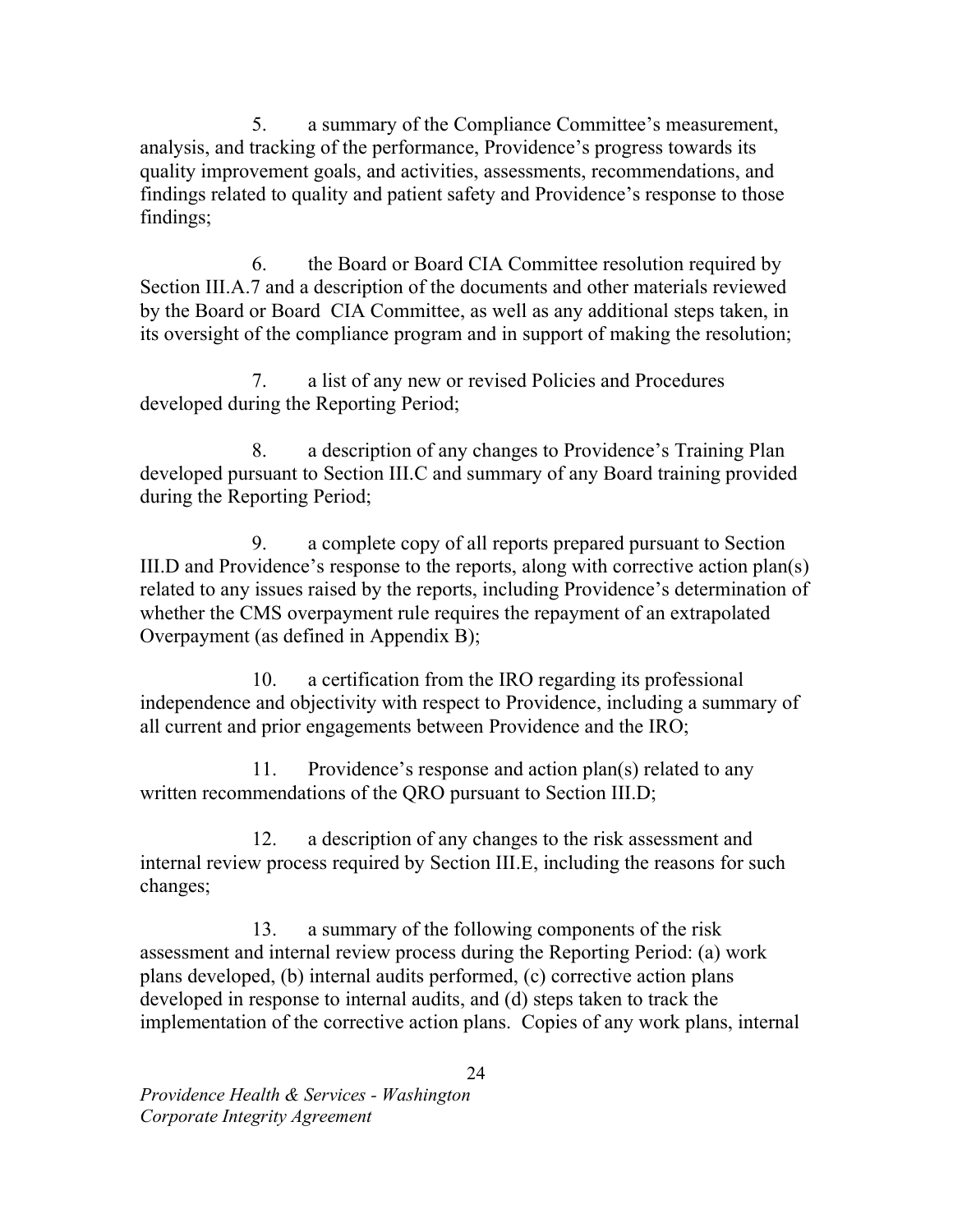audit reports, and corrective action plans shall be made available to OIG upon request;

14. Section III.F that relate to Federal health care programs and the delivery of patient care, including at least the following information: (a) a description of the disclosure, (b) the date the disclosure was received, (c) the resolution of the disclosure, and (d) the date the disclosure was resolved (if applicable). The complete disclosure log shall be made available to OIG upon request; a summary of the disclosures in the disclosure log required by

15. identified during the Reporting Period and the status of any corrective and preventative action relating to all such Reportable Events; a summary of Reportable Events (as defined in Section III.J)

16. screening and removal process required by Section III.G, including the reasons for such changes; a description of any changes to the Ineligible Persons

17. procedures required by Section III.I, including the reasons for such changes; a description of any changes to the Overpayment policies and

18. proceeding required to have been reported pursuant to Section III.H. The summary shall include a description of the allegation, the identity of the investigating or prosecuting agency, and the status of such investigation or legal a summary describing any ongoing investigation or legal proceeding;

 $19.$  of Providence Hospital locations as required by Section V.A.15; a description of all changes to the most recently provided list

 structure, including any individual owners and investors, parent and sister companies, subsidiaries, affiliates, and their respective lines of business; and 20. a description of any changes to Providence's corporate

> $21$ the certifications required by Section V.C.

 after the end of the first Reporting Period. Subsequent Annual Reports shall be received by OIG no later than the anniversary date of the due date of the first Annual Report. The first Annual Report shall be received by OIG no later than 60 days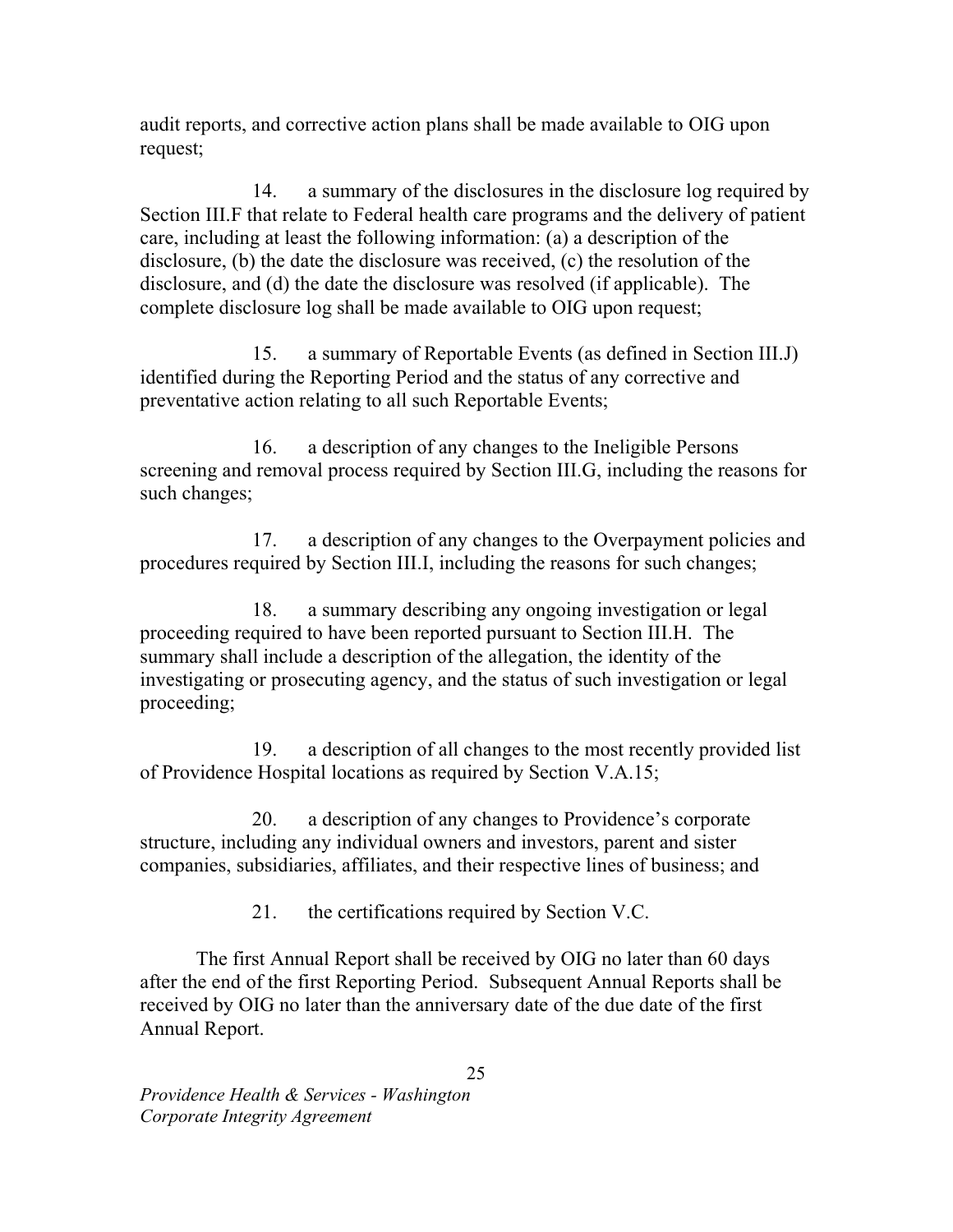## C. Certifications

1. Certifying Employees. In each Annual Report, Providence shall include the certifications of Certifying Employees as required by Section III.A.8;

Executive Officer. The Implementation Report and each Annual Report shall include a certification by the Compliance Officer, Chief Quality Officer, and Chief Executive Officer that: 2. Compliance Officer, Chief Quality Officer, and Chief

- $a<sub>1</sub>$  otherwise described in the report, Providence has implemented and is in compliance with all of the requirements of this CIA; to the best of his/her/their knowledge, except as
- b. he/she/they has/have reviewed the report and has/have made reasonable inquiry regarding its content and believes that the information in the report is accurate and truthful; and
- c. he/she/they understands that the certification is being provided to and relied upon by the United States.

 portions of its submissions that it believes are trade secrets, or information that is commercial or financial and privileged or confidential, and therefore potentially exempt from disclosure under the Freedom of Information Act (FOIA), 5 U.S.C. § 552. Providence shall refrain from identifying any information as exempt from disclosure if that information does not meet the criteria for exemption from disclosure under FOIA. D. Designation of Information. Providence shall clearly identify any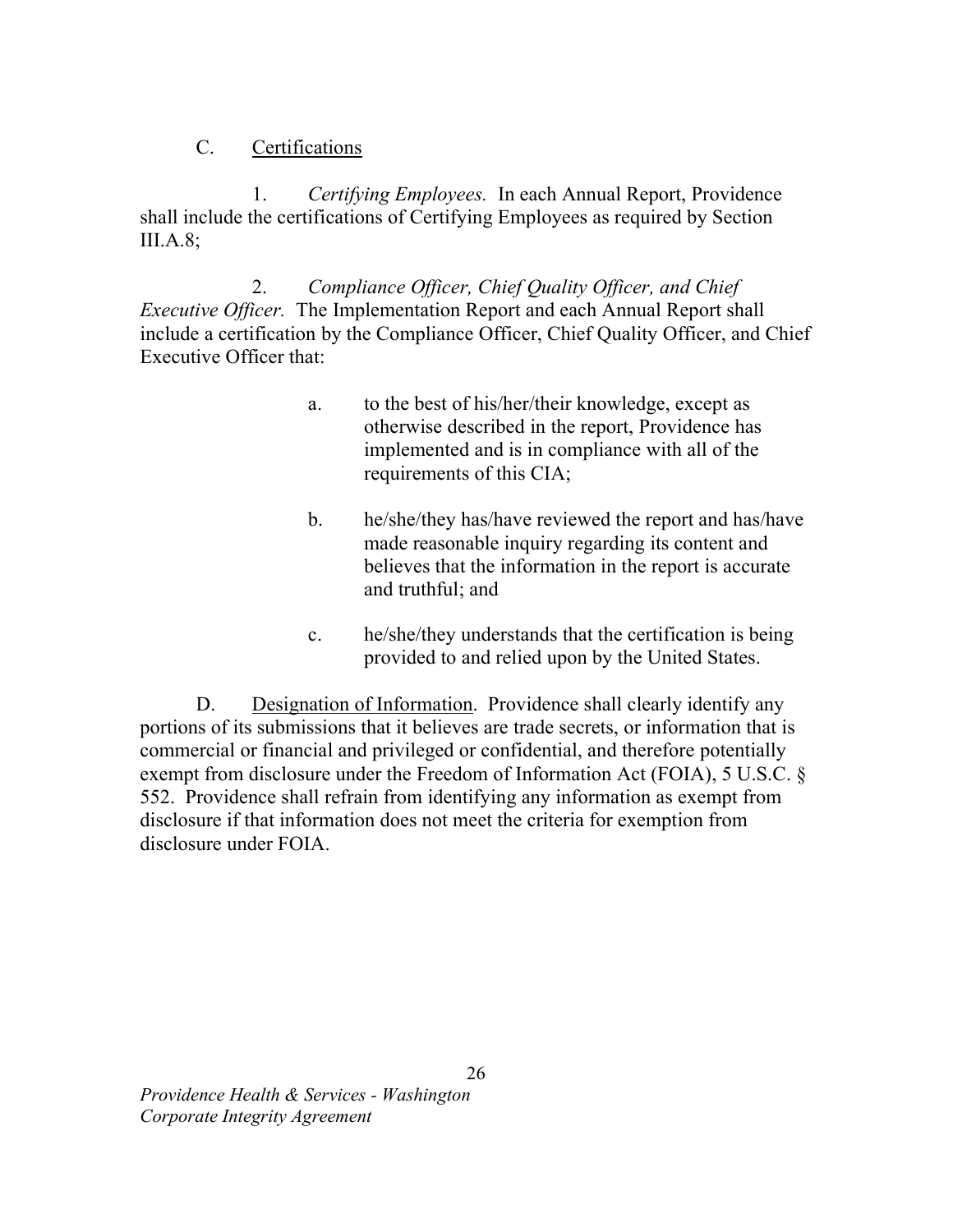## VI. NOTIFICATIONS AND SUBMISSION OF REPORTS

 Unless otherwise stated in writing after the Effective Date, all notifications and reports required under this CIA shall be submitted to the following entities:

> Administrative and Civil Remedies **Branch** Branch<br>Office of Counsel to the Inspector General Office of Inspector General U.S. Department of Health and Human Services Cohen Building, Room 5527 330 Independence Avenue, S.W. Washington, DC 20201 Telephone: 202.619.2078 Facsimile: 202.205.0604 OIG:

 Sharon Cockrum Executive Director, Compliance Providence Health & Services - Washington 1801 Lind Avenue SW Renton, Washington 98057 Telephone: 360.726.9907 Telephone: 360.726.9907<br>Email Address: Sharon.cockrum@providence.org Providence:

 Unless otherwise specified, all notifications and reports required by this CIA may be made by electronic mail, overnight mail, hand delivery, or other means, provided that there is proof that such notification was received. Upon request by OIG, Providence may be required to provide OIG with an additional copy of each notification or report required by this CIA in OIG's requested format (electronic or paper).

# VII. OIG INSPECTION, AUDIT, AND REVIEW RIGHTS

 contract, OIG or its duly authorized representative(s) may conduct interviews, examine and/or request copies of or to copy Providence's books, records, and other documents and supporting materials and conduct on-site reviews of any of In addition to any other rights OIG may have by statute, regulation, or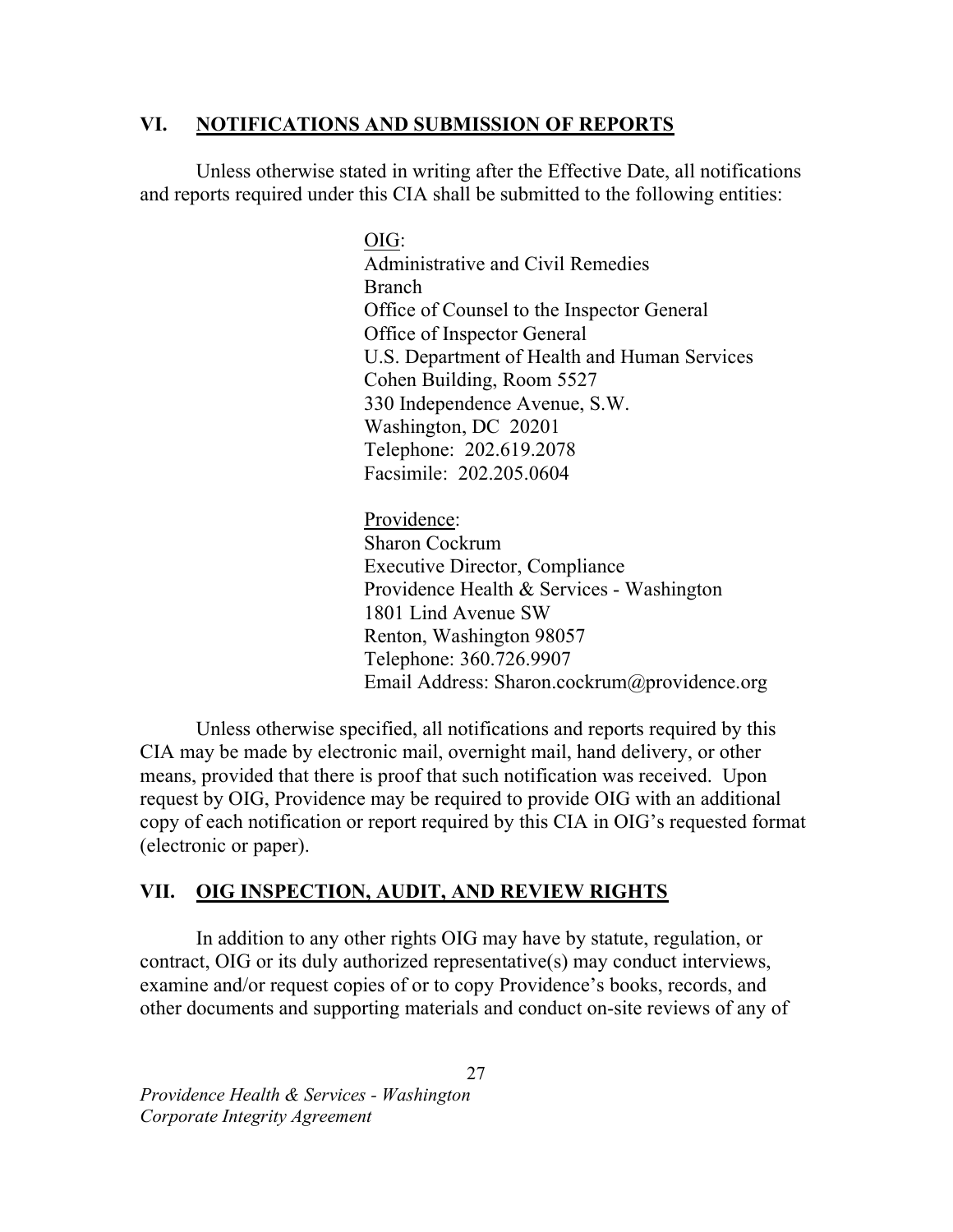Providence's locations for the purpose of verifying and evaluating: (a) Providence's compliance with the terms of this CIA; and (b) Providence's compliance with the requirements of the Federal health care programs. The documentation described above shall be made available by Providence to OIG or its duly authorized representative(s) at all reasonable times for inspection, audit, and/or reproduction. Furthermore, for purposes of this provision, OIG or its duly authorized representative(s) may interview any of Providence's owners, employees, contractors, and directors who consent to be interviewed at the individual's place of business during normal business hours or at such other place and time as may be mutually agreed upon between the individual and OIG. Providence shall assist OIG or its duly authorized representative(s) in contacting and arranging interviews with such individuals upon OIG's request. Providence's owners, employees, contractors, and directors may elect to be interviewed with or without a representative of Providence present.

# VIII. DOCUMENT AND RECORD RETENTION

 Providence shall maintain for inspection all documents and records relating to reimbursement from the Federal health care programs and to compliance with this CIA, for six years (or longer if otherwise required by law) from the Effective Date.

#### IX. **DISCLOSURES**

 Consistent with HHS's FOIA procedures, set forth in 45 C.F.R. Part 5, OIG shall make a reasonable effort to notify Providence prior to any release by OIG of information submitted by Providence pursuant to its requirements under this CIA and identified upon submission by Providence as trade secrets, or information that is commercial or financial and privileged or confidential, under the FOIA rules. With respect to such releases, Providence shall have the rights set forth at 45 C.F.R.  $\S$  5.42(a).

## X. BREACH AND DEFAULT PROVISIONS

 Providence is failing to comply with a provision of this CIA, OIG may seek specific performance of that provision. OIG shall provide Providence with prompt written notification of such determination. (This notification shall be referred to as the "Noncompliance Notice.") Within 30 days after the date of the A. Specific Performance. The parties agree that, if OIG determines that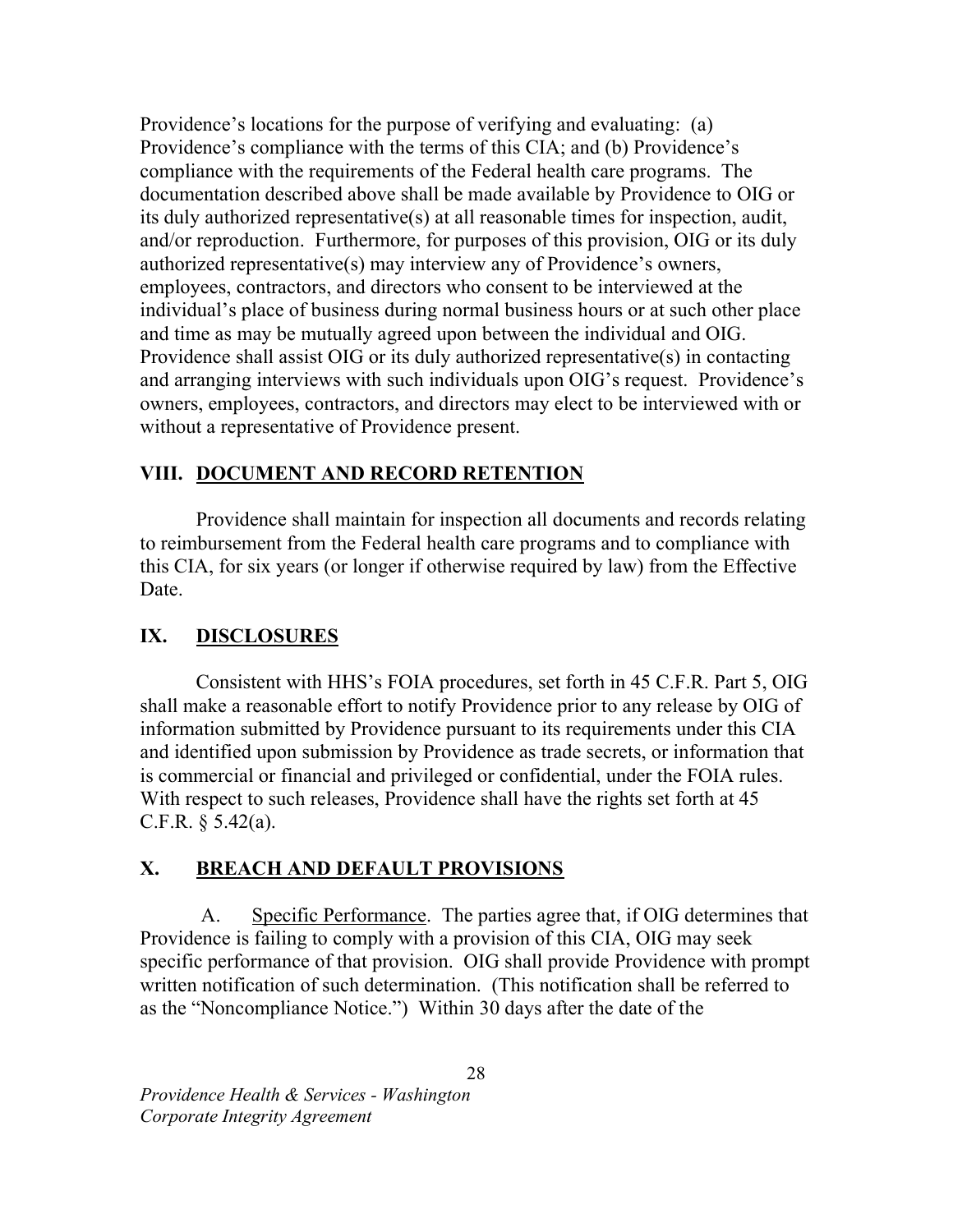Noncompliance Notice, Providence shall either: (1) come into compliance; or (2) request a hearing before an HHS administrative law judge (ALJ) to dispute OIG's determination of noncompliance, pursuant to the provisions set for in Section X.F of this CIA.

B. Stipulated Penalties. OIG may assess:

 fails to comply with Section III.A; 1. A Stipulated Penalty of up to \$2,500 for each day Providence

 fails to comply with Section III.B; 2. A Stipulated Penalty of up to \$2,500 for each day Providence

 fails to comply with Section III.C; 3. A Stipulated Penalty of up to \$2,500 for each day Providence

 fails to comply with Section III.D; 4. A Stipulated Penalty of up to \$2,500 for each day Providence

 fails to comply with Section III.E; 5. A Stipulated Penalty of up to \$2,500 for each day Providence

 fails to comply with Section III.F; 6. A Stipulated Penalty of up to \$2,500 for each day Providence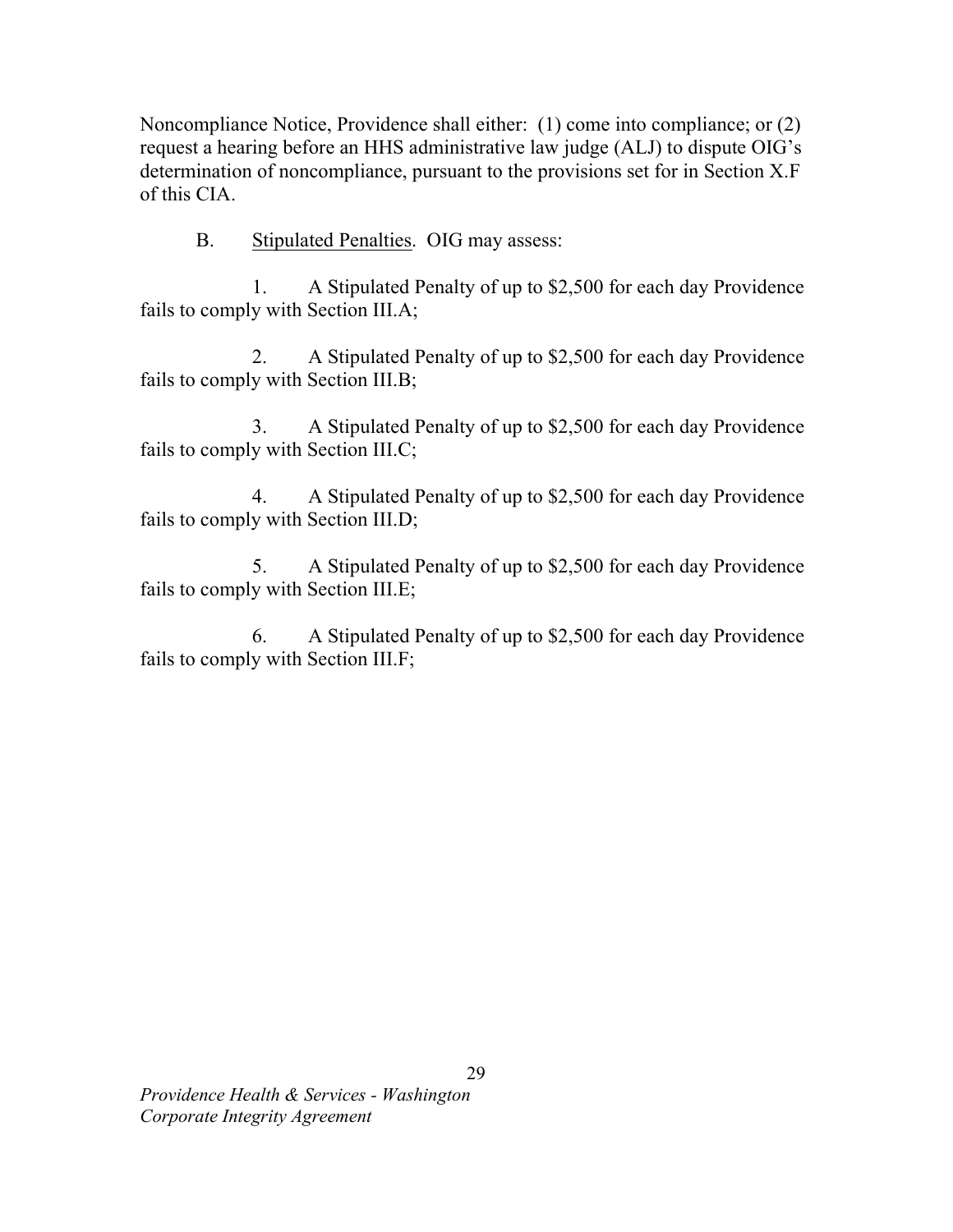fails to comply with Section III.G; 7. A Stipulated Penalty of up to \$2,500 for each day Providence

 fails to comply with Section III.H; 8. A Stipulated Penalty of up to \$2,500 for each day Providence

 fails to comply with Section III.I; 9. A Stipulated Penalty of up to \$2,500 for each day Providence

 fails to comply with Section III.J; 10. A Stipulated Penalty of up to \$2,500 for each day Providence

 fails to comply with Section IV; 11. A Stipulated Penalty of up to \$2,500 for each day Providence

 fails to comply with Section V; 12. A Stipulated Penalty of up to \$2,500 for each day Providence

 fails to comply with Section VII; 13. A Stipulated Penalty of up to \$2,500 for each day Providence

 fails to comply with Section VIII; or 14. A Stipulated Penalty of up to \$2,500 for each day Providence

 certification or false statement made to OIG by or on behalf of Providence under this CIA. 15. A Stipulated Penalty of up to \$50,000 for each false

 $C_{\cdot}$  advance of the due date, submit a timely written request for an extension of time to perform any act or file any notification or report required by this CIA. If OIG grants the timely written request with respect to an act, notification, or report, Stipulated Penalties for failure to perform the act or file the notification or report shall not begin to accrue until one day after Providence fails to meet the revised deadline set by OIG. If OIG denies such a timely written request, Stipulated Penalties for failure to perform the act or file the notification or report shall not begin to accrue until three business days after Providence receives OIG's written denial of such request or the original due date, whichever is later. A "timely written request" is defined as a request in writing received by OIG at least five Timely Written Requests for Extensions. Providence may, in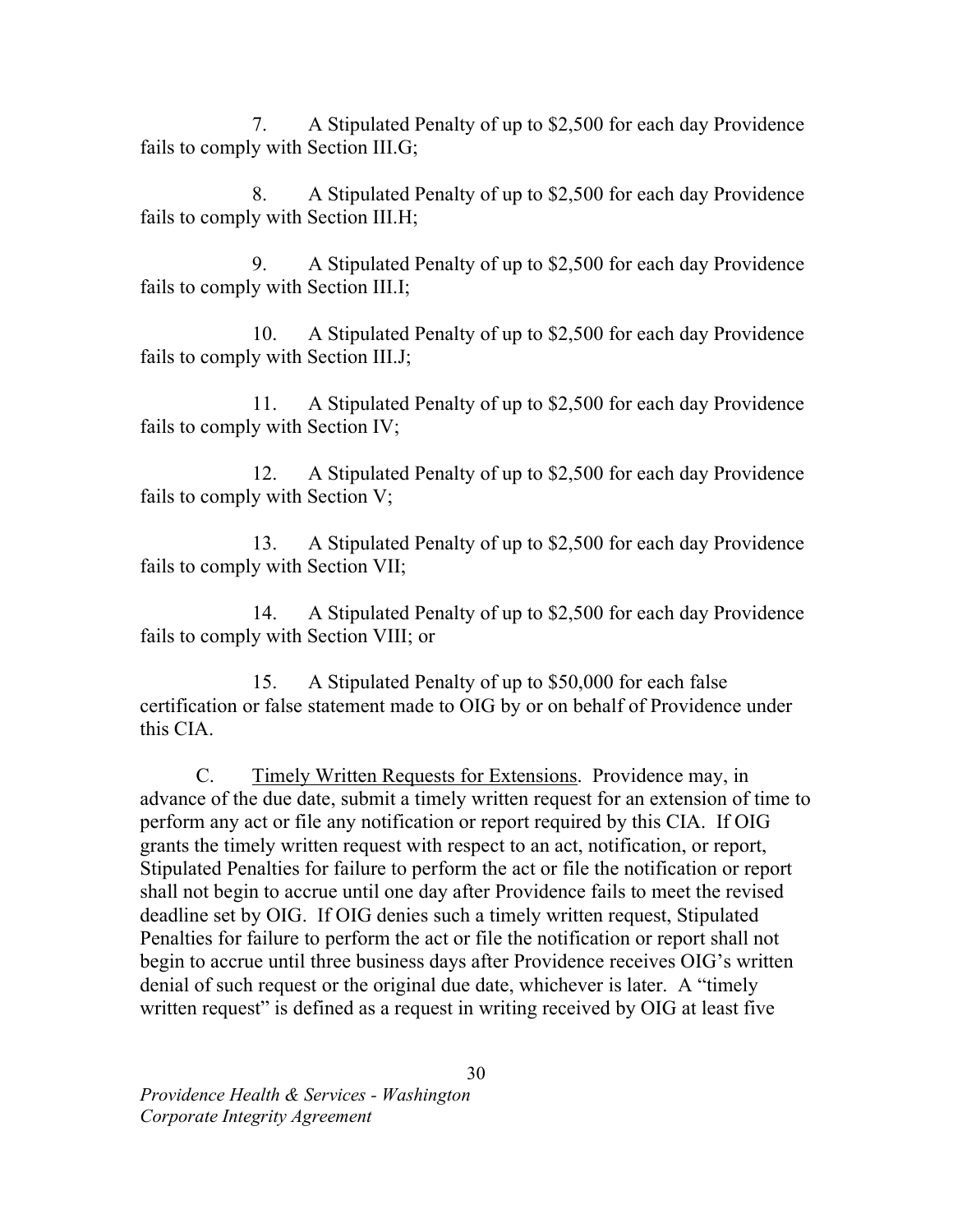business days prior to the date by which any act is due to be performed or any notification or report is due to be filed.

### D. Payment of Stipulated Penalties

 $1<sub>1</sub>$  Penalties under Section X.A exists, OIG shall notify Providence of: (a) Providence's failure to comply; and (b) OIG's demand for payment of Stipulated Penalties. (This notification shall be referred to as the "Demand Letter.") Demand Letter. If OIG determines that a basis for Stipulated

2. the date of the Demand Letter, Providence shall either: (a) pay the applicable Stipulated Penalties or (b) request a hearing before an ALJ to dispute OIG's determination of noncompliance, pursuant to the agreed upon provisions set forth below in Section X.F. *Response to Demand Letter.* Within 15 business days after

 $3<sub>1</sub>$  be made by electronic funds transfer to an account specified by OIG in the Demand Letter. Form of Payment. Payment of the Stipulated Penalties shall

 $E.$ Exclusion for Material Breach of this CIA

> 1. Definition of Material Breach. A material breach of this CIA

- means:
- a. failure to comply with any of the requirements of this CIA for which OIG has previously issued a demand for Stipulated Penalties under Section X.D;
- b. failure to comply with Section III.A.1;
- c. failure to comply with Section III.D;
- d. failure to comply with Section III.J;
- e. failure to comply with Section V;
- $f_{\cdot}$  accordance with Section X.A; a failure to respond to a Noncompliance Notice in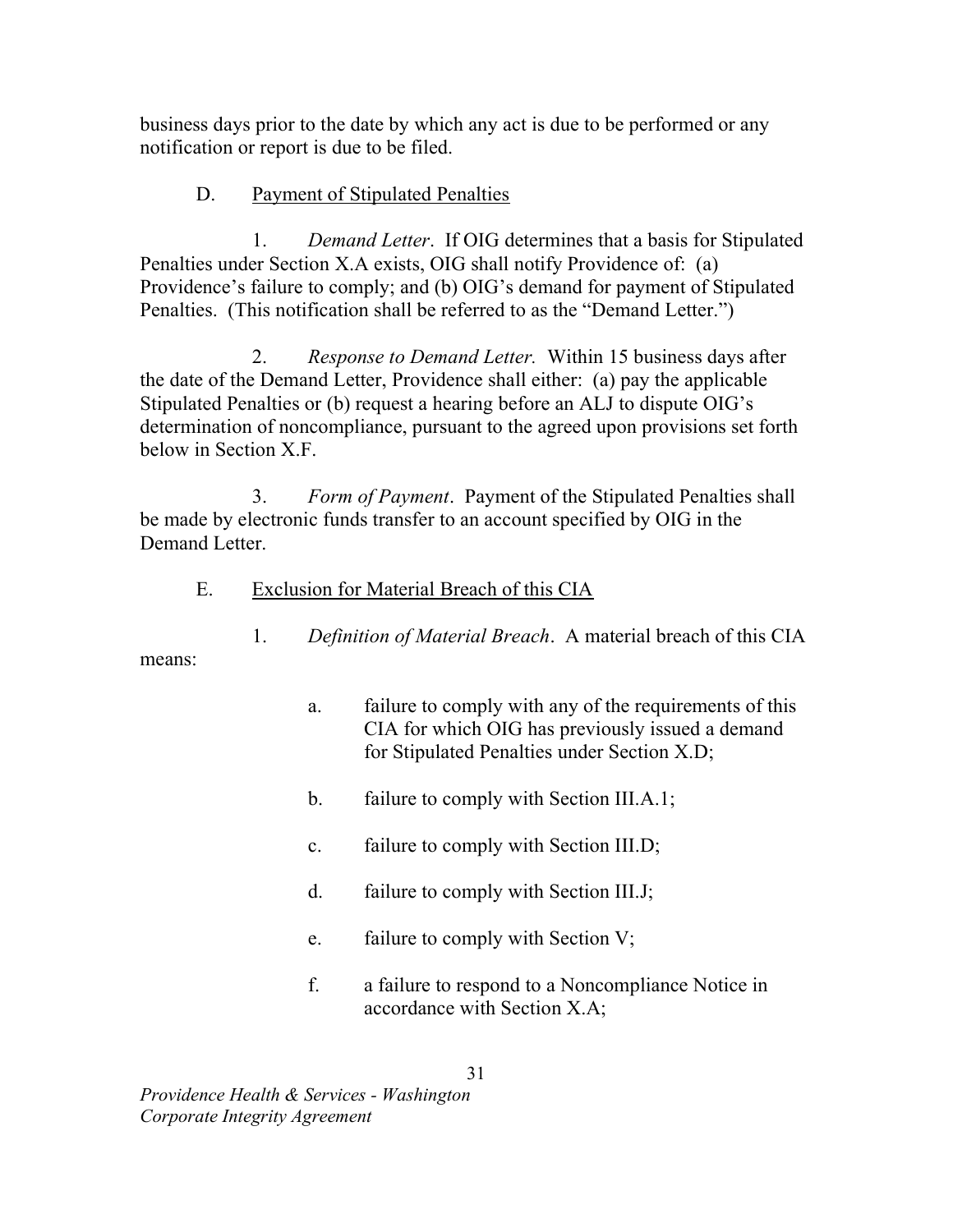- g. with Section X.D; a failure to respond to a Demand Letter in accordance
- $h_{\cdot}$  an ALJ issues a decision ordering Providence to pay the Stipulated Penalties or within 20 days after the HHS Departmental Appeals Board (DAB) issues a decision upholding the determination of OIG; or failure to pay Stipulated Penalties within 20 days after
- $\mathbf{i}$ . this CIA for which OIG has demanded Stipulated Penalties pursuant to the deadlines listed in Section failure to come into compliance with a requirement of X.F.3.

 $2<sub>1</sub>$  agree that a material breach of this CIA by Providence constitutes an independent basis for Providence's exclusion from participation in the Federal health care programs. The length of the exclusion shall be in the OIG's discretion, but not more than five years for each material breach. Upon a preliminary determination by OIG that Providence has materially breached this CIA, OIG shall notify Providence of: (a) Providence's material breach; and (b) OIG's intent to exclude Providence. (This notification shall be referred to as the "Notice of Material Breach and Intent to Exclude.") The exclusion may be directed at one or more of Providence's facilities or corporate entities, depending upon the facts of the 2. Notice of Material Breach and Intent to Exclude. The parties breach.

 $3.$  date of the Notice of Material Breach and Intent to Exclude to submit any information and documentation for OIG to consider before it makes a final determination regarding exclusion. Response to Notice. Providence shall have 30 days from the

 $\overline{4}$ . warranted, OIG shall notify Providence in writing of its determination to exclude Providence. (This letter shall be referred to as the "Exclusion Letter.") Subject to the Dispute Resolution provisions in Section X.F, below, the exclusion shall go into effect 30 days after the date of the Exclusion Letter. The exclusion shall have national effect. The effect of the exclusion shall be that no Federal health care program payment may be made for items or services furnished, ordered, or Exclusion Letter. If OIG determines that exclusion is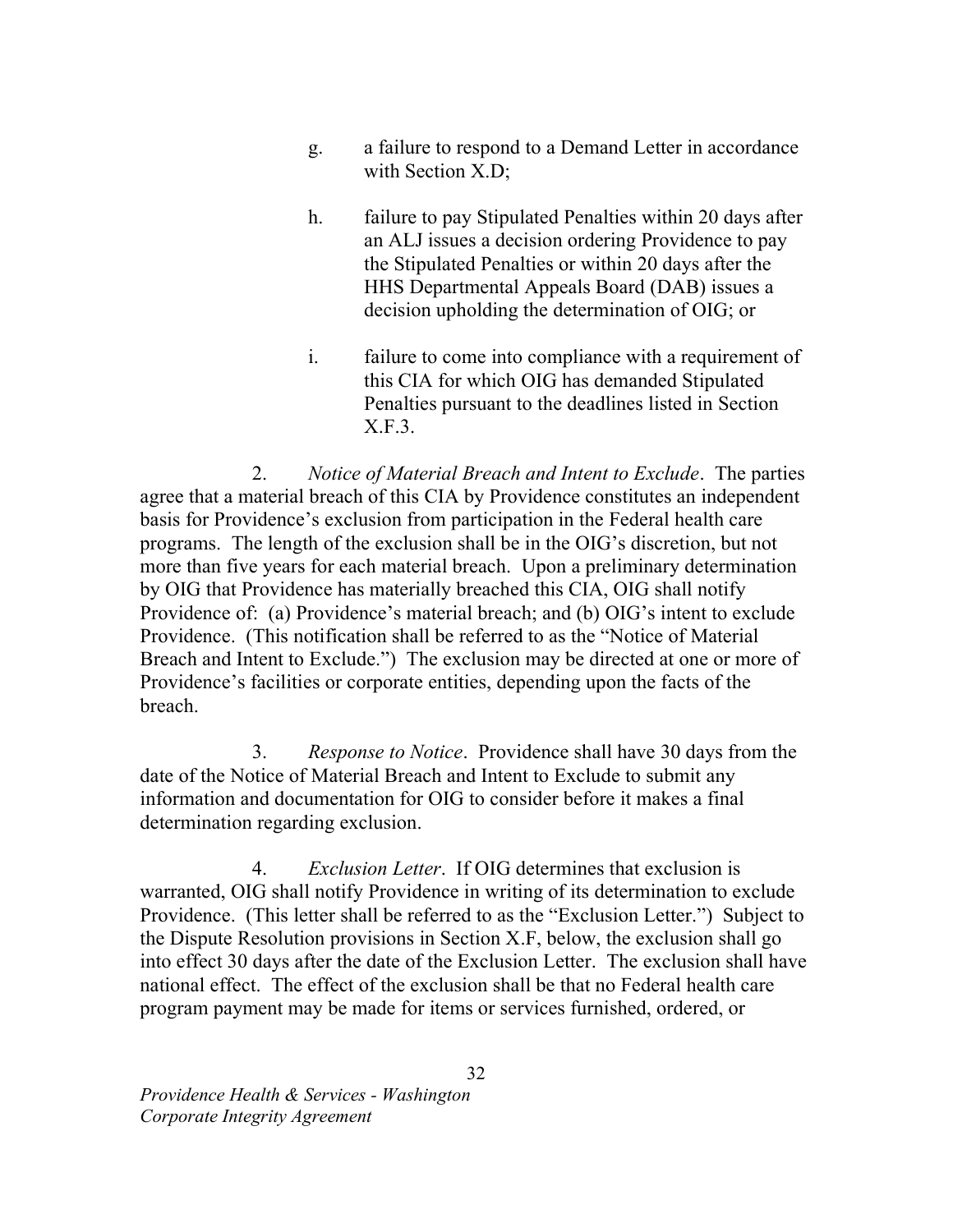prescribed by Providence, including administrative and management services, except as stated in regulations found at 42 C.F.R. § 1001.1901(c). Reinstatement to program participation is not automatic. At the end of the period of exclusion, Providence may apply for reinstatement by submitting a written request for reinstatement in accordance with the provisions at 42 C.F.R. §§ 1001.3001-.3004.

#### $F_{\cdot}$ Dispute Resolution

 $1.$  Notice, Demand Letter, or Exclusion Letter to Providence, and as an agreed-upon remedy for the resolution of disputes arising under this CIA, Providence shall be afforded certain review rights comparable to the ones that are provided in 42 U.S.C. § 1320a-7(f) and 42 C.F.R. Part 1005. Specifically, OIG's determination to demand specific performance, payment of Stipulated Penalties, or to seek exclusion shall be subject to review by an HHS ALJ and, in the event of an appeal, the DAB, in a manner consistent with the provisions in 42 C.F.R. § 1005.2- 1005.21, but only to the extent this CIA does not provide otherwise. Notwithstanding the language in 42 C.F.R. § 1005.2: (a) the request for a hearing involving specific performance or Stipulated Penalties shall be made within 15 business days after the date of Noncompliance Notice or the Demand Letter and the request for a hearing involving exclusion shall be made within 25 days after the date of the Exclusion Letter; and (b) no discovery shall be available to the parties. The procedures relating to the filing of a request for a hearing can be found at *Review Rights.* Upon OIG's issuing a Noncompliance

http://www.hhs.gov/dab/division/civil/procedures/divisionprocedures.html.

 of Title 42 of the United States Code or Title 42 of the Code of Federal Regulations, the only issues in a proceeding for specific performance of CIA requirements shall be whether Providence is full compliance with the requirements of this CIA for which OIG seeks specific performance. Providence shall have the burden of proving its full and timely compliance. If the ALJ upholds the OIG's determination that Providence was not in compliance with this CIA and orders Providence to come into compliance, Providence must take the actions OIG deems necessary to come into compliance within 20 days after the ALJ issues such a decision, unless Providence properly and timely requests review of the ALJ decision by the DAB. If the ALJ decision is timely and properly appealed to the DAB and the DAB upholds the determination of OIG, Providence must take the 2. Specific Performance Review. Notwithstanding any provision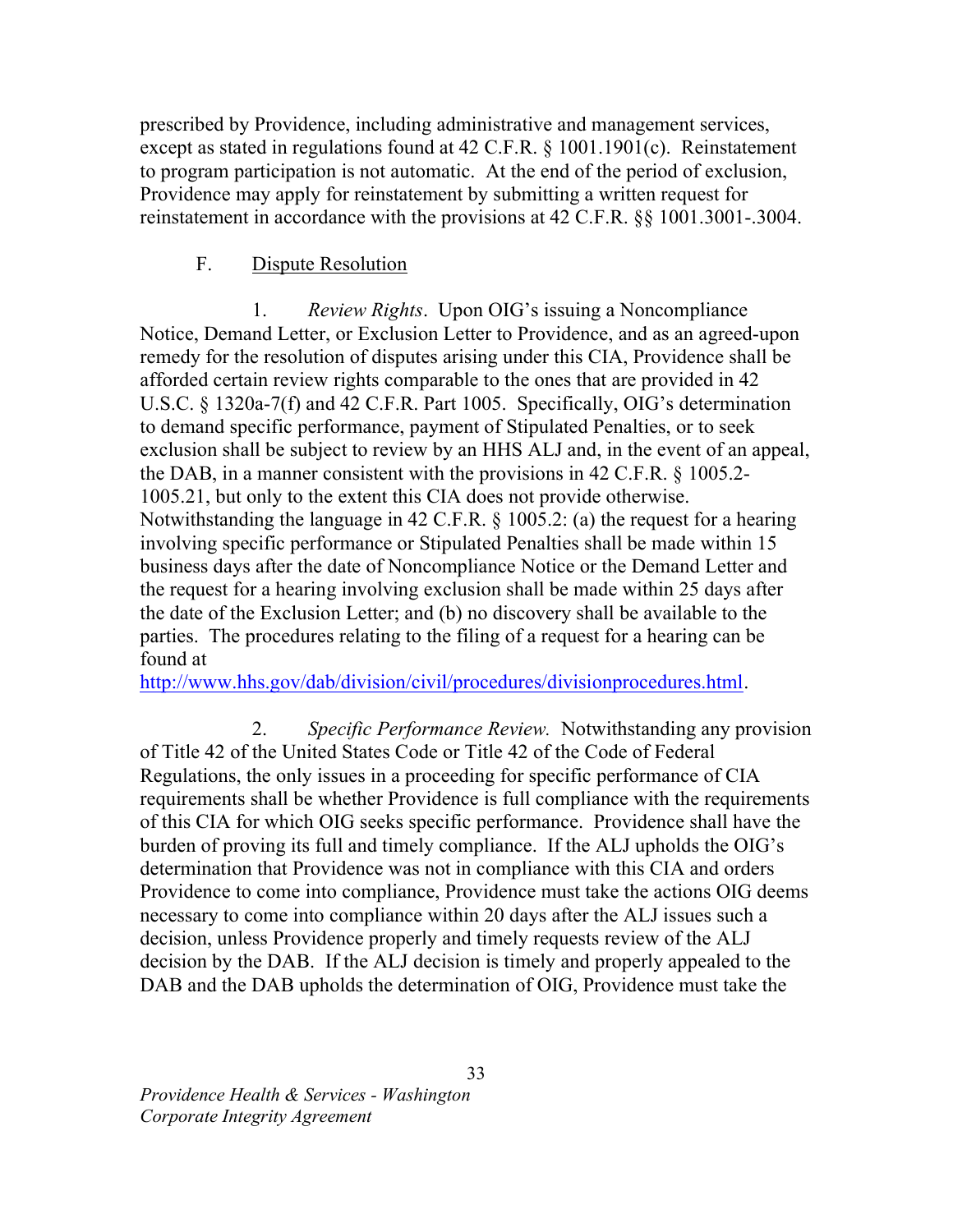actions OIG deems necessary to come into compliance within 20 days after the DAB issues its decision.

3. of Title 42 of the United States Code or Title 42 of the Code of Federal Regulations, the only issues in a proceeding for Stipulated Penalties under this CIA shall be: (a) whether Providence was in full and timely compliance with the requirements of this CIA for which OIG demands payment; and (b) the period of noncompliance. Providence shall have the burden of proving its full and timely compliance. If the ALJ upholds the OIG's determination that Providence has breached this CIA and orders Providence to pay Stipulated Penalties, Providence must (a) come into compliance with the requirement(s) of the CIA that resulted in the OIG imposing Stipulated Penalties and (b) pay the Stipulated Penalties within 20 days after the ALJ issues a decision, unless Providence properly and timely requests review of the ALJ decision by the DAB. If the ALJ decision is properly and timely appealed to the DAB and the DAB upholds the determination of OIG, Providence must (a) come into compliance with the requirement(s) that resulted in the OIG imposing Stipulated Penalties and (b) pay the Stipulated Penalties within 20 days after the DAB issues its decision. Stipulated Penalties Review. Notwithstanding any provision

 $4.$  of the United States Code or Title 42 of the Code of Federal Regulations, the only issues in a proceeding for exclusion based on a material breach of this CIA shall be whether Providence was in material breach of this CIA. If the ALJ sustains the OIG's determination of material breach, the exclusion shall take effect 20 days after the ALJ issues the decision. If the DAB finds in favor of OIG after an ALJ decision adverse to OIG, the exclusion shall take effect 20 days after the DAB decision. Providence shall waive its right to any notice by OIG of the exclusion if a decision upholding the exclusion is rendered by the ALJ or DAB. If the DAB finds in favor of Providence, Providence shall be reinstated effective on the date of the exclusion. Exclusion Review. Notwithstanding any provision of Title 42

 provided for above shall not be considered to be an appeal right arising under any statutes or regulations. The parties to this CIA agree that the DAB's decision (or the ALJ's decision if not appealed) shall be considered final for all purposes under this CIA and Providence agrees not to seek additional review of the DAB's decision (or the ALJ's decision if not appealed) in any judicial forum. 5. Finality of Decision. The review by an ALJ or DAB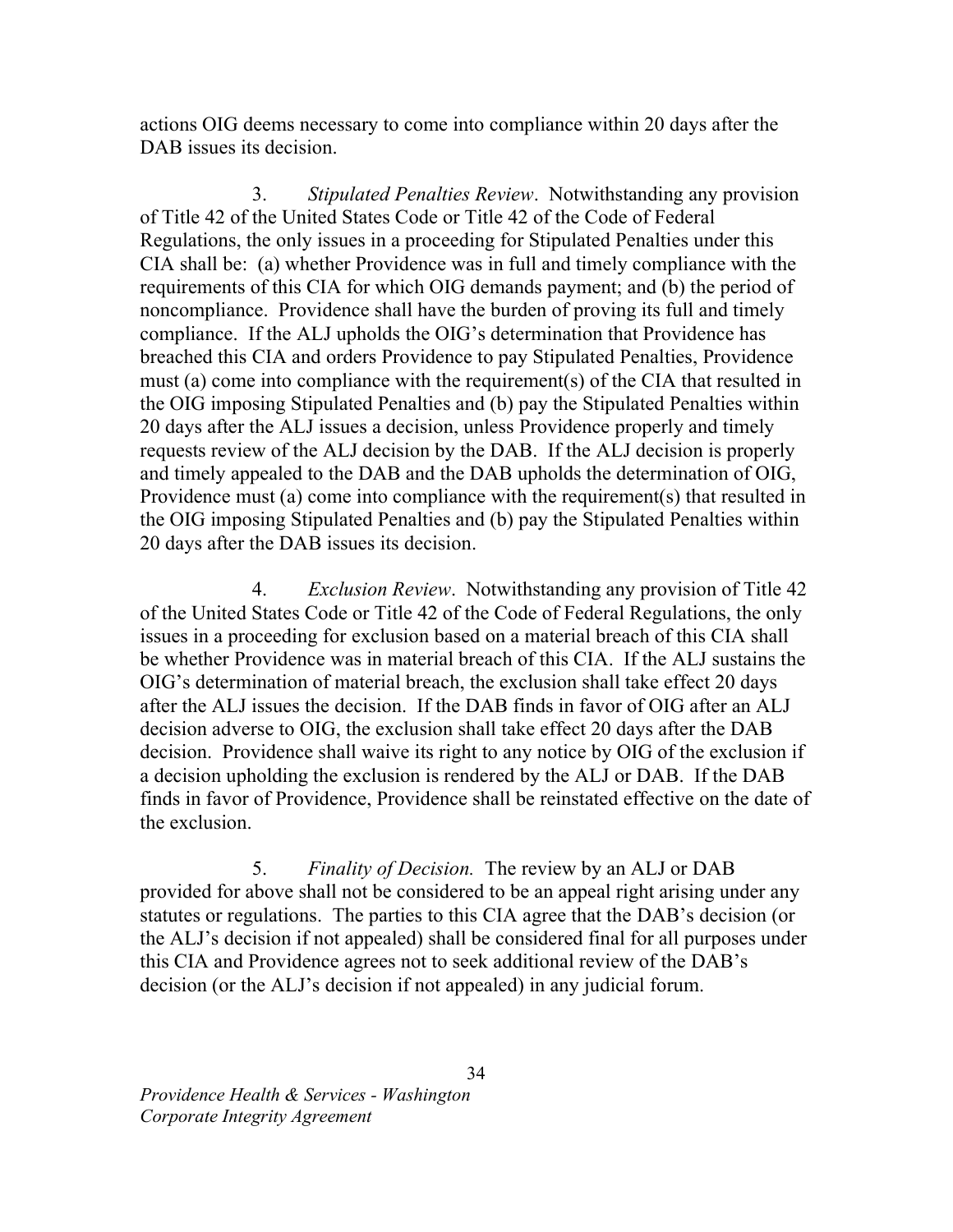## XI. EFFECTIVE AND BINDING AGREEMENT

Providence and OIG agree as follows:

 $A_{\cdot}$  signature is obtained on the CIA. This CIA shall become final and binding on the date the final

**B.**  and may not be amended except by written consent of the parties to this CIA. This CIA constitutes the complete agreement between the parties

 $C_{\cdot}$  this CIA based on a certification by Providence that it is no longer providing health care items or services that will be billed to any Federal health care program and it does not have any ownership or control interest, as defined in 42 U.S.C. § 1320a-3, in any entity that bills any Federal health care program. If Providence is relieved of its CIA requirements, Providence shall be required to notify OIG in writing at least 30 days in advance if Providence plans to resume providing health care items or services that are billed to any Federal health care program or to obtain an ownership or control interest in any entity that bills any Federal health care program. At such time, OIG shall evaluate whether the CIA will be reactivated or modified. OIG may agree to a suspension of Providence's requirements under

D. and do not affect (1) Providence's responsibility to follow all applicable Federal health care program requirements or (2) the government's right to impose appropriate remedies for failure to follow applicable Federal health care program requirements. All requirements and remedies set forth in this CIA are in addition to

 $E_{\rm c}$  they are authorized to execute this CIA. The undersigned OIG signatories represent that they are signing this CIA in their official capacities and that they are authorized to execute this CIA. The undersigned Providence signatories represent and warrant that

 $F_{\cdot}$  an original and all of which constitute one and the same CIA. Electronically- transmitted copies of signatures shall constitute acceptable, binding signatures for purposes of this CIA. This CIA may be executed in counterparts, each of which constitutes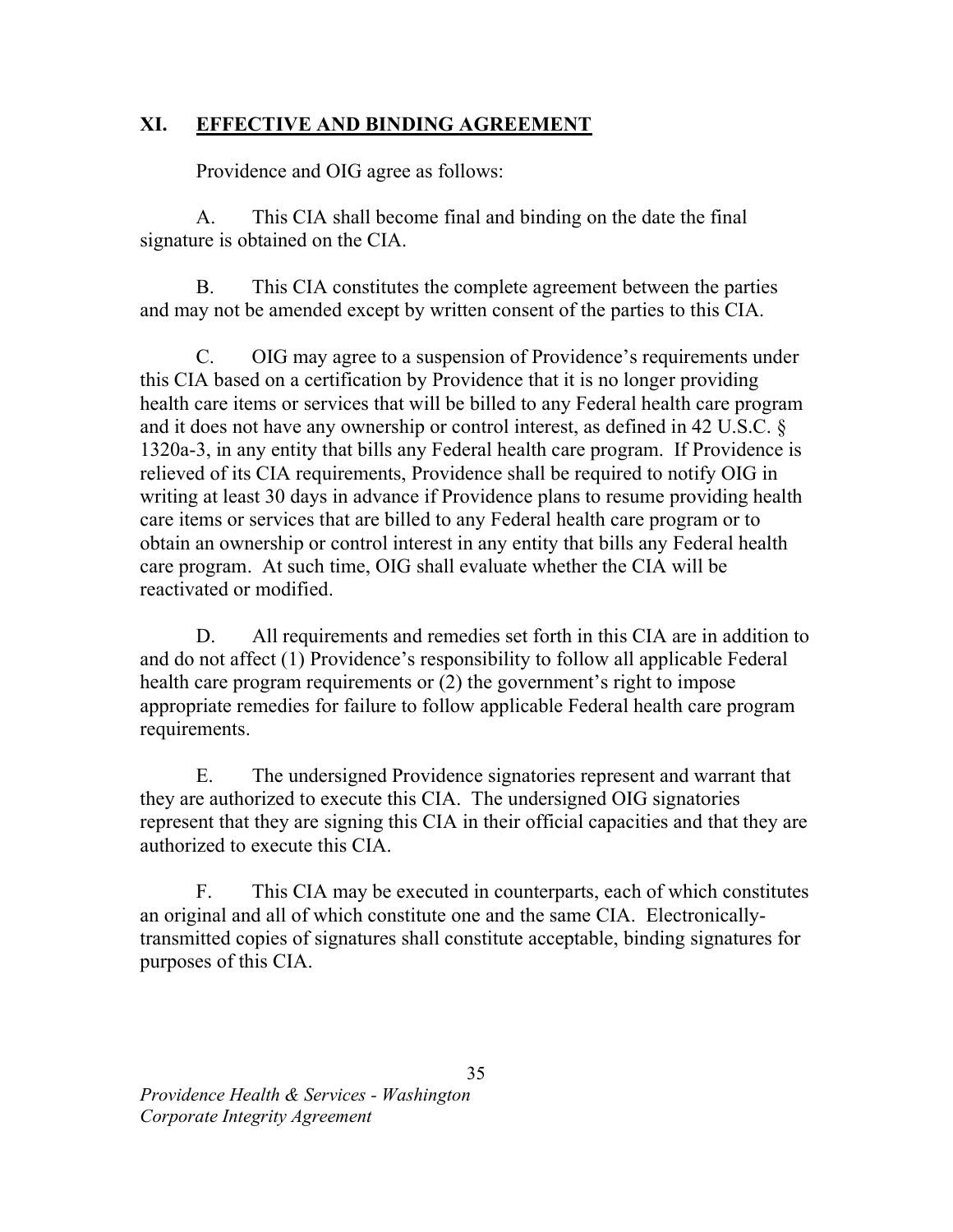## ON BEHALF OF PROVIDENCE HEALTH & SERVICES-WASHINGTON

/Gregory D. Hoffman/ March 15, 2022

j.

GREGORY HOFFMAN DATE President and Chief Executive Officer Providence Health & Services - Washington

 Providence Health & Services - Washington Corporate Integrity Agreement

36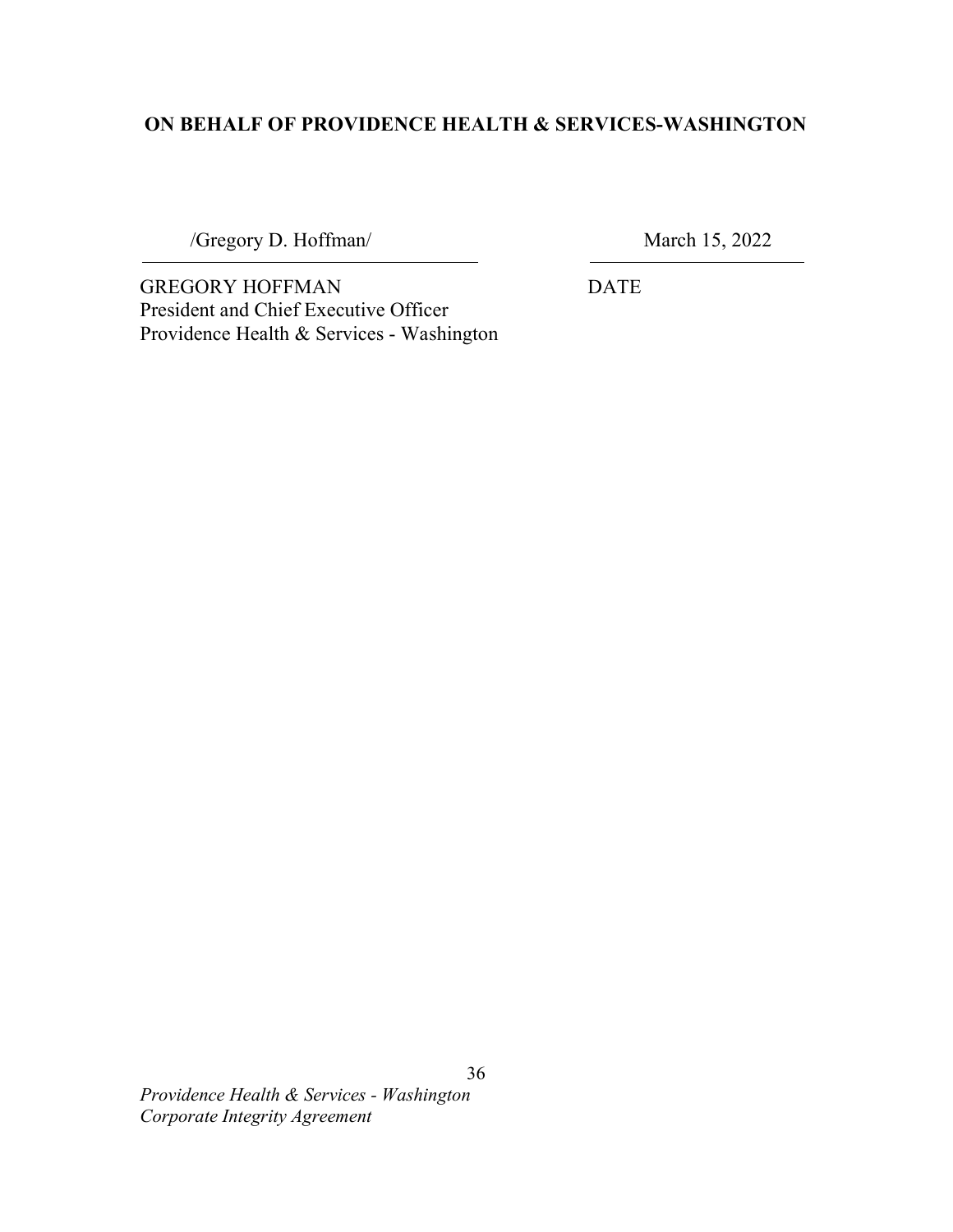### ON BEHALF OF THE OFFICE OF INSPECTOR GENERAL OF THE DEPARTMENT OF HEALTH AND HUMAN SERVICES

 $\overline{a}$ LISA M. RE DATE Assistant Inspector General for Legal Affairs Office of Inspector General U. S. Department of Health and Human Services FELICIA E. HEIMER DATE Senior Counsel /Lisa M. Re/ 3/17/22 /Felicia Heimer/ 3/17/22

Office of Inspector General

U. S. Department of Health and Human Services

37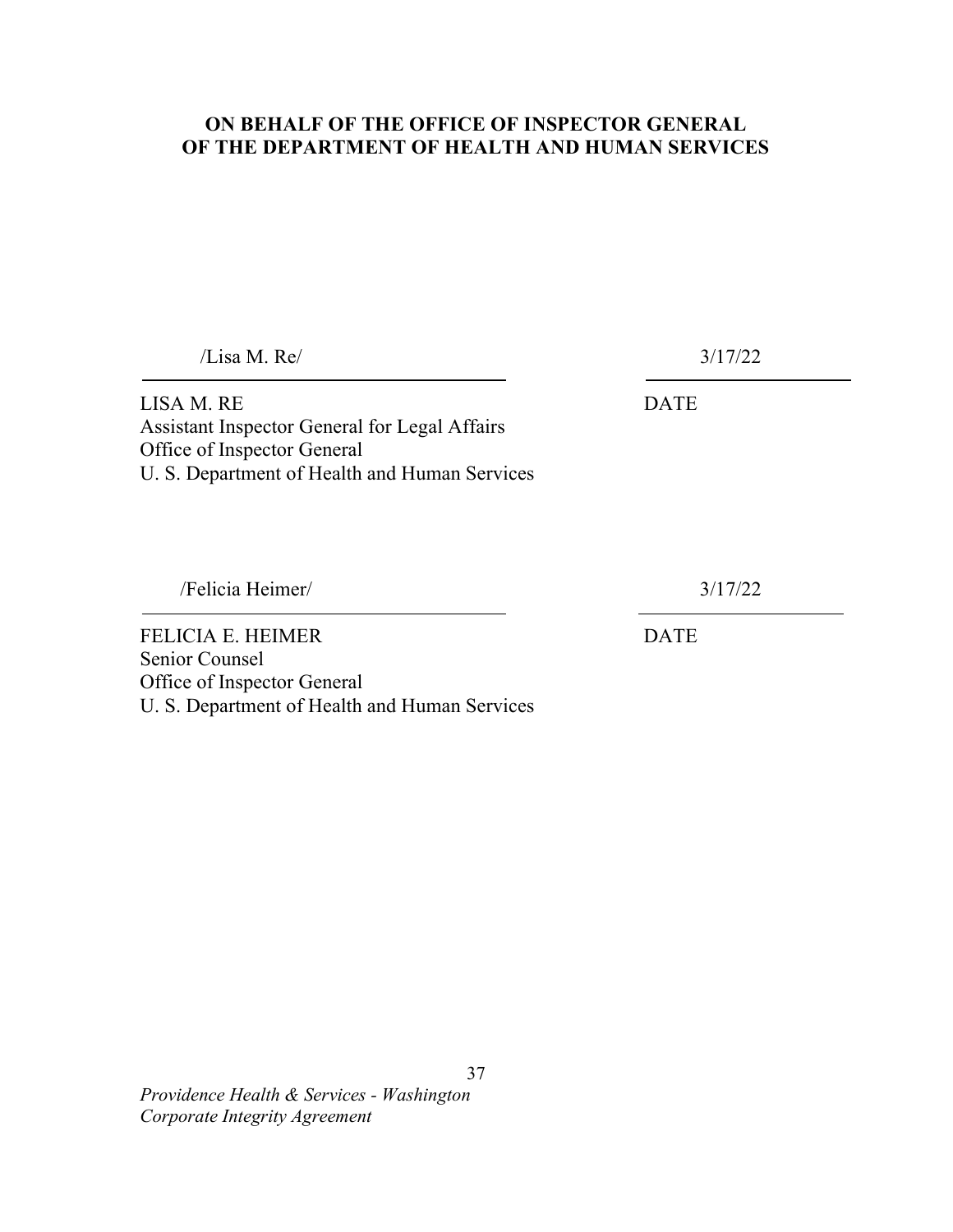# APPENDIX A

## INDEPENDENT REVIEW ORGANIZATION

 This Appendix contains the requirements relating to the Independent Review Organization (IRO) required by Section III.D of the CIA.

#### A. **IRO Engagement**

 1. Providence shall engage an IRO that possesses the qualifications set forth in Paragraph B, below, to perform the responsibilities in Paragraph C, below. The IRO shall conduct the review in a professionally independent and objective fashion, as set forth in Paragraph E. Within 30 days after OIG receives the information identified in Section V.A.9 of the CIA or any additional information submitted by Providence in response to a request by OIG, whichever is later, OIG will notify Providence if the IRO is unacceptable. Absent notification from OIG that the IRO is unacceptable, Providence may continue to engage the IRO.

2. IRO must also meet the requirements of this Appendix. If a new IRO is engaged, Providence shall submit the information identified in Section V.A.9 of the CIA to OIG within 30 days of engagement of the IRO. Within 30 days after OIG receives this information or any additional information submitted by Providence at the request of OIG, whichever is later, OIG will notify Providence if the IRO is unacceptable. Absent notification from OIG that the IRO is unacceptable, Providence may continue to engage the IRO. If Providence engages a new IRO during the term of the CIA, that

 $\mathbf{B}$ . IRO Qualifications

The IRO shall:

1. in the Medicare and state Medicaid program requirements applicable to the claims being reviewed; assign individuals to conduct the Claims Review who have expertise

2. assign individuals to design and select the Claims Review sample who are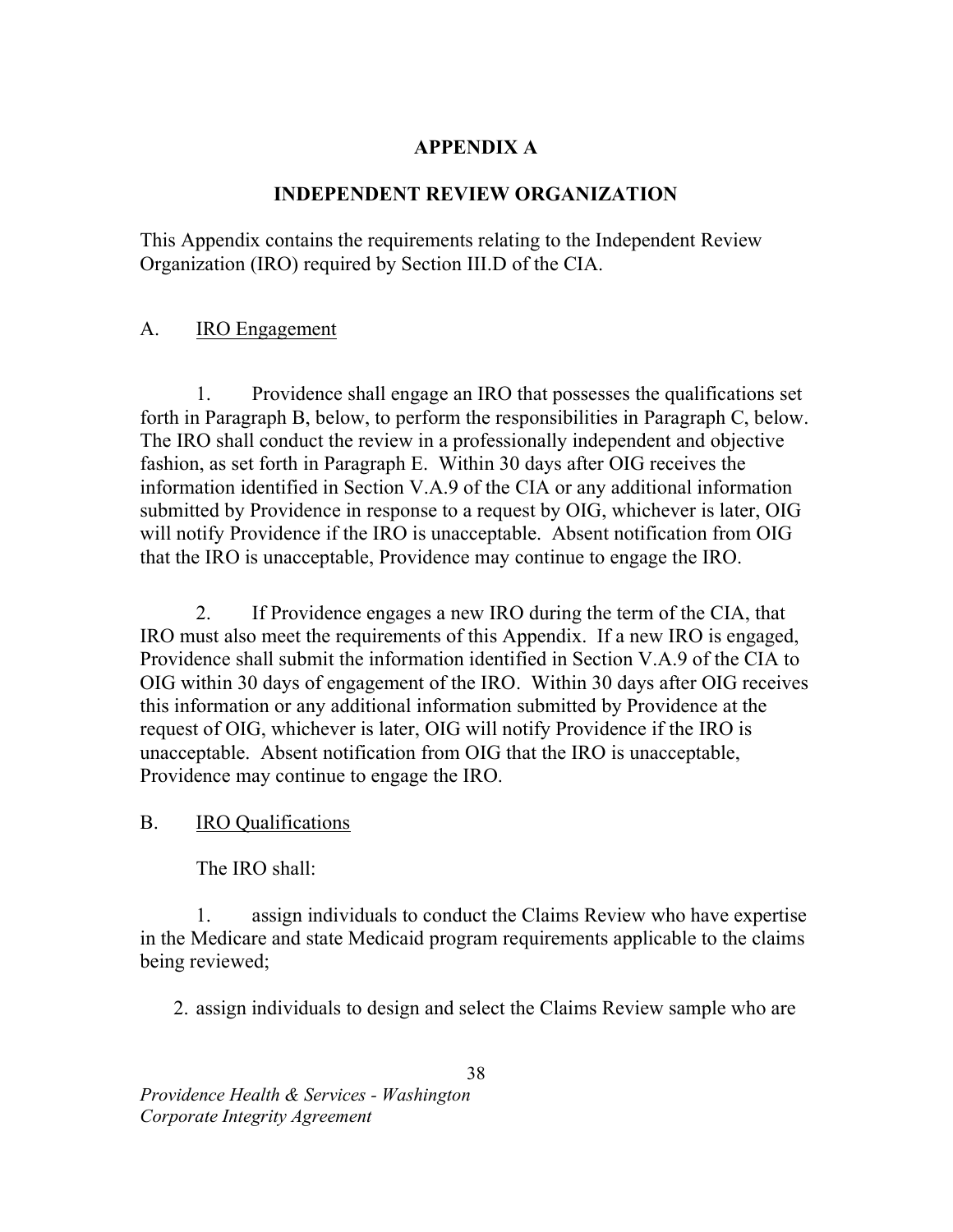knowledgeable about the appropriate statistical sampling techniques;

3. Claims Review who have a nationally recognized coding certification and who have maintained this certification (e.g., completed applicable continuing education requirements); assign individuals to conduct the coding review portions of the

 $\overline{4}$ . and specialized expertise (or other licensed health care professionals acting within their scope of practice and specialized expertise) to make the medical necessity determinations required by the Claims Review; and assign licensed nurses or physicians with relevant education, training

5. by the CIA on a timely basis. have sufficient staff and resources to conduct the reviews required

 $C_{\cdot}$ IRO Responsibilities

The IRO shall:

 1. perform each Claims Review in accordance with the specific requirements of the CIA;

 $2^{1}$  reimbursement guidelines in making assessments in the Claims Review; 2. follow all applicable Medicare and state Medicaid program rules and

 $\mathcal{E}$  contractor), if in doubt of the application of a particular Medicare or state Medicaid program policy or regulation; 3. request clarification from the appropriate authority (e.g., Medicare

 $\mathbf{4}$ . manner; and respond to all OIG inquires in a prompt, objective, and factual

5. information required by Appendix B to the CIA. prepare timely, clear, well-written reports that include all the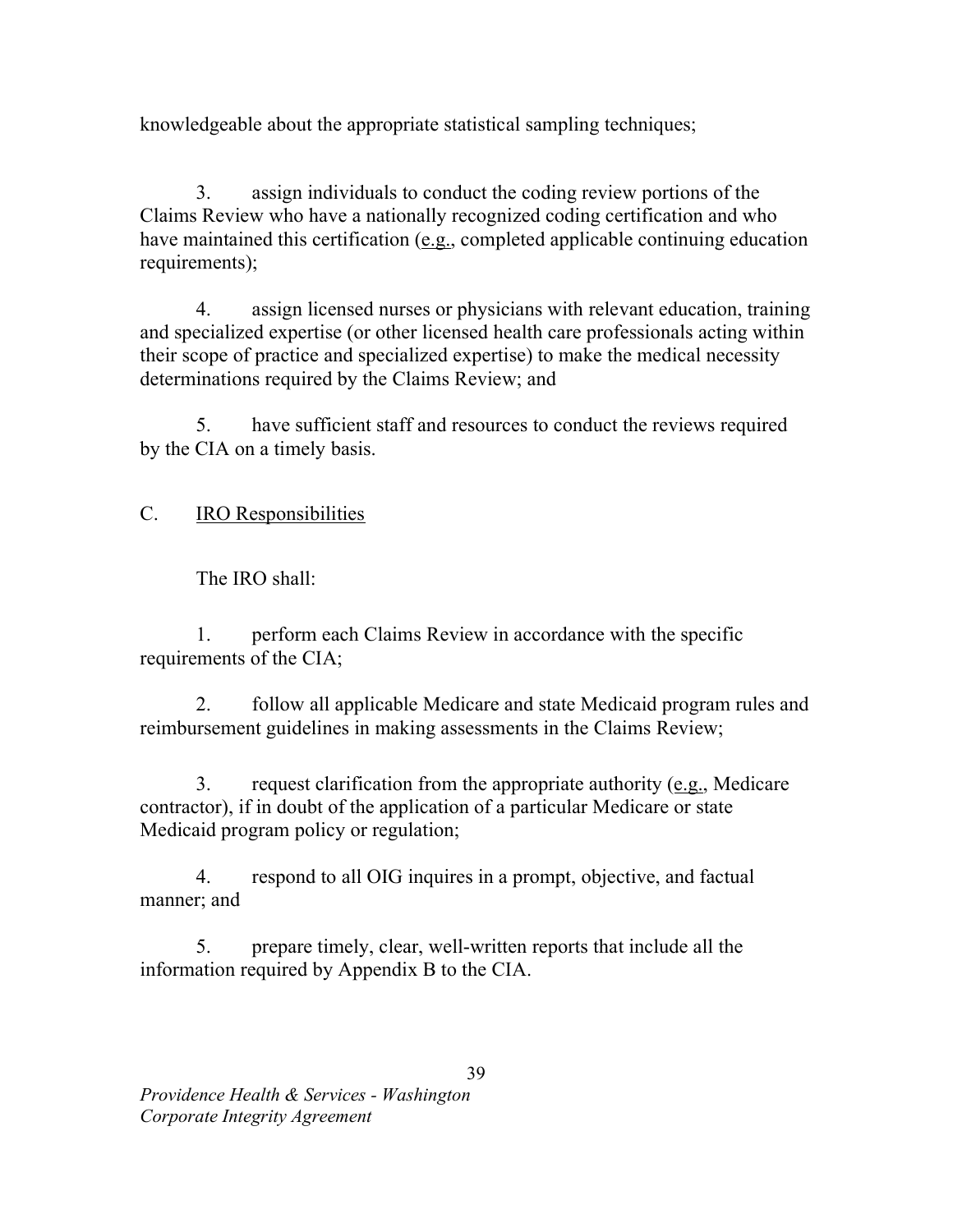## D. Providence Responsibilities

 Providence shall ensure that the IRO has access to all records and personnel necessary to complete the reviews listed in III.D of this CIA and that all records furnished to the IRO are accurate and complete.

#### E. IRO Independence and Objectivity

 The IRO must perform the Claims Review in a professionally independent and objective fashion, as defined in the most recent Government Auditing Standards issued by the U.S. Government Accountability Office.

#### $F_{\perp}$ IRO Removal/Termination

1. Providence and IRO. If Providence terminates its IRO or if the IRO withdraws from the engagement during the term of the CIA, Providence must submit a notice explaining (a) its reasons for termination of the IRO or (b) the IRO's reasons for its withdrawal to OIG, no later than 30 days after termination or withdrawal. Providence must engage a new IRO in accordance with Paragraph A of this Appendix and within 60 days of termination or withdrawal of the IRO.

2. OIG Removal of IRO. In the event OIG has reason to believe the IRO does not possess the qualifications described in Paragraph B, is not independent and objective as set forth in Paragraph E, or has failed to carry out its responsibilities as described in Paragraph C, OIG shall notify Providence in writing regarding OIG's basis for determining that the IRO has not met the requirements of this Appendix. Providence shall have 30 days from the date of OIG's written notice to provide information regarding the IRO's qualifications, independence or performance of its responsibilities in order to resolve the concerns identified by OIG. If, following OIG's review of any information provided by Providence regarding the IRO, OIG determines that the IRO has not met the requirements of this Appendix, OIG shall notify Providence in writing that Providence shall be required to engage a new IRO in accordance with Paragraph A of this Appendix. Providence must engage a new IRO within 60 days of its receipt of OIG's written notice. The final determination as to whether or not to require Providence to engage a new IRO shall be made at the sole discretion of OIG.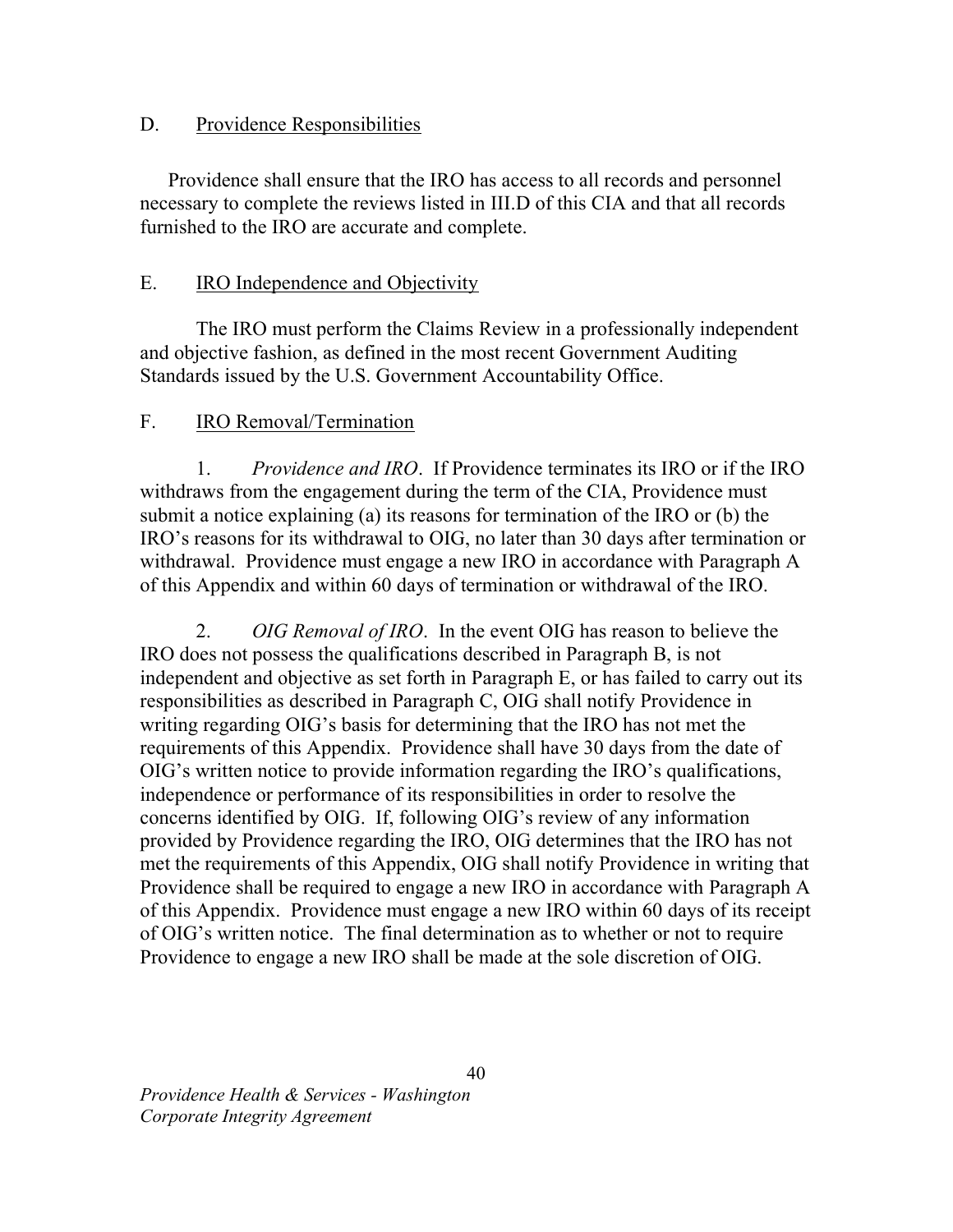### APPENDIX B

### CLAIMS REVIEW

A. Claims Review. The IRO shall perform the Claims Review annually to cover each of the five Reporting Periods. The IRO shall perform all components of each Claims Review. The Claims Review shall be conducted at two Providence Hospitals locations or 10% of Providence Hospitals, , whichever is greater, for each Reporting Period.

1. Definitions. For the purposes of the Claims Review, the following definitions shall be used:

- a. Overpayment: The amount of money Providence has received in excess of the amount due and payable under Medicare or any state Medicaid program requirements, as determined by the IRO in connection with the Claims Review performed under this Appendix B.
- $\mathbf{b}$ . Providence has received reimbursement from the Medicare program or a state Medicaid program. Paid Claim: A claim submitted by Providence and for which

B. Population: The Population shall be defined as all Paid Claims during the 12-month period covered by the Claims Review. In OIG's discretion, OIG may limit the Population to one or more subset(s) of Paid Claims to be reviewed and shall notify Providence and the IRO of its selection of the Population at least 30 days prior to the end of each Reporting Period. In connection with limiting the Population, OIG also may select the Providence Hospitals that will be subject to the Claims Review in each Reporting Period. In order to facilitate OIG's selection, at least 90 days prior to the end of the Reporting Period, Providence shall furnish to OIG the following information for each Providence Hospital for the prior calendar year: (1) Federal health care program revenues, (2) Federal health care program patient census, and (2) Federal health care program payor mix.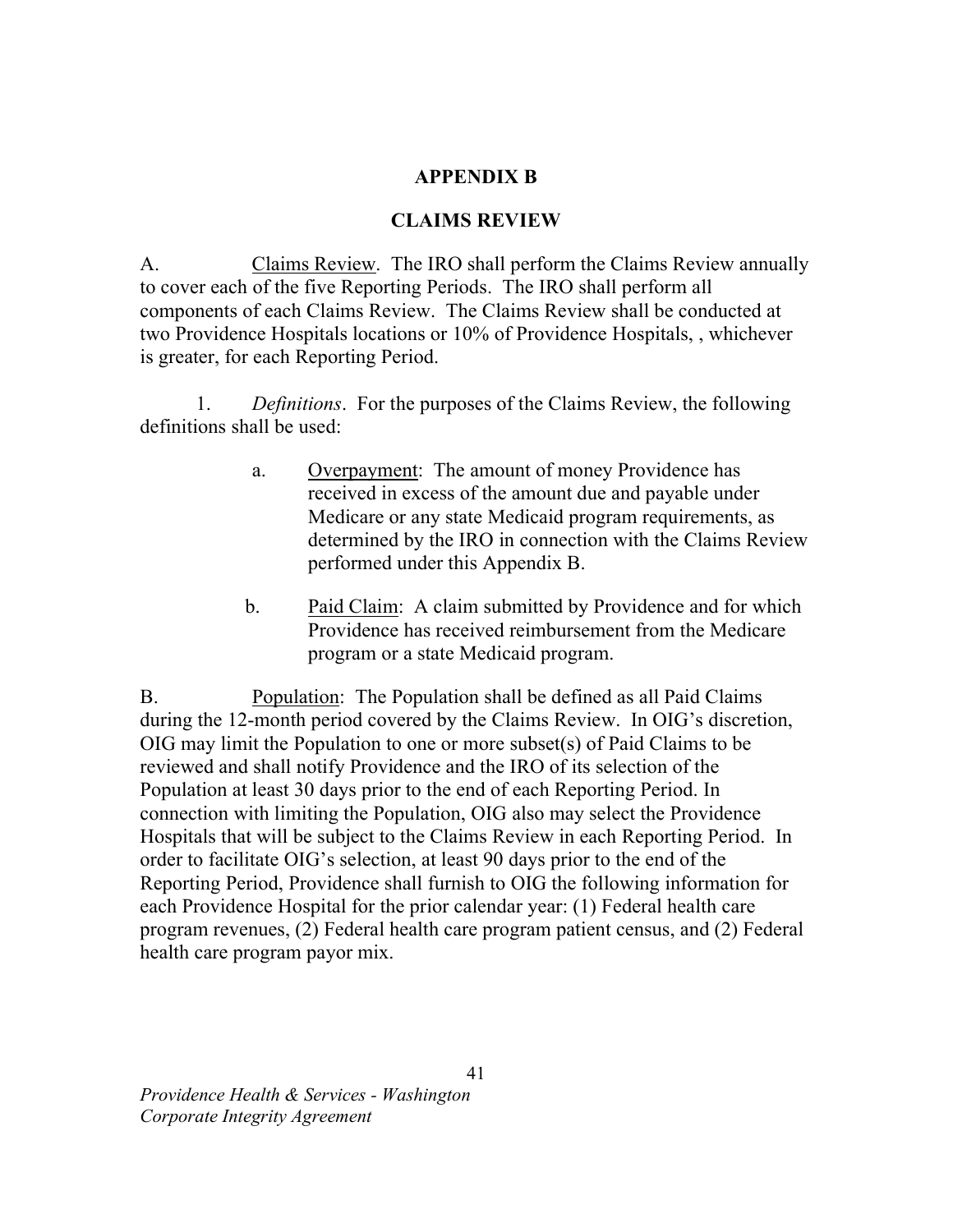Providence, or its IRO on behalf of Providence, may submit proposals identifying suggestions for the subset(s) of Paid Claims to be reviewed and the Providence Hospitals to be reviewed at least 90 days prior to the end of each Reporting Period. In connection with limiting the Population, OIG may consider (1) proposals submitted by Providence or its IRO, (2) information furnished to OIG regarding the results of Providence's internal risk assessment and internal auditing, or (3) other information obtained by OIG. The determination of whether, and in what manner, to limit the Population shall be made at the sole discretion of OIG.

 1. Claims Review Sample. The IRO shall randomly select and review a sample of 100 Paid Claims (Claims Review Sample) at each Providence Hospital location selected for review. The Paid Claims shall be reviewed based on the supporting documentation available at Providence's office or under Providence's control and applicable Medicare and state Medicaid program requirements to determine whether the items and services furnished were medically necessary and appropriately documented and whether the claim was correctly coded, submitted, and reimbursed. For each Paid Claim in the Claims Review Sample that results in an Overpayment, the IRO shall review the system(s) and process(es) that generated the Paid Claim and identify any problems or weaknesses that may have resulted in the identified Overpayments. The IRO shall provide its observations and recommendations on suggested improvements to the system(s) and the process(es) that generated the Paid Claim.

- 2. Other Requirements.
	- a. Supplemental Materials. The IRO shall request all documentation and materials required for its review of the Paid Claims in the Claims Review Sample and Providence shall furnish such documentation and materials to the IRO prior to the IRO initiating its review of the Claims Review Sample. If the IRO accepts any supplemental documentation or materials from Providence after the IRO has completed its initial review of the Claims Review Sample (Supplemental Materials), the IRO shall identify in the Claims Review Report the Supplemental Materials, the date the Supplemental Materials were accepted, and the relative weight the IRO gave to the Supplemental Materials in its review. In addition, the IRO shall

 Providence Health & Services - Washington Corporate Integrity Agreement

42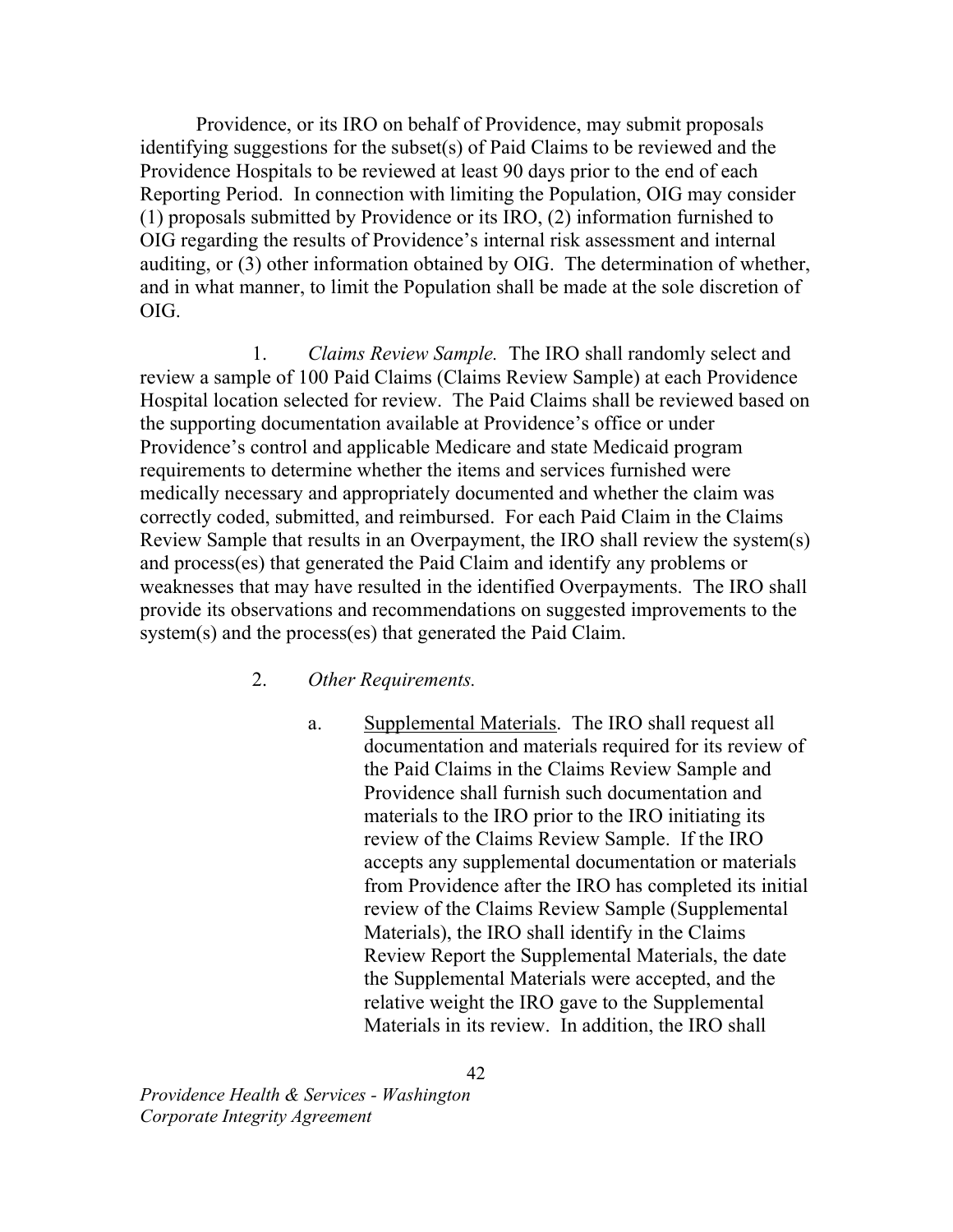include a narrative in the Claims Review Report describing the process by which the Supplemental Materials were accepted and the IRO's reasons for accepting the Supplemental Materials.

- $<sub>b</sub>$ .</sub> Paid Claim for which Providence cannot produce documentation shall be considered an error and the total reimbursement received by Providence for such Paid Claim shall be deemed an Overpayment. Replacement sampling for Paid Claims with missing documentation is not permitted. Paid Claims without Supporting Documentation. Any
- $\mathbf{c}$ . Claims Review Sample discussed in this Appendix, the first set of Paid Claims selected shall be used (*i.e.*, it is not permissible to generate more than one list of random samples and then select one for use with the Claims Review Sample). Use of First Samples Drawn. For the purposes of the

3. Repayment of Identified Overpayments. Providence shall repay within 60 days any Overpayment(s) identified by the IRO in the Claims Review Sample, in accordance with the requirements of 42 U.S.C. § 1320a-7k(d) and any applicable regulations and Centers for Medicare and Medicaid Services (CMS) guidance (the "CMS overpayment rule"). If Providence determines that the CMS overpayment rule requires that an extrapolated Overpayment be repaid, Providence shall repay that amount at the mean point estimate as calculated by the IRO. Providence shall make available to OIG all documentation that reflects the refund of any Overpayment(s) to the payor. OIG, in its sole discretion, may refer the findings of the Claims Review Sample (and any related work papers) received from Providence to the appropriate Medicare or state Medicaid program contractor for appropriate follow up by that payor.

C. Claims Review Report. The IRO shall prepare a Claims Review Report as described in this Appendix for each Claims Review performed. The following information shall be included in the Claims Review Report.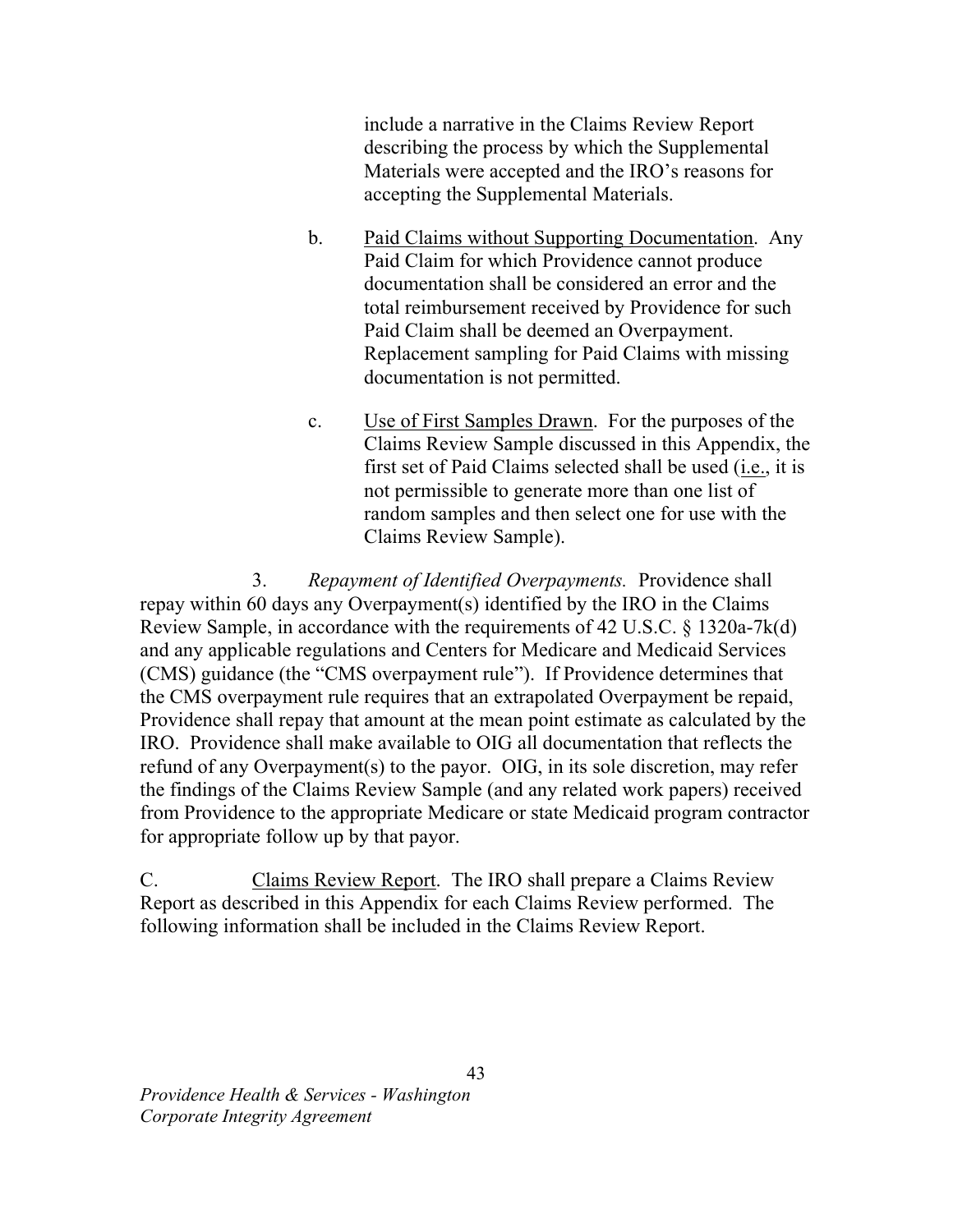- 1. Claims Review Methodology.
	- a. Population subject to the Claims Review. Claims Review Population. A description of the
	- $\mathbf{b}$ . objective intended to be achieved by the Claims Claims Review Objective. A clear statement of the Review.
	- $\mathbf{c}$ . to identify Paid Claims in the Population and (2) the specific documentation relied upon by the IRO when performing the Claims Review (e.g., medical records, physician orders, certificates of medical necessity, requisition forms, local medical review policies (including title and policy number), CMS program memoranda (including title and issuance number), Medicare carrier or intermediary manual or bulletins (including issue and date), other policies, regulations, or directives). Source of Data. A description of  $(1)$  the process used
	- $d_{\cdot}$  Claims Review was conducted and what was Review Protocol. A narrative description of how the evaluated.
	- e. Supplemental Materials. A description of any Supplemental Materials as required by Section A.3.a., above.
- 2. Statistical Sampling Documentation.
	- $a<sub>z</sub>$  generated by the "Random Numbers" function of the statistical sampling software used by the IRO. A copy of the printout of the random numbers
	- $\mathbf{b}$ . sampling software package used by the IRO. A description or identification of the statistical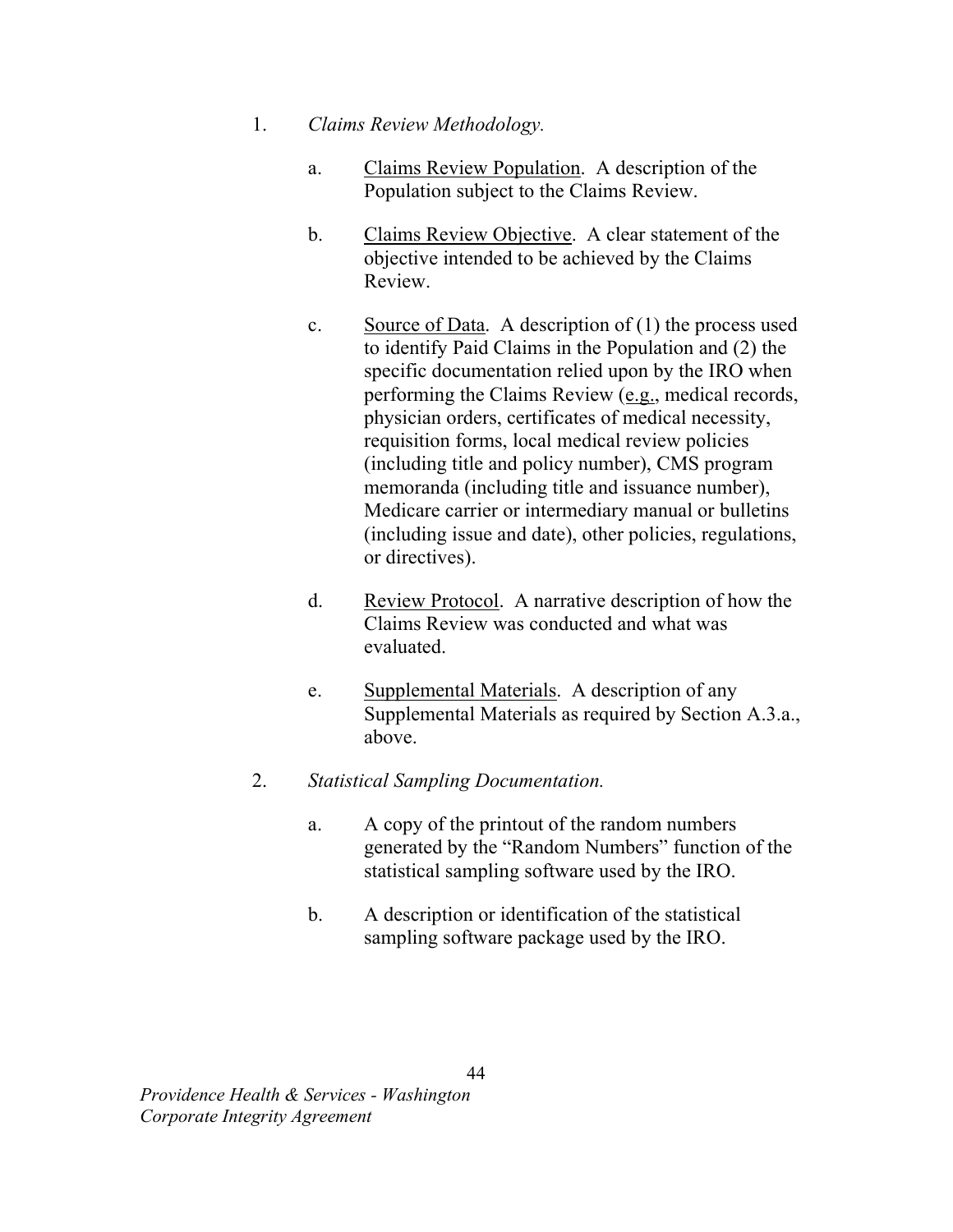## 3. Claims Review Findings.

### a. Narrative Results.

- i. A description of Providence's billing and coding system(s), including the identification, by position description, of the personnel involved in coding and billing.
- ii. A description of controls in place at Providence to ensure that all items and services billed to Medicare or a state Medicaid program are medically necessary and appropriately documented.
- iii. A narrative explanation of the IRO's findings and supporting rationale (including reasons for errors, patterns noted, etc.) regarding the Claims Review, including the results of the Claims Review Sample.

## b. Quantitative Results.

- i. Total number and percentage of instances in which the IRO determined that the coding of the Paid Claims submitted by Providence differed from what should have been the correct coding and in which such difference resulted in an Overpayment to Providence.
- ii. Total number and percentage of instances in which the IRO determined that a Paid Claim was not appropriately documented and in which such documentation errors resulted in an Overpayment to Providence.
- iii. Total number and percentage of instances in which the IRO determined that a Paid Claim was for items or services that were not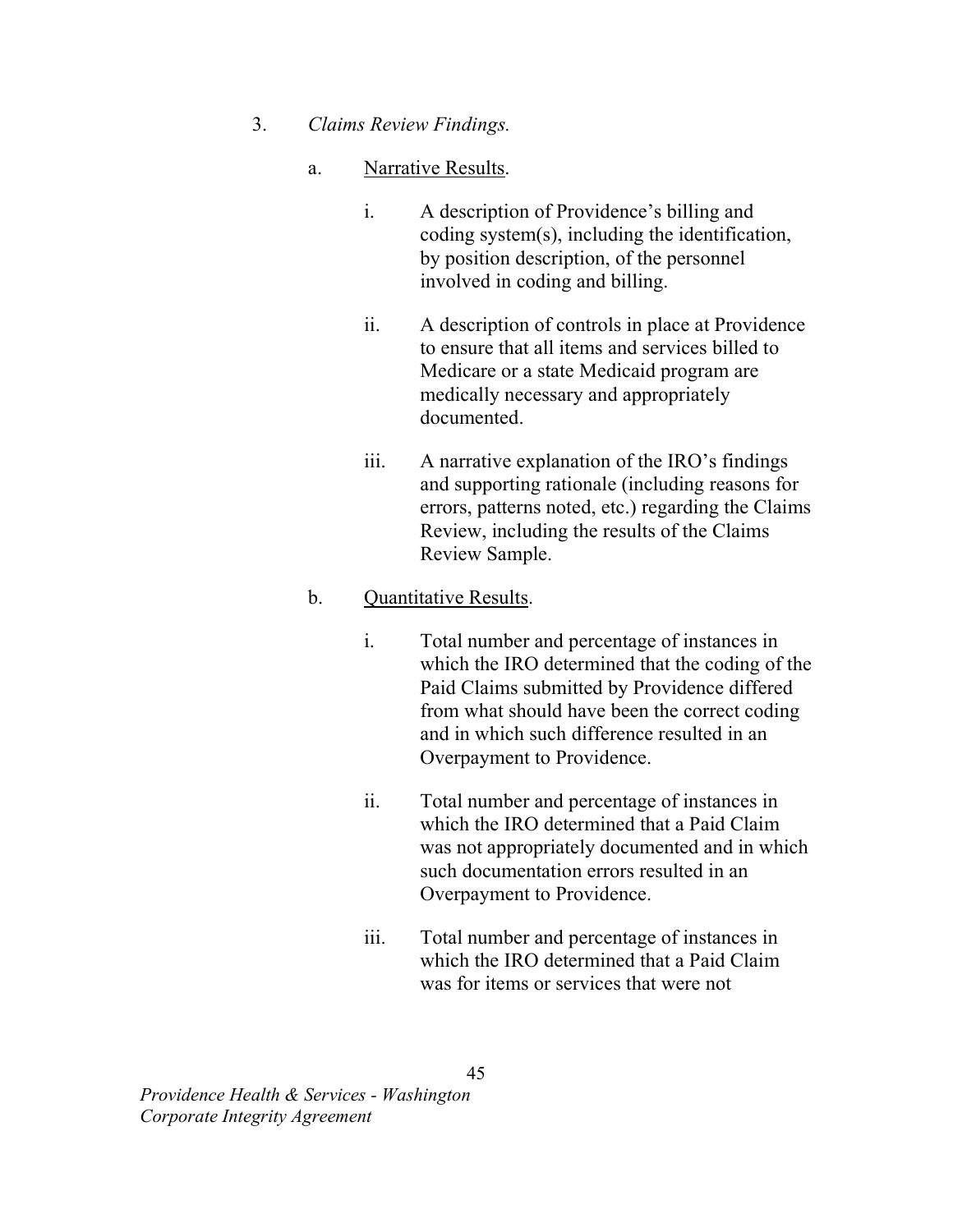medically necessary and resulted in an Overpayment to Providence.

- Total dollar amount of all Overpayments in the Claims Review Sample. iv.
- Total dollar amount of Paid Claims included in the Claims Review Sample. v.
- Error Rate in the Claims Review Sample. The Error Rate shall be calculated by dividing the Overpayment in the Claims Review Sample by the total dollar amount associated with the Paid Claims in the Claims Review Sample. vi.
- An estimate of the actual Overpayment in the Population at the mean point estimate. vii.
- A spreadsheet of the Claims Review results that includes the following information for each Paid Claim: Federal health care program billed, beneficiary health insurance claim number, date of service, code submitted (e.g., DRG, CPT code, etc.), code reimbursed, allowed amount reimbursed by payor, correct code (as determined by the IRO), correct allowed amount (as determined by the IRO), dollar difference between allowed amount reimbursed by payor and the correct allowed amount. viii.
- Recommendations. The IRO's report shall include any recommendations for improvements to Providence's billing and coding system or to Providence's controls for ensuring that all items and services billed to Medicare or a state Medicaid program are medically necessary and appropriately documented, based on the findings of the Claims Review. ix.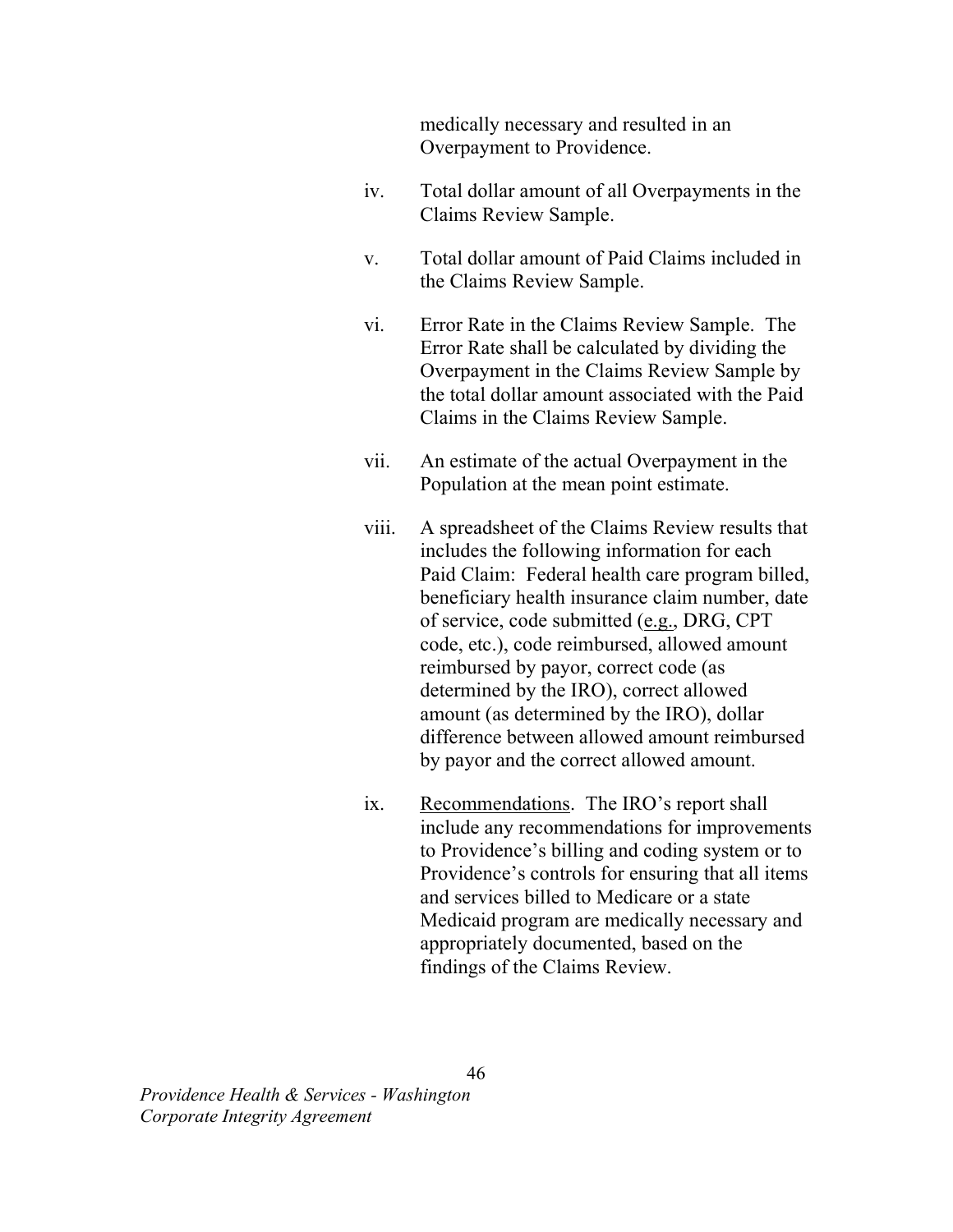4. Credentials. The names and credentials of the individuals who: (1) designed the statistical sampling procedures and the review methodology utilized for the Claims Review and (2) performed the Claims Review.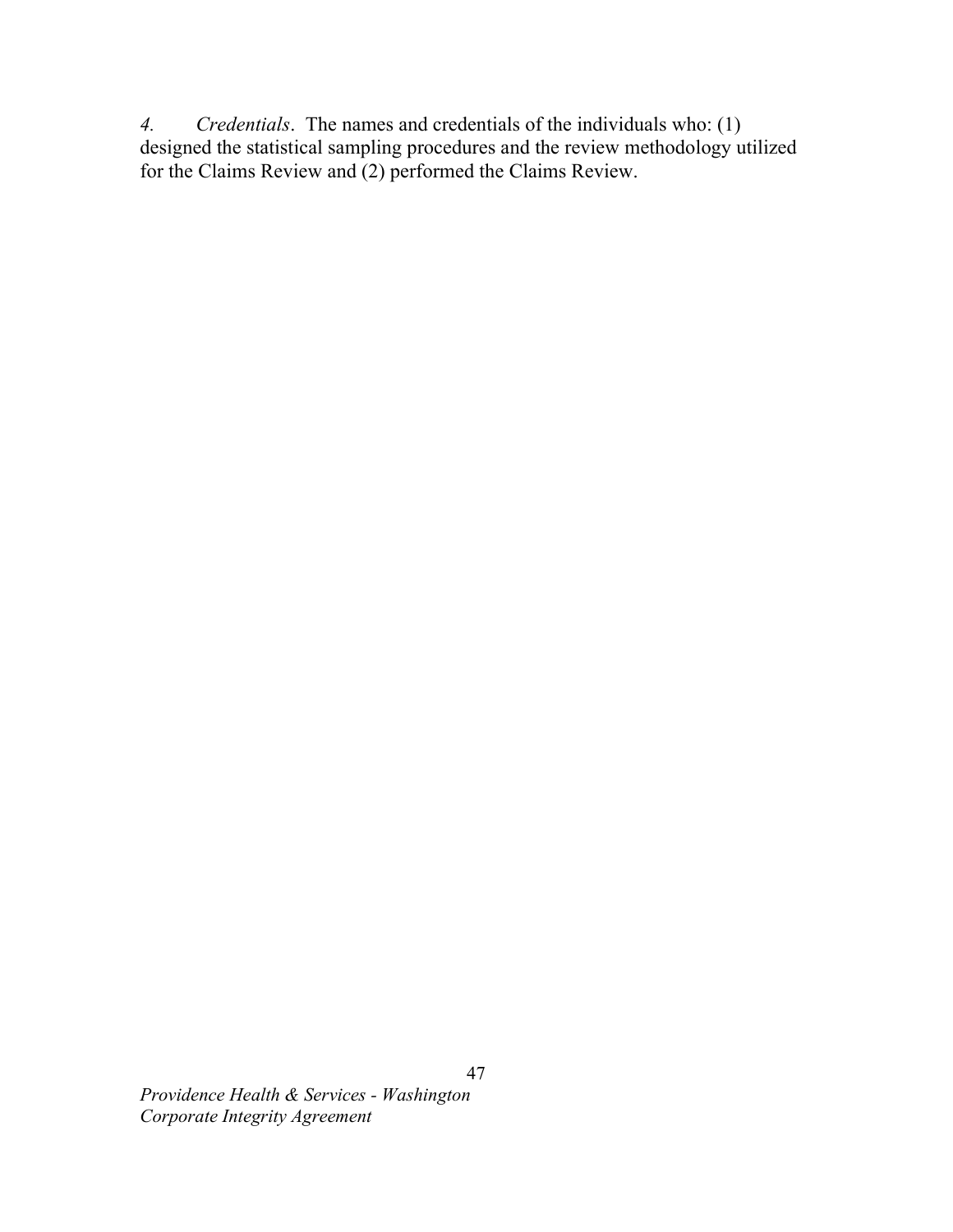## APPENDIX C

# QUALITY REVIEW ORGANIZATION

## A. Quality Review Organization Engagement

 1. Within 60 days after the Effective Date, Providence shall retain an appropriately qualified monitoring team, the QRO, selected by OIG after consultation with Providence. The QRO may retain additional personnel, including but not limited to independent consultants, if needed to help meet the QRO's obligations under this CIA. The QRO may confer and correspond with Providence or OIG individually or together. The QRO and Providence shall not negotiate or enter into a financial relationship, other than the monitoring engagement required by this section, until after the date of OIG's CIA closure letter to Providence or six months after the expiration of this CIA, whichever is later.

 2. The QRO is not an agent of OIG. However, the QRO may be removed by OIG at its sole discretion. If the QRO resigns or is removed for any other reasons prior to the termination of the CIA, Providence shall retain, within 60 days of the resignation or removal, another QRO selected by OIG after consultation with Providence, with the same functions and authorities.

B. QRO Responsibilities. The QRO shall:

 1. perform a Clinical Quality Systems Review, in accordance with the specific requirements of Appendix D;

 2. apply professionally recognized standards of care and patient safety in making assessments in the Clinical Quality Systems Review;

 3. respond to all OIG inquires in a prompt, objective, and factual manner; and

 4. prepare timely, clear, well-written reports that include all the information required by Appendix D to the CIA.

C. QRO Qualifications. The QRO's employees shall have expertise in evaluating clinical quality management in the acute care setting, professionally- recognized standards of care and patient safety, credentialing, privileging and peer review.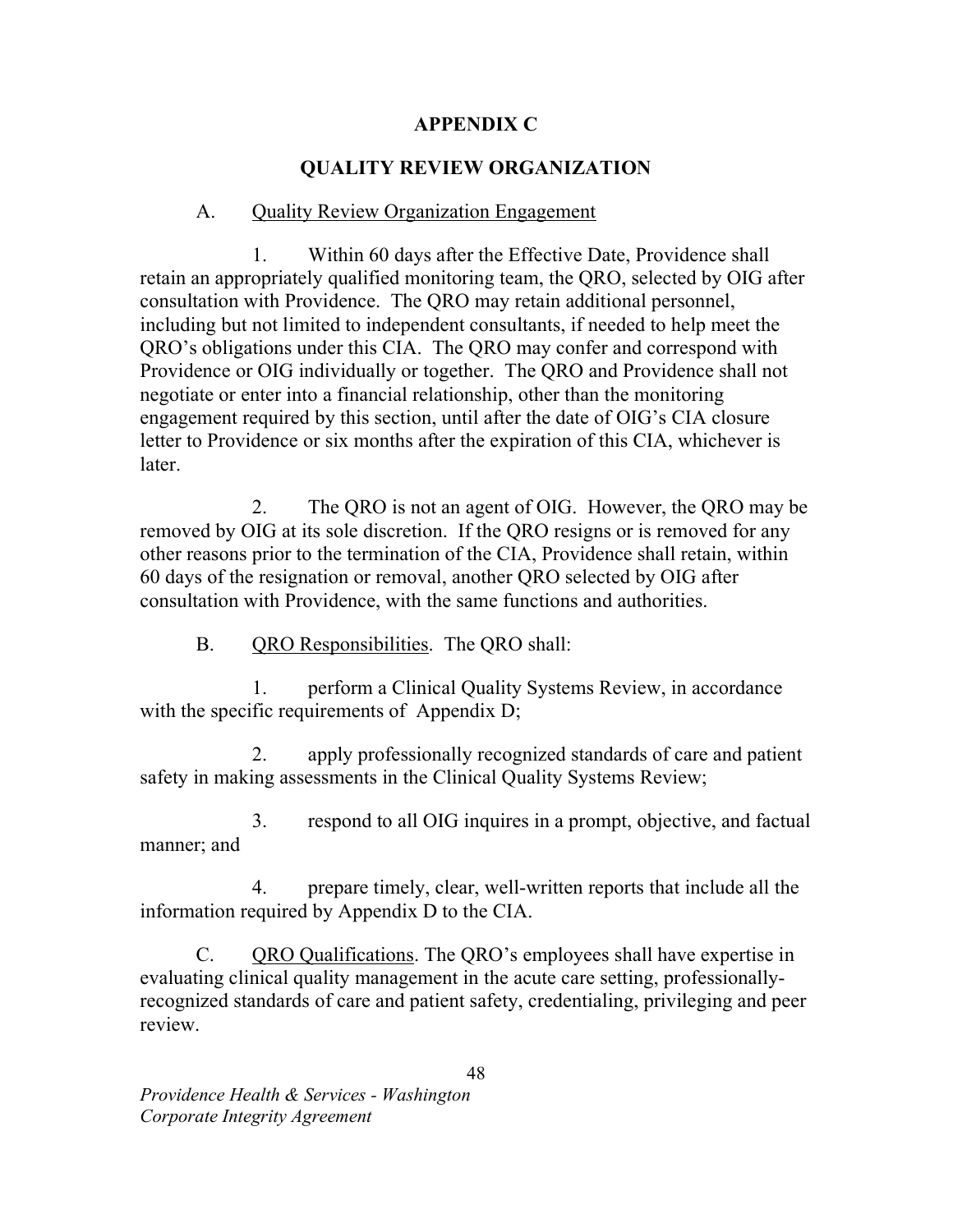## APPENDIX D

## CLINICAL QUALITY SYSTEMS REVIEW

 The QRO shall perform a Clinical Quality Systems Review annually to cover each of the five Reporting Periods. The QRO shall perform all components of each Clinical Quality Systems Review.

### A. Clinical Quality Systems Review

 The QRO shall perform a Clinical Quality Systems Review to assess the effectiveness, reliability, and thoroughness of Providence's quality management infrastructure and systems throughout Providence. The QRO shall assess Providence's efforts to achieve compliance with its Clinical Quality Policies and Procedures described in Section III.B, the Medicare Conditions of Participation, and other standards designed to ensure that the delivery of patient care items or services at Providence meet professionally recognized standards of health care and patient safety, and are reasonable and appropriate to the needs of Federal health care program beneficiaries. The Clinical Quality Systems Review will be undertaken at all relevant levels of the organization. The QRO shall assess, among other things, the effectiveness, reliability, and thoroughness of the following:

 1. Providence's quality management infrastructure, including but not limited to an assessment of:

- a. The accuracy of Providence's internal reports, data, and assessments required by the Clinical Quality Policies and Procedures;
- b. Providence's ability to analyze outcome measures and other data;
- c. The extent to which reviews under Providence's Quality of Care and Patient Safety Program and other reviews are occurring to identify and address quality management issues at Providence;
- d. Providence's compliance with the Clinical Quality Training requirements, Clinical Quality Policies and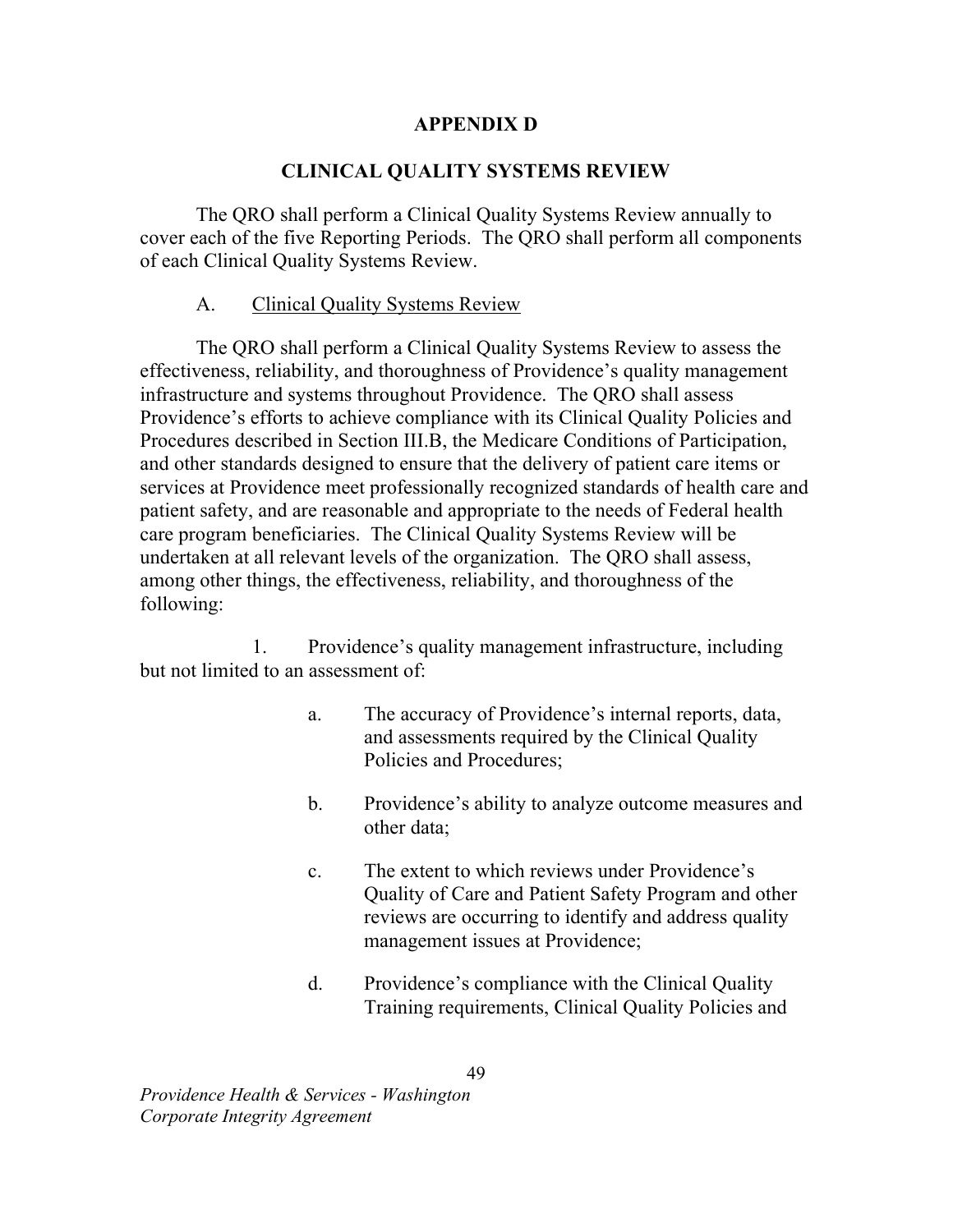Procedures, and performance standards of Section III.B of the CIA;

- e. The extent to which Providence's Clinical Quality Training program is effective, thorough, and competency-based;
- f. The extent to which Providence's communication systems are effective and results of decisions are transmitted to the proper individuals in a timely fashion;
- g. The extent to which Providence has implemented an effective Quality of Care and Patient Safety Program as required under Section III.A.5 of this CIA
- h. The extent to which Providence's credentialing and privileging process is effective and thorough;
- i. The extent to which Providence monitors practitioners with current privileges by the review of clinical practice patterns, ongoing case review, proctoring, and discussion with other individuals involved in the care of patients; and
- j. Providence's implementation and monitoring of medical staff peer review.

 2. Providence's response to quality of care issues, which shall include an assessment of:

- a. Providence's ability to identify the problem;
- b. Providence's ability to determine the scope of the problem (e.g., systemic or isolated);
- c. Providence's ability to conduct a root cause analysis;
- d. Providence's ability to create a corrective action plan to respond to the problem;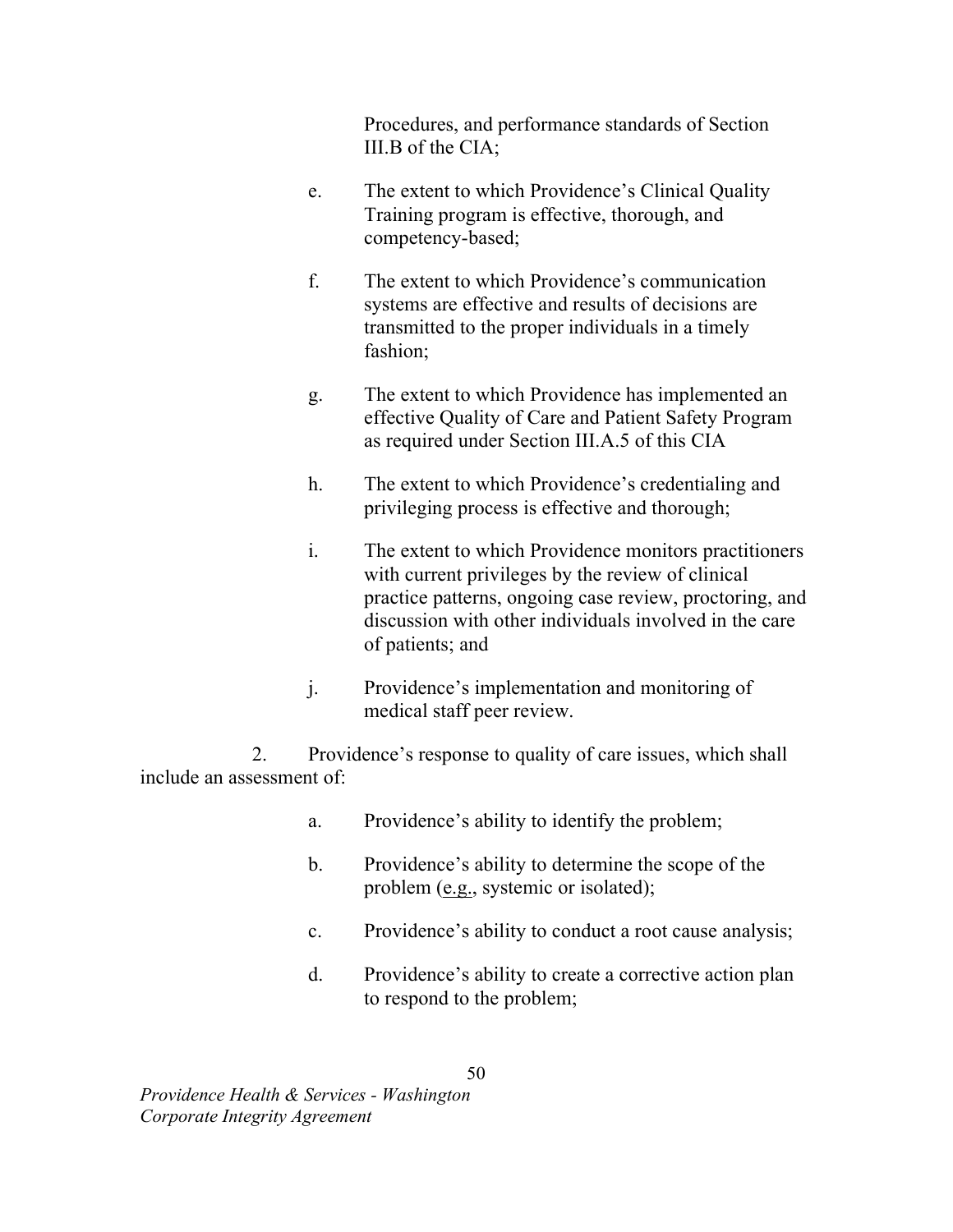- e. Providence's ability to execute the corrective action plan;
- plan;<br>f. Providence's ability to operate in a timely and effective manner; and
- g. Providence's ability to monitor and evaluate whether the assessment, corrective action plan, and execution of that plan were effective, reliable, thorough, and maintained.

 3. Providence's proactive steps to ensure that each patient receives care in accordance with:

- a. professionally recognized standards of health care and patient safety;
- b. State and local statutes, regulations, and other directives or guidelines; and
- c. the Policies and Procedures adopted by Providence, including those implemented under Section III.B of this CIA.
- B. Reportable Quality Events

1. Definition of Reportable Quality Event. For purposes of this CIA, a "Reportable Quality Event" means anything that involves:

- a. An incident in which items or services furnished to a patient are substantially in excess of the needs of such patients or of a quality which fails to meet professionally recognized standards of health care; and
- b. Any other incident that involves or causes actual harm to a patient when such incident is required to be reported to any local, State, or Federal government agency.

 2. If Providence determines (after a reasonable opportunity to conduct an appropriate review or investigation of the allegations) through any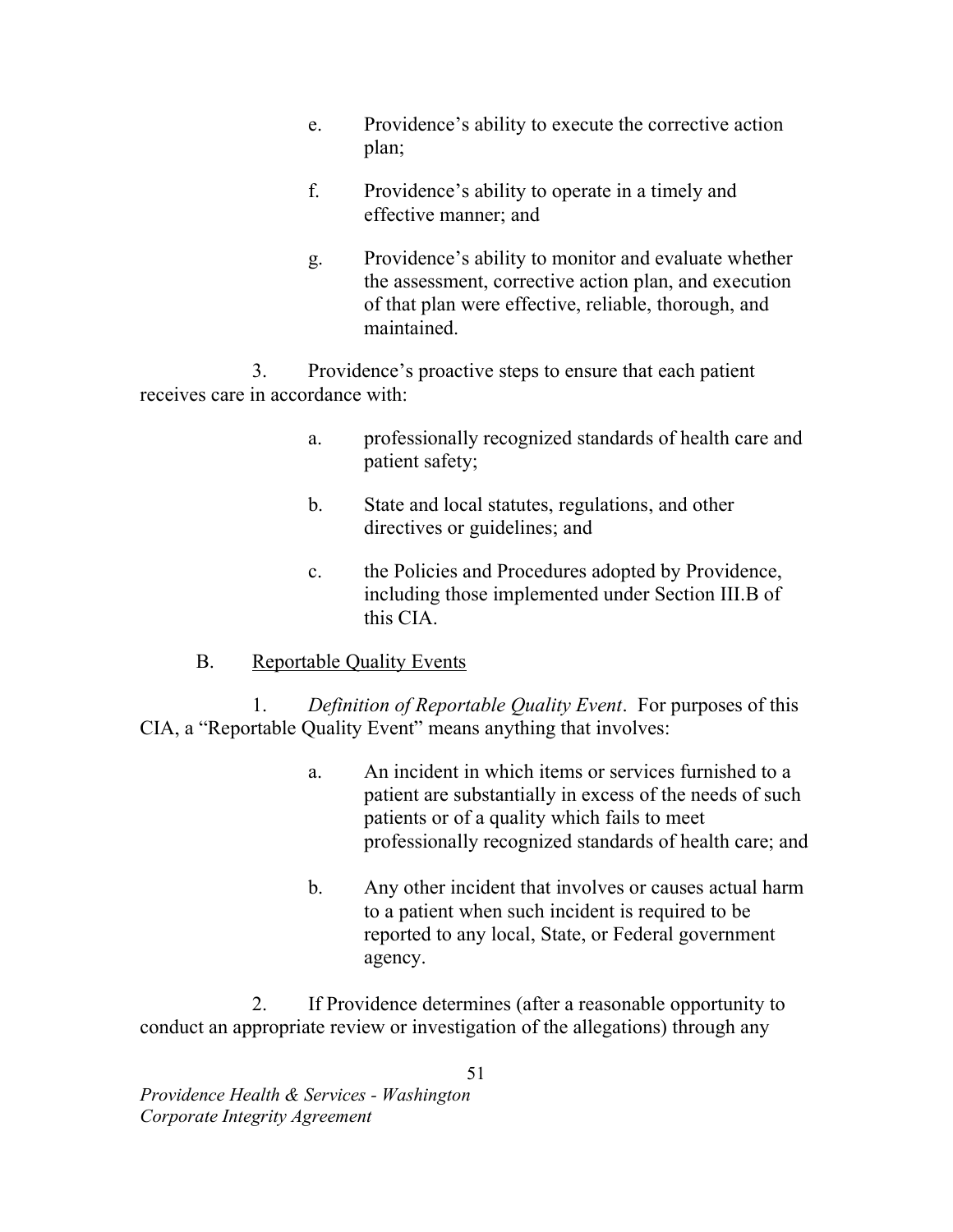means that there is a Reportable Quality Event, Providence shall notify the QRO, in writing, within 60 days after making the determination that the Reportable Quality Event exists.

- 3. For Reportable Quality Events, the report to the QRO shall include:
	- a. a complete description of the Reportable Quality Event, including the relevant facts, persons involved, and legal and Federal health care program authorities implicated;
	- b. a description of Providence's actions taken to correct the Reportable Quality Event;
	- c. any further steps Providence plans to take to address the Reportable Quality Event and prevent it from recurring; and
	- d. if the Reportable Quality Event has resulted in an Overpayment, a description of the steps taken by Providence to identify and quantify the Overpayment.

 4. Providence shall provide all reports to the QRO of Reportable Quality Events to its Compliance Committee, Clinical Quality Department, Audit and Compliance Committee, and Quality of Care and Patient Safety Committee.

C. Access. The QRO shall have:

 1. immediate access to Providence, at any time and without prior notice, to assess the effectiveness of the internal quality assurance mechanisms, and to ensure that the data being generated is accurate;

- 2. immediate access to:
	- a. internal or external surveys, assessments, or reports;
	- b. Reportable Quality Event disclosures;
	- c. documents related to any clinical quality training;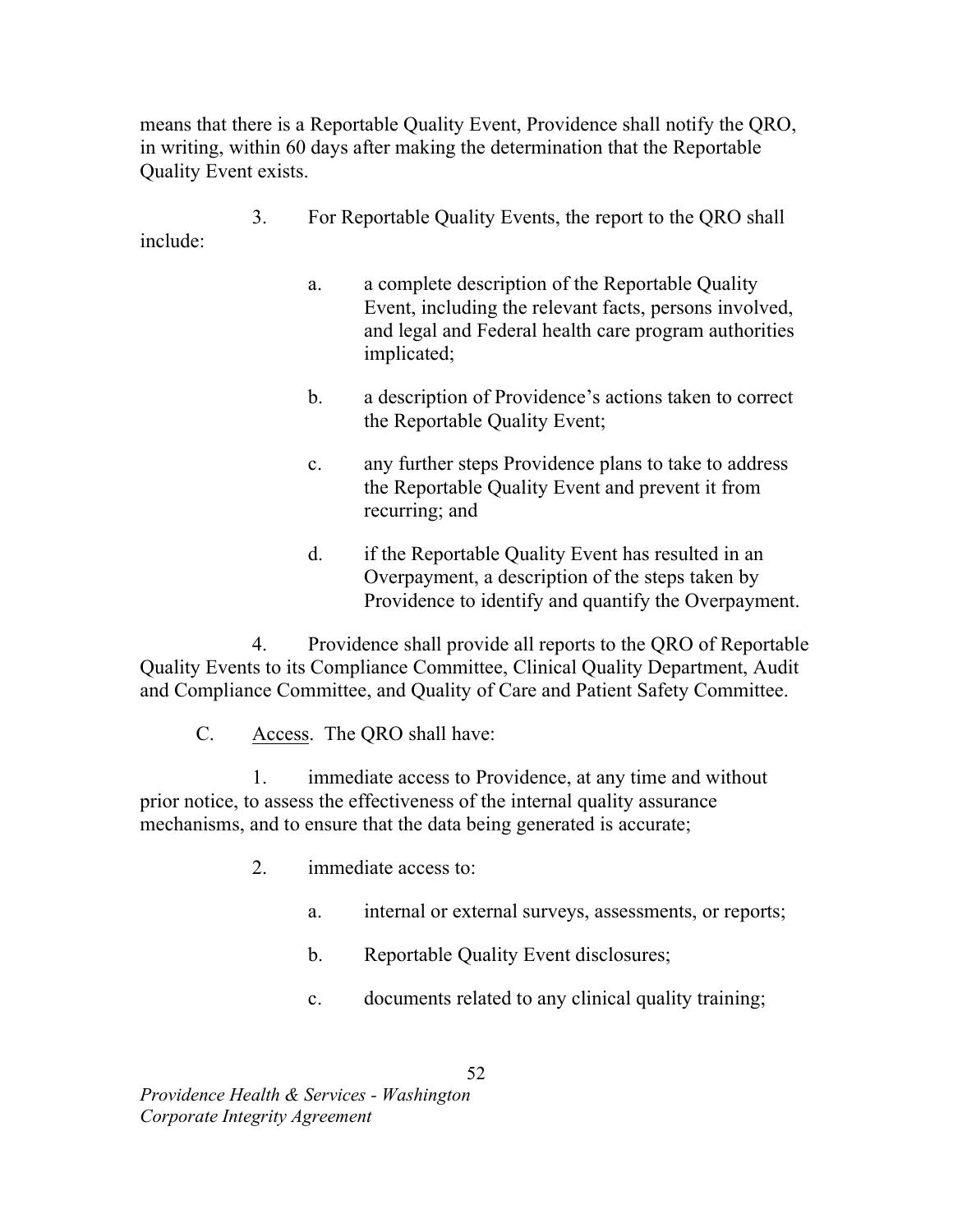- d. Clinical Quality Policies and Procedures;
- e. staffing data;
- f. reports of abuse, neglect, or an incident that resulted in patient harm;
- g. reports of any incident involving a patient that prompts a full internal investigation;
- h. patient records;
- i. documents in the possession or control of any quality assurance committee, peer review committee, medical review committee, or other such committee; and
- j. any other data in the format the QRO determines relevant to fulfilling the duties required under this  $CIA:$

CIA;<br>3. immediate access to patients and Covered Persons for interviews outside the presence of Providence supervisory staff or counsel, provided such interviews are conducted in accordance with all applicable laws and the rights of such individuals. The QRO shall give full consideration to an individual's clinical condition before interviewing a patient.

## D. Clinical Quality Systems Review Report

 The QRO shall prepare a report based upon each Clinical Quality Systems Review performed (Clinical Quality Systems Review Report).

1. The Clinical Quality Systems Report shall set forth, at a

minimum:

- a. a summary of the QRO's activities in conducting the assessment;
- b. the QRO's findings regarding the effectiveness, reliability, scope, and thoroughness of each of the systems described in Section A of this Appendix;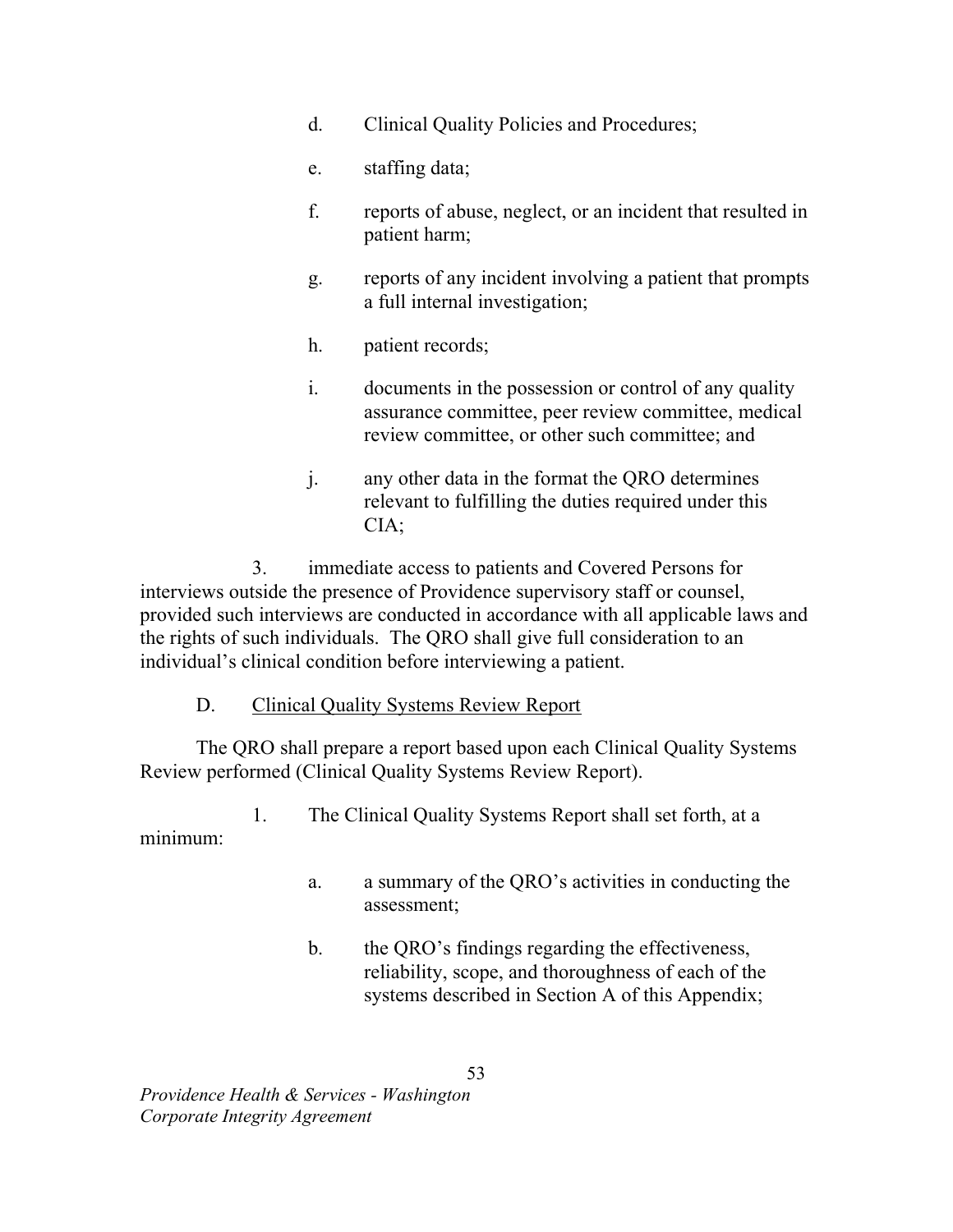- c. the QRO's recommendations to Providence as to how to improve the effectiveness, reliability, scope, and thoroughness of the systems described in Section III.A of this Appendix; and
- d. an assessment of Providence's response to the QRO's prior recommendations.

#### Ε. Financial Requirements of Providence and the QRO.

 1. Providence shall be responsible for all reasonable costs incurred by the QRO in connection with this engagement, including but not limited to labor costs (direct and indirect); consultant and subcontract costs; materials cost (direct and indirect); and other direct costs (travel, other miscellaneous).

miscellaneous).<br>2. Providence shall pay the QRO's bills within 30 days of receipt. Failure to pay the QRO within 30 calendar days of submission of the QRO's invoice for services previously rendered shall constitute a basis to impose stipulated penalties or exclude Providence, as provided under Section X of this CIA. While Providence must pay all of the QRO's bills within 30 days, Providence may bring any disputed QRO's costs or bills to OIG's attention.

 3. The QRO shall charge a reasonable amount for its fees and expenses, and shall submit monthly invoices to Provider with a reasonable level of detail reflecting all key category costs billed.

 4. The QRO shall submit a written report for each Reporting Period representing an accounting of its costs throughout the year to Providence and to OIG by the submission deadline of Providence's Annual Report. This report shall reflect, on a cumulative basis, all key category costs included on monthly invoices.

F. Additional Providence Requirements. Providence shall:

 1. within 30 days after receipt of each Clinical Quality Systems Review Report, submit to OIG and the QRO a written response to each recommendation contained in those reports stating what action Providence took in response to each recommendation or why Providence has not to take action based on the recommendation;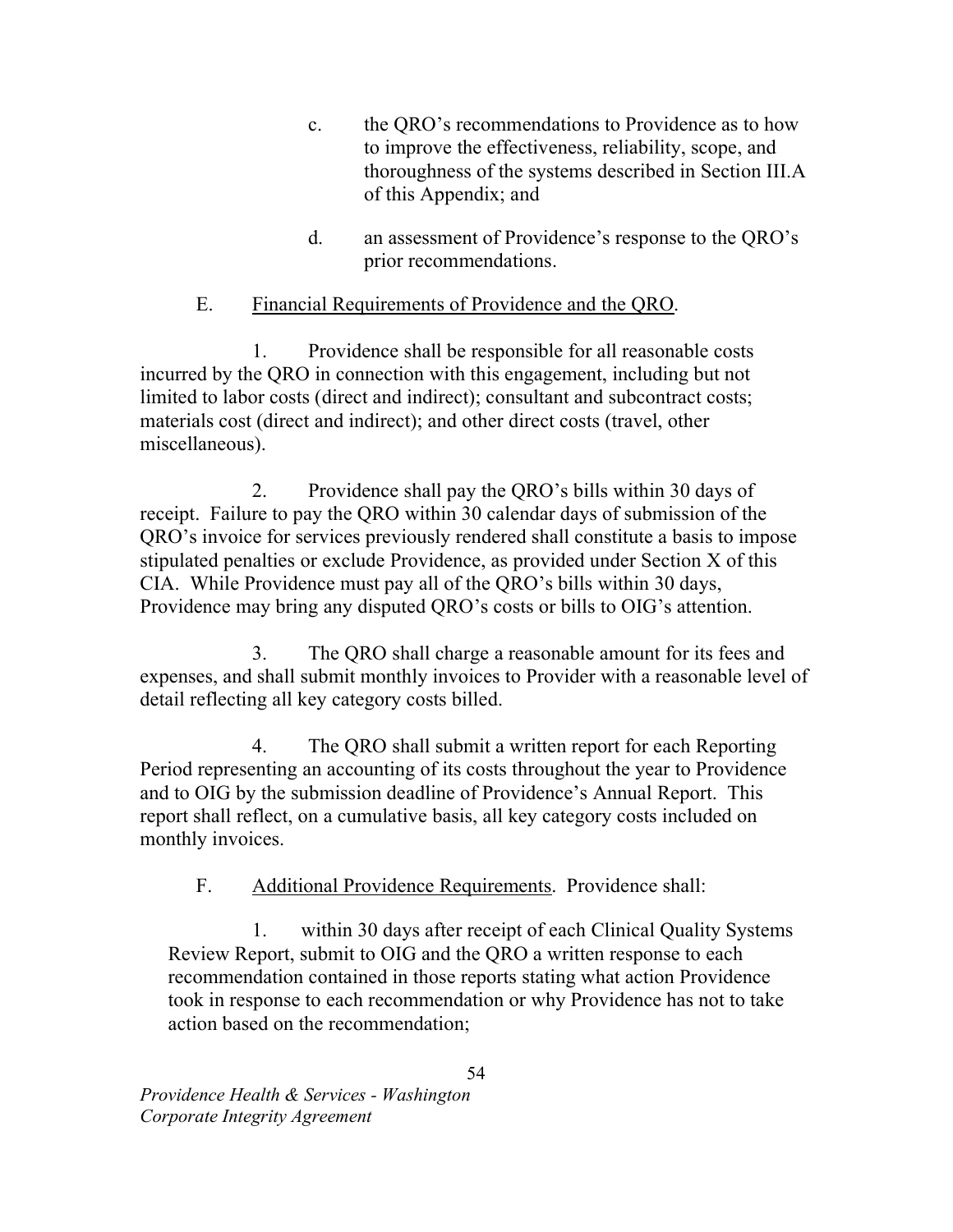2. provide to its Compliance Committee and Board or Board CIA Committee copies of all documents and reports provided to the QRO;

 3. ensure the QRO's immediate access to facilities, Covered Persons, and documents, and assist in obtaining full cooperation by Providence's current employees, contractors, and agents;

 4. provide access to current patients consistent with the rights of such individuals under state or federal law, and not impede their cooperation with the QRO;

 5. not sue or otherwise bring any action against the QRO related to any findings made by the QRO or related to any exclusion or other sanction of Providence under this CIA; provided, however, that this clause shall not apply to any suit or other action based solely on the dishonest or illegal acts of the QRO, whether acting alone or in collusion with others.

G. Additional QRO Obligations. The QRO shall:

 1. abide by all State and Federal laws and regulations concerning the privacy, dignity, and employee rights of all Covered Persons and patients;

 2. abide by the legal requirements of Providence to maintain the confidentiality of each patient's personal and clinical records. Nothing in this subsection, however, shall limit or affect the QRO's obligation to provide information, including information from patient clinical records, to OIG, and, when legally or professionally required, to other agencies;

 3. where independently required to do so by applicable law or professional licensing standards, report any finding to an appropriate regulatory or law enforcement authority, and simultaneously submit copies of such reports to OIG and to Providence;

 4. not be bound by any other private or governmental agency's findings or conclusions, including but not limited to the Joint Commission, CMS, or the state survey agency. Likewise, such private and governmental agencies shall not be bound by the QRO's findings or conclusions. The QRO's reports